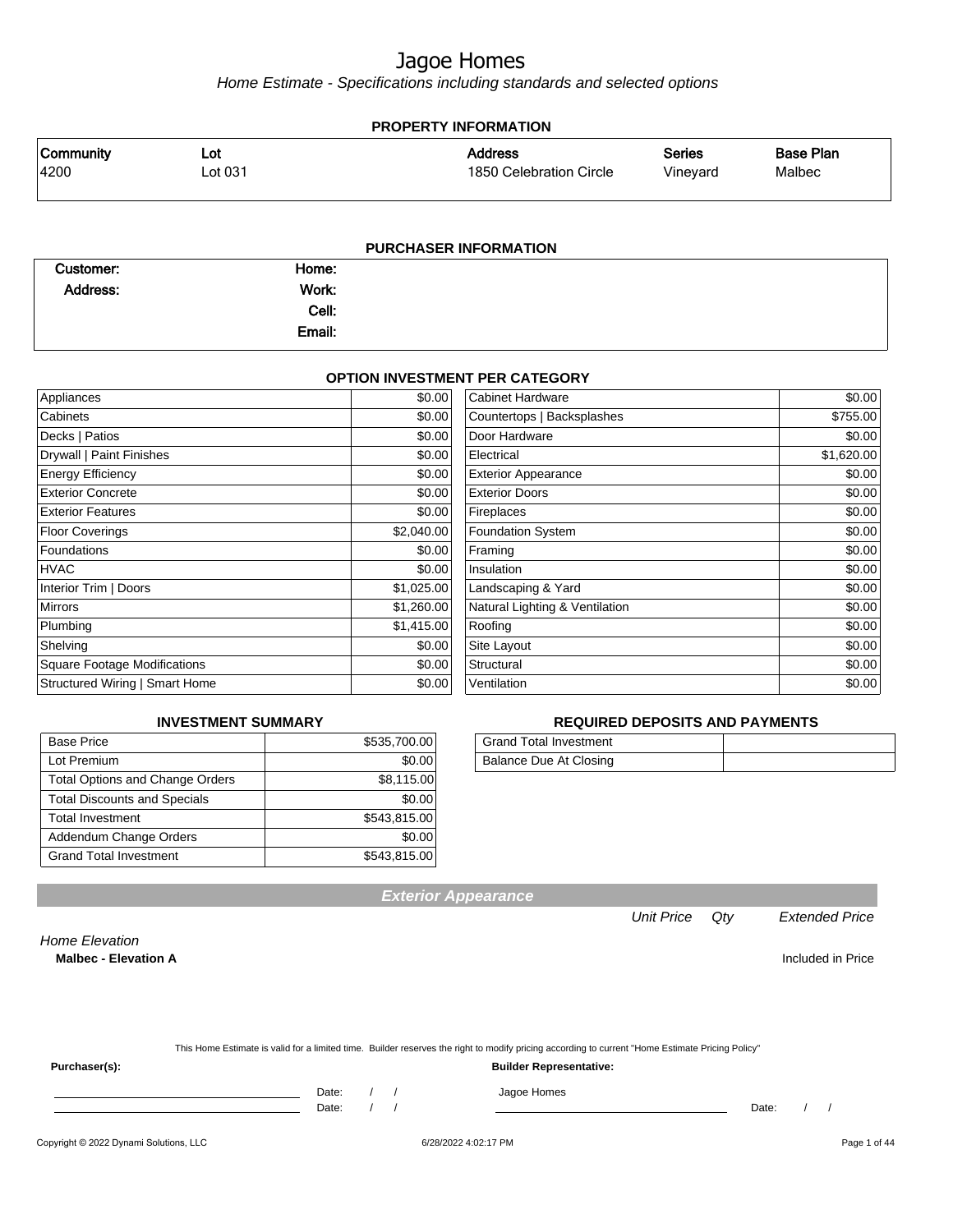|                                                     |                                                                                                                                                                             |            | <b>PROPERTY INFORMATION</b>               |                           |     |                                 |
|-----------------------------------------------------|-----------------------------------------------------------------------------------------------------------------------------------------------------------------------------|------------|-------------------------------------------|---------------------------|-----|---------------------------------|
| Community<br>4200                                   | Lot<br>Lot 031                                                                                                                                                              |            | <b>Address</b><br>1850 Celebration Circle | <b>Series</b><br>Vineyard |     | <b>Base Plan</b><br>Malbec      |
|                                                     |                                                                                                                                                                             |            | <b>Exterior Appearance</b>                |                           |     |                                 |
|                                                     |                                                                                                                                                                             |            |                                           | <b>Unit Price</b>         | Qty | <b>Extended Price</b>           |
| <b>Home Exterior Brick</b>                          | Brick Veneer Front, Sides & Back of Home - Per Plan<br>Includes brick front, sides, and back of home. See plan for side gable and other detail. Does                        |            |                                           |                           |     | \$0.00                          |
| not include drop brick ledge.<br><b>Brick Color</b> | Selected Brick Color: Brownstone                                                                                                                                            |            |                                           |                           |     | Included in Price               |
| Drop Brick Ledge                                    | Drop Brick Ledge, Applies Only where Brick is Located on Wall Above                                                                                                         |            |                                           |                           |     | Included in Price               |
|                                                     |                                                                                                                                                                             |            |                                           |                           |     |                                 |
|                                                     |                                                                                                                                                                             |            | <b>Foundation System</b>                  | <b>Unit Price</b>         | Qty | <b>Extended Price</b>           |
| <b>Foundation System</b>                            |                                                                                                                                                                             |            |                                           |                           |     |                                 |
| <b>Insulated Concrete Slab</b>                      |                                                                                                                                                                             |            |                                           |                           |     | Included in Price               |
|                                                     |                                                                                                                                                                             |            | <b>Energy Efficiency</b>                  |                           |     |                                 |
|                                                     |                                                                                                                                                                             |            |                                           | <b>Unit Price</b>         | Qty | <b>Extended Price</b>           |
| <b>HERS Rating</b>                                  | HERS Rated Home (Less than 85 Score)                                                                                                                                        |            |                                           |                           |     | Included in Price               |
|                                                     | Note - Jagoe Homes receives all applicable rebates for energy efficiency, utilities,<br>manufacturers, etc. Rebates have been reflected as a discount in Base Price of Home |            |                                           |                           |     |                                 |
|                                                     |                                                                                                                                                                             |            | <b>Square Footage Modifications</b>       |                           |     |                                 |
|                                                     |                                                                                                                                                                             |            |                                           | <b>Unit Price</b>         | Qty | <b>Extended Price</b>           |
| <b>Attic Storage Addition</b>                       | Malbec Storage Area Addition w/Pull Down Stairs - Above Garage<br>LADDER IS RATED TO 250 POUNDS.                                                                            |            |                                           |                           |     | Included in Price               |
|                                                     |                                                                                                                                                                             |            | <b>Structural</b>                         |                           |     |                                 |
|                                                     |                                                                                                                                                                             |            |                                           | <b>Unit Price</b>         | Qty | <b>Extended Price</b>           |
| Concrete Slab<br>Barrier, Termite Warranty 1 year   | Concrete Slab 4" thick (avg), 3500 psi, Slab fill 6" minimum, 6 mil polyethylene Vapor                                                                                      |            |                                           |                           |     | Included in Price               |
| Foundation Block w/ Brick Ledge                     | Block Size - Dropped Brick Ledge 12"x8"x16" & 8"x8"x16"                                                                                                                     |            |                                           |                           |     | Included in Price               |
| <b>Foundation Drain</b>                             | <b>Foundation Drain - Gravel French Drain</b>                                                                                                                               |            |                                           |                           |     | Included in Price               |
|                                                     |                                                                                                                                                                             |            |                                           |                           |     |                                 |
| Purchaser(s):                                       | This Home Estimate is valid for a limited time. Builder reserves the right to modify pricing according to current "Home Estimate Pricing Policy"                            |            | <b>Builder Representative:</b>            |                           |     |                                 |
|                                                     | Date:                                                                                                                                                                       | $\sqrt{2}$ | Jagoe Homes                               |                           |     |                                 |
|                                                     | Date:                                                                                                                                                                       |            |                                           |                           |     | Date:<br>$\sqrt{ }$<br>$\prime$ |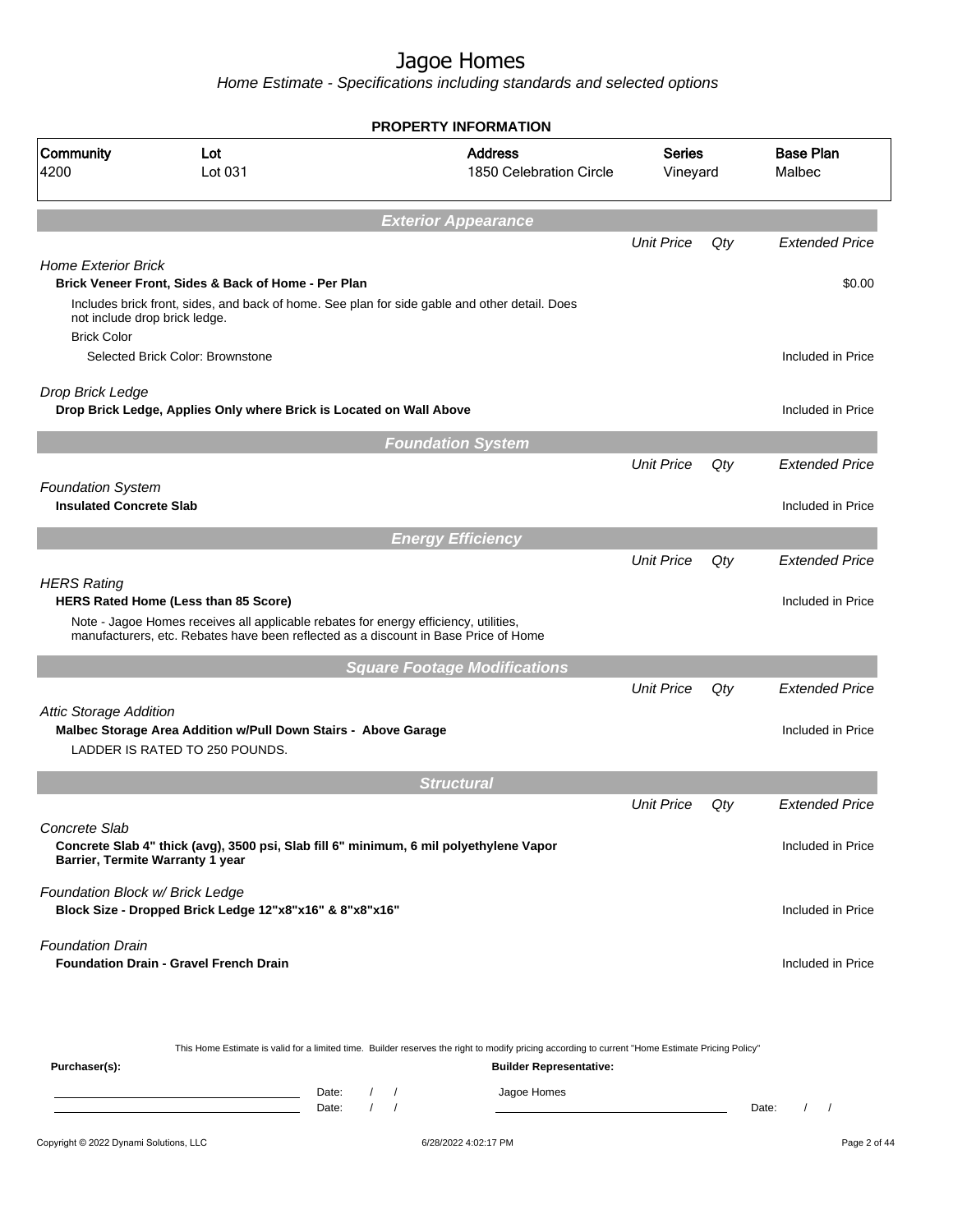Home Estimate - Specifications including standards and selected options

|                                 |                                                                                                                                                                | <b>PROPERTY INFORMATION</b>                                                                 |                           |     |                            |
|---------------------------------|----------------------------------------------------------------------------------------------------------------------------------------------------------------|---------------------------------------------------------------------------------------------|---------------------------|-----|----------------------------|
| Community<br>4200               | Lot<br>Lot 031                                                                                                                                                 | <b>Address</b><br>1850 Celebration Circle                                                   | <b>Series</b><br>Vineyard |     | <b>Base Plan</b><br>Malbec |
|                                 |                                                                                                                                                                | <b>Decks   Patios</b>                                                                       |                           |     |                            |
|                                 |                                                                                                                                                                |                                                                                             | <b>Unit Price</b>         | Qty | <b>Extended Price</b>      |
| <b>Covered Patio - Per Plan</b> | Outside Retreat Concrete Patio or Covered Patio                                                                                                                |                                                                                             |                           |     | Included in Price          |
| Finish                          |                                                                                                                                                                |                                                                                             |                           |     |                            |
|                                 | Selected Finish: Broom                                                                                                                                         |                                                                                             |                           |     | Included in Price          |
|                                 |                                                                                                                                                                | <b>Exterior Doors</b>                                                                       |                           |     |                            |
|                                 |                                                                                                                                                                |                                                                                             | <b>Unit Price</b>         | Qty | <b>Extended Price</b>      |
| <b>Front Door</b>               | Lemieux Torrefied Maple 3/0x8/0 Stained #504 w/ 4 Lite Beveled Glass Insert<br>Consult with Design Coordinator for available Door Handle and Stain selections. |                                                                                             |                           |     | Included in Price          |
| Dining Area Patio Door          | Clad Wood 15 Lite 6/0 x 8/0 Sliding Door w/ Grilles & Screen<br>Clad Wood 15 Lite 6/0x8/0 Sliding Door w/ Grilles & Screen                                     |                                                                                             |                           |     | Included in Price          |
| Color<br>Selected Color: White  |                                                                                                                                                                |                                                                                             |                           |     | Included in Price          |
| Garage-to-Home Door             | Solid Core Smooth 6 Panel Equal 3/0x8/0 Door                                                                                                                   | Solid Core Smooth 6 Panel Equal 3/0x8/0 Door. Door will match interior door paint selection |                           |     | Included in Price          |
| 16' Garage Overhead Door        | Insulated Raised Short Panel Steel Woodtone 16x7 Garage Door<br>CHI 2251   Insulated Raised Short Panel Steel   Woodtones                                      |                                                                                             |                           |     | Included in Price          |
| Garage Door - Key Pad           | <b>Wireless Keypad for Garage Door</b><br>Includes Wireless Keypad for Garage Door                                                                             |                                                                                             |                           |     | Included in Price          |
| Garage Door Opener              | Garage Door Opener(s) with 2 Transmitters                                                                                                                      |                                                                                             |                           |     | Included in Price          |

This Home Estimate is valid for a limited time. Builder reserves the right to modify pricing according to current "Home Estimate Pricing Policy"

**Purchaser(s): Builder Representative:** Date: / / Jagoe Homes<br>Date: / / Jagoe Homes Date: / / Date: / /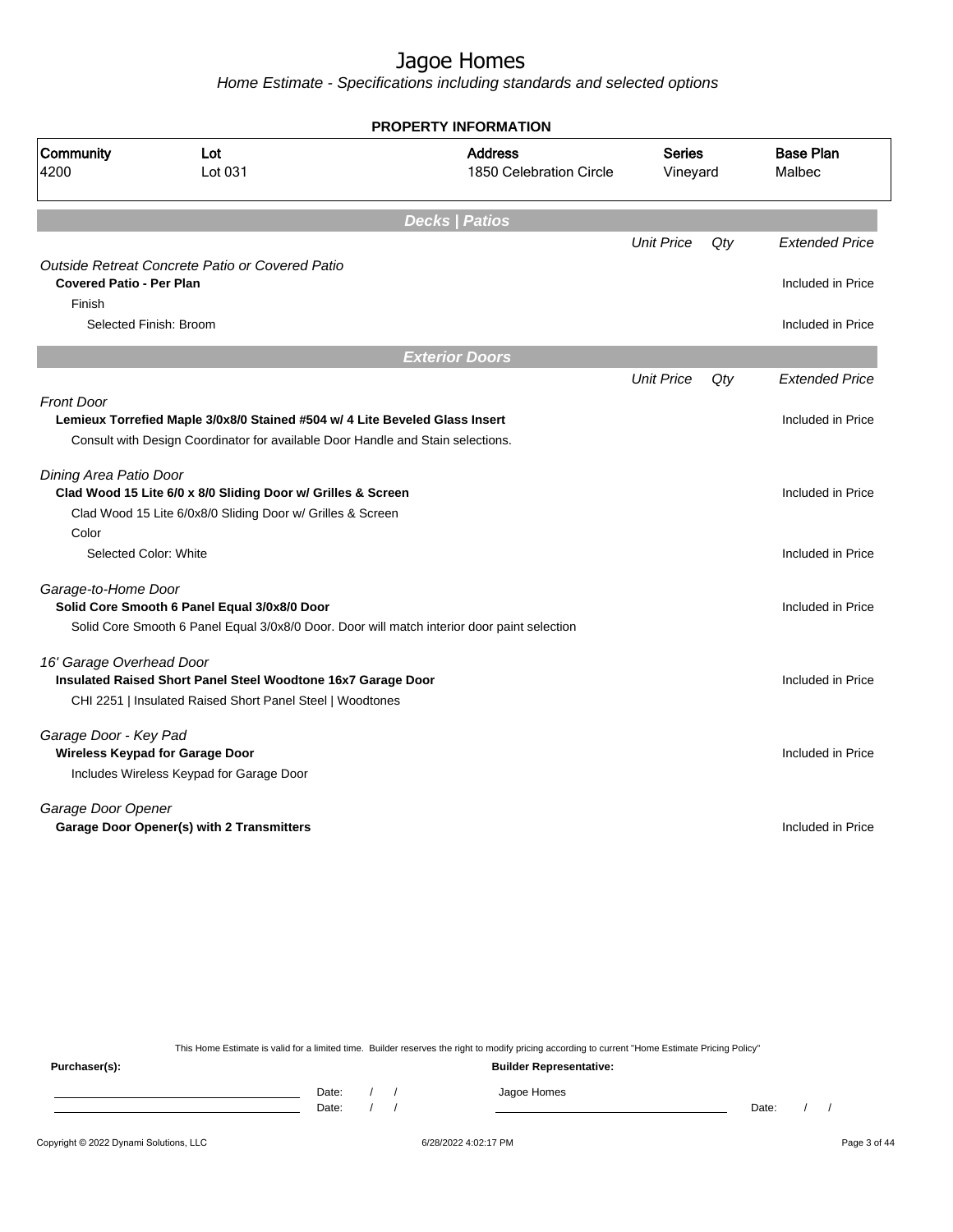Home Estimate - Specifications including standards and selected options

|                                             |                                                                                           | <b>PROPERTY INFORMATION</b>                                                                |                    |     |                            |
|---------------------------------------------|-------------------------------------------------------------------------------------------|--------------------------------------------------------------------------------------------|--------------------|-----|----------------------------|
| Community<br>4200                           | Lot<br>Lot 031                                                                            | <b>Address</b><br>1850 Celebration Circle                                                  | Series<br>Vineyard |     | <b>Base Plan</b><br>Malbec |
|                                             |                                                                                           | <b>Natural Lighting &amp; Ventilation</b>                                                  |                    |     |                            |
|                                             |                                                                                           |                                                                                            | <b>Unit Price</b>  | Qty | <b>Extended Price</b>      |
| <b>Entire Home Windows</b><br><b>Screen</b> | Wood Clad Comfort Tilt Low E w/ Argon Double Hung Window w/ ICM Grilles & Full            |                                                                                            |                    |     | Included in Price          |
| Color                                       | Features Colonial Grille Pattern. Exterior White, Interior painted to match trim.         | Wood Clad Comfort Tilt Low E w/ Argon Double Hung Window w/ ICM Grilles & Full Screen.     |                    |     |                            |
| Selected Color: White                       |                                                                                           |                                                                                            |                    |     | Included in Price          |
|                                             |                                                                                           | <b>Exterior Concrete</b>                                                                   |                    |     |                            |
|                                             |                                                                                           |                                                                                            | <b>Unit Price</b>  | Qty | <b>Extended Price</b>      |
| Driveway   Concrete<br>Finish               | Driveway/Parking Per Plan, 3500 psi                                                       |                                                                                            |                    |     | Included in Price          |
|                                             | Selected Finish: Broom Finish                                                             |                                                                                            |                    |     | Included in Price          |
| Sidewalk                                    | Exterior Concrete - Sidewalk/Front Approach 3500 psi - Broom Finish                       |                                                                                            |                    |     | Included in Price          |
| <b>City Sidewalk</b>                        | Exterior Concrete - City Sidewalk, 3500 psi, Broom Finish                                 |                                                                                            |                    |     | Included in Price          |
|                                             |                                                                                           | <b>Exterior Features</b>                                                                   |                    |     |                            |
|                                             |                                                                                           |                                                                                            | <b>Unit Price</b>  | Qty | <b>Extended Price</b>      |
| <b>Front Porch and Steps</b>                | <b>Trex Composite Front Porch and Steps</b>                                               |                                                                                            |                    |     | Included in Price          |
| their rich color.                           | Trex was designed with the beauty of wood decking, but not all the maintenance. High-     | performance, eco-friendly composite boards withstand years of sun, sleet and snow, keeping |                    |     |                            |
| <b>Exterior Siding</b>                      |                                                                                           |                                                                                            |                    |     |                            |
| <b>LP Smartside Lap Siding</b>              | LP Smartside Lap Siding. Available in long lengths for fewer seams and a beautiful        |                                                                                            |                    |     | Included in Price          |
| appearance.<br>and decay.                   | Features rich cedar grain texture and treated with SmartGuard® process to resist termites |                                                                                            |                    |     |                            |
| Color                                       |                                                                                           |                                                                                            |                    |     |                            |
|                                             | Selected Color: Jagoe Gray                                                                |                                                                                            |                    |     | Included in Price          |

This Home Estimate is valid for a limited time. Builder reserves the right to modify pricing according to current "Home Estimate Pricing Policy"

**Purchaser(s): Builder Representative:** Date: / / Jagoe Homes<br>Date: / / Jagoe Homes Date: / / Date: / /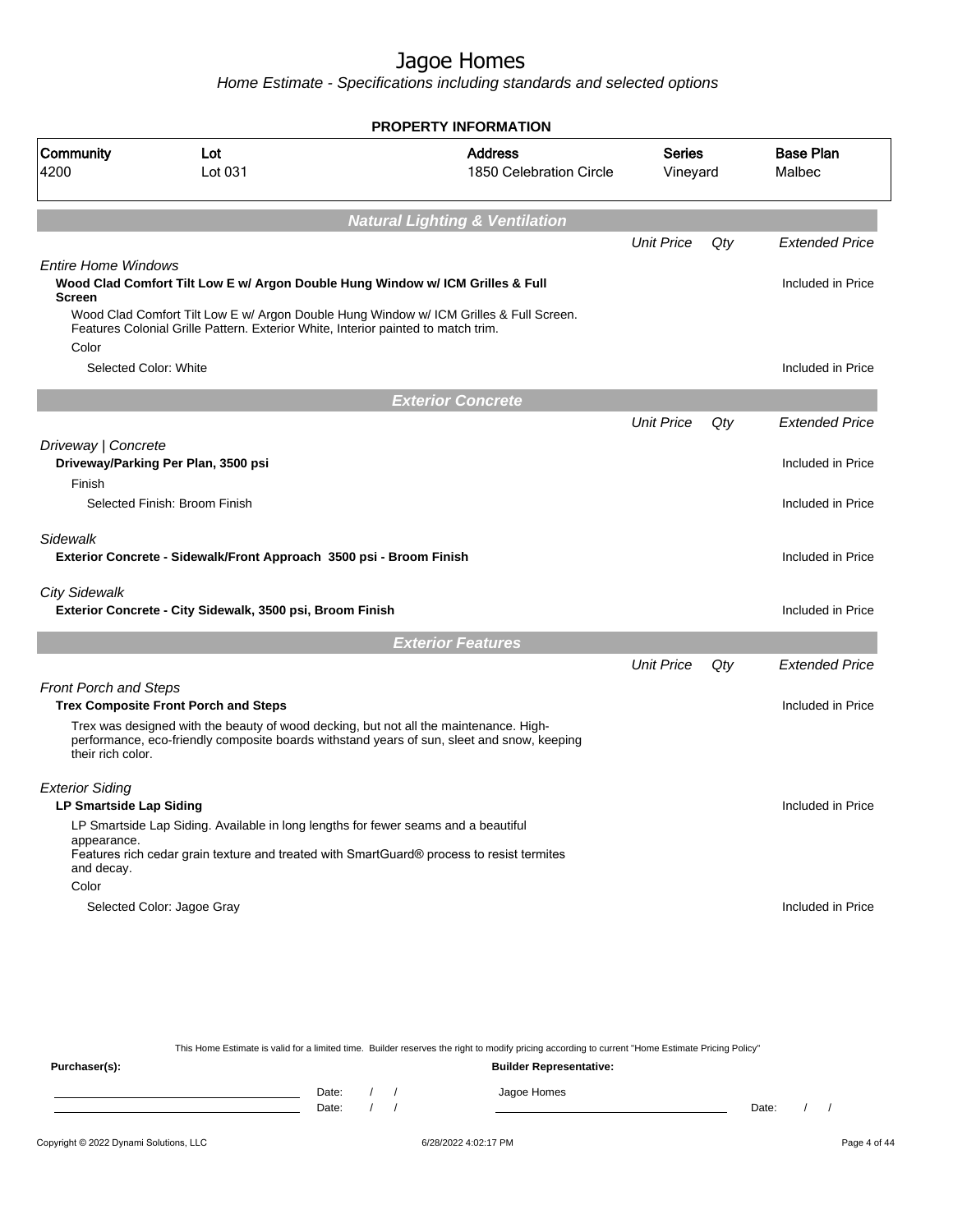Home Estimate - Specifications including standards and selected options

|                                     |                                                                                                                                                      | <b>PROPERTY INFORMATION</b>                                                              |                           |     |                            |
|-------------------------------------|------------------------------------------------------------------------------------------------------------------------------------------------------|------------------------------------------------------------------------------------------|---------------------------|-----|----------------------------|
| <b>Community</b><br>4200            | Lot<br>Lot 031                                                                                                                                       | <b>Address</b><br>1850 Celebration Circle                                                | <b>Series</b><br>Vineyard |     | <b>Base Plan</b><br>Malbec |
|                                     |                                                                                                                                                      | <b>Exterior Features</b>                                                                 |                           |     |                            |
|                                     |                                                                                                                                                      |                                                                                          | <b>Unit Price</b>         | Qty | <b>Extended Price</b>      |
| <b>Exterior Special Trim Areas</b>  | LP Smartside - All Trim, Porch Ceiling(s) & Beam(s), & Frieze.<br>LP® SmartSide® Trim is the perfect accent to any substrate. Uniform in density and |                                                                                          |                           |     | Included in Price          |
|                                     | and termite. DOES NOT INCLUDE FASCIA.                                                                                                                | consistency; made with SmartGuard® manufacturing process to protect against fungal decay |                           |     |                            |
| Color                               | Selected Color: White                                                                                                                                |                                                                                          |                           |     | Included in Price          |
|                                     |                                                                                                                                                      |                                                                                          |                           |     |                            |
| <b>Front Porch Ceiling Beams</b>    | <b>Stained Front Porch Ceiling Beams</b>                                                                                                             |                                                                                          |                           |     | Included in Price          |
| Fascia<br><b>Fascia Aluminum</b>    |                                                                                                                                                      |                                                                                          |                           |     | Included in Price          |
|                                     | Color will match Soffit Color Selected                                                                                                               |                                                                                          |                           |     |                            |
| Soffit                              |                                                                                                                                                      |                                                                                          |                           |     |                            |
|                                     | <b>Soffit - Continuous Perforated Vinyl</b>                                                                                                          |                                                                                          |                           |     | Included in Price          |
| Color                               | Selected Color: White                                                                                                                                |                                                                                          |                           |     | Included in Price          |
| Gutter                              |                                                                                                                                                      |                                                                                          |                           |     |                            |
| Color                               | Gutter Aluminum 5", Soffit, Fascia, Rake, etc.                                                                                                       |                                                                                          |                           |     | Included in Price          |
|                                     | Selected Color: White                                                                                                                                |                                                                                          |                           |     | Included in Price          |
| Downspout                           |                                                                                                                                                      |                                                                                          |                           |     |                            |
|                                     | Downspouts Aluminum 3" x 2" (.027 gauge)                                                                                                             |                                                                                          |                           |     | Included in Price          |
| <b>Window &amp; Door Crossheads</b> | Window & Door Crossheads   Painted   Per Plan<br>Placement predetermined. See plan for details.                                                      |                                                                                          |                           |     | Included in Price          |
| Color                               | Selected Color: SW7006 Extra White                                                                                                                   |                                                                                          |                           |     | Included in Price          |
| <b>Front Porch Post</b>             | Front Porch Column(s)   Painted   Per Plan<br>Placement predetermined. Check plan for details.                                                       |                                                                                          |                           |     | Included in Price          |
| Color                               | Selected Color: SW7006 Extra White                                                                                                                   |                                                                                          |                           |     | Included in Price          |

This Home Estimate is valid for a limited time. Builder reserves the right to modify pricing according to current "Home Estimate Pricing Policy" **Purchaser(s): Builder Representative:** Date: / / Jagoe Homes<br>Date: / / Jagoe Homes Date: / / Date: / /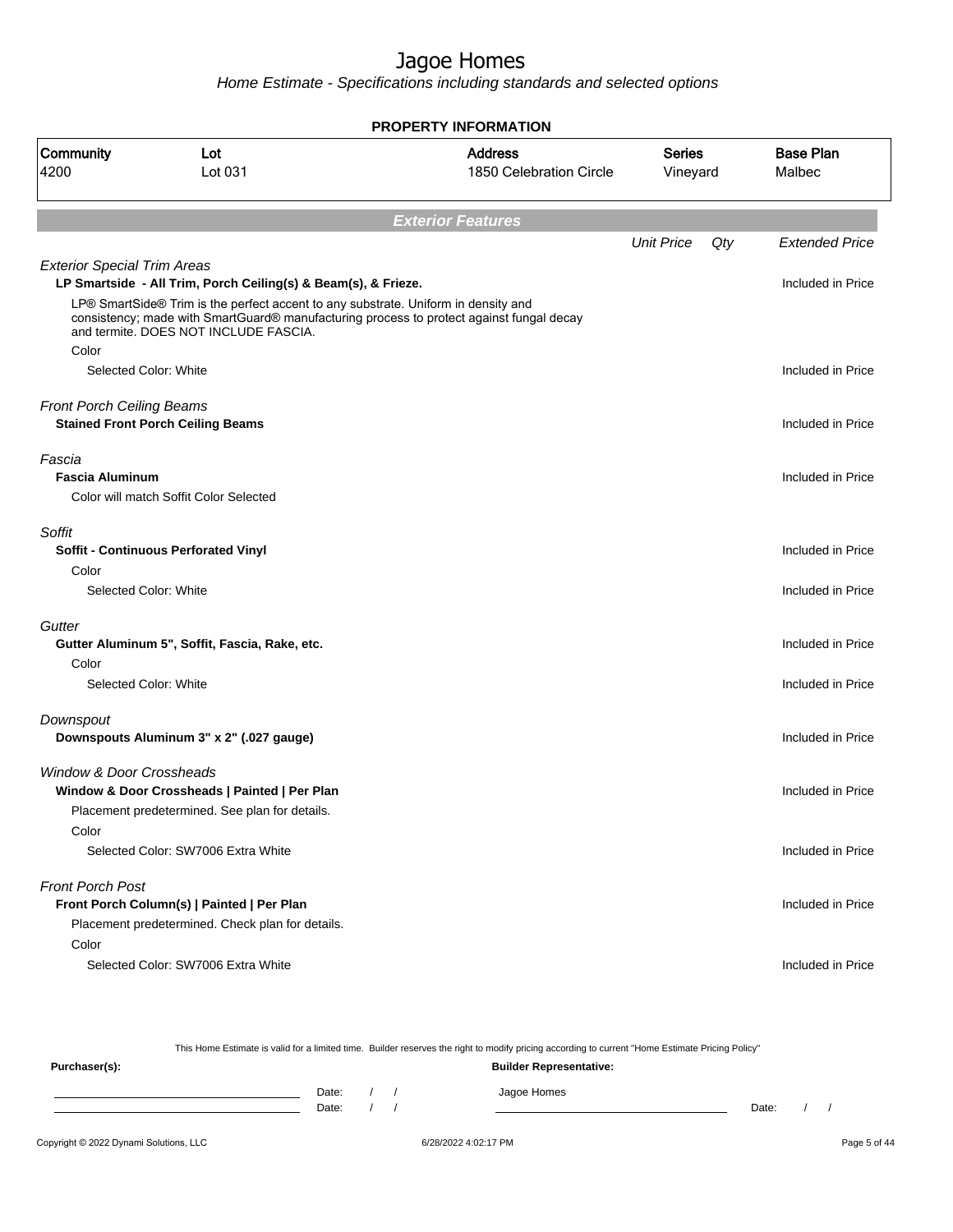Home Estimate - Specifications including standards and selected options

|                                 |                                                        | <b>PROPERTY INFORMATION</b>               |                           |     |                            |
|---------------------------------|--------------------------------------------------------|-------------------------------------------|---------------------------|-----|----------------------------|
| Community<br>4200               | Lot<br>Lot 031                                         | <b>Address</b><br>1850 Celebration Circle | <b>Series</b><br>Vineyard |     | <b>Base Plan</b><br>Malbec |
|                                 |                                                        | <b>Exterior Features</b>                  |                           |     |                            |
|                                 |                                                        |                                           | <b>Unit Price</b>         | Qty | <b>Extended Price</b>      |
| <b>Rear Porch Post</b>          |                                                        |                                           |                           |     |                            |
|                                 | Rear Porch Column(s)   Painted   Per Plan              |                                           |                           |     | Included in Price          |
|                                 | Placement predetermined. Check plan for details.       |                                           |                           |     |                            |
| Color                           |                                                        |                                           |                           |     |                            |
|                                 | Selected Color: SW7006 Extra White (White Coordinate)  |                                           |                           |     | Included in Price          |
| Porch Railing                   |                                                        |                                           |                           |     |                            |
|                                 | Vinyl Contemporary Porch Railing with Square Balusters |                                           |                           |     | Included in Price          |
| See plan for details.           |                                                        |                                           |                           |     |                            |
| Color                           |                                                        |                                           |                           |     |                            |
| Selected Color: White           |                                                        |                                           |                           |     | Included in Price          |
| <b>Exterior Mailbox</b>         |                                                        |                                           |                           |     |                            |
|                                 | <b>Decorative Mailbox - The Cumberland</b>             |                                           |                           |     | \$0.00                     |
|                                 |                                                        |                                           |                           |     |                            |
|                                 |                                                        | <b>Roofing</b>                            |                           |     |                            |
|                                 |                                                        |                                           | <b>Unit Price</b>         | Qty | <b>Extended Price</b>      |
| <b>Roof Felt</b>                |                                                        |                                           |                           |     |                            |
|                                 | Synthetic Underlayment or Felt   Aluminum Drip Edge    |                                           |                           |     | Included in Price          |
| <b>Roof Shingles</b>            |                                                        |                                           |                           |     |                            |
|                                 | GAF Timberline Dimensional Roof Shingles   Per Plan    |                                           |                           |     | Included in Price          |
| <b>Roofing Color</b>            |                                                        |                                           |                           |     |                            |
|                                 | Selected Roofing Color: Charcoal                       |                                           |                           |     | Included in Price          |
|                                 |                                                        |                                           |                           |     |                            |
| Roof Shingles Ridge Cap         |                                                        |                                           |                           |     |                            |
| Ridge Cap   Per Plan            |                                                        |                                           |                           |     | Included in Price          |
| Roof Valley Material            |                                                        |                                           |                           |     |                            |
|                                 | Ice and Water Shield or Equivalent                     |                                           |                           |     | Included in Price          |
|                                 |                                                        |                                           |                           |     |                            |
| Metal Roof                      |                                                        |                                           |                           |     |                            |
| <b>Metal Roofing   Per Plan</b> |                                                        |                                           |                           |     | Included in Price          |
|                                 | Placement predetermined. See plan for details.         |                                           |                           |     |                            |
| Color                           |                                                        |                                           |                           |     |                            |
|                                 | Selected Color: Textured Burnished Slate               |                                           |                           |     | Included in Price          |
|                                 |                                                        |                                           |                           |     |                            |

This Home Estimate is valid for a limited time. Builder reserves the right to modify pricing according to current "Home Estimate Pricing Policy" **Purchaser(s): Builder Representative:** Date: / / Jagoe Homes<br>Date: / / Jagoe Homes Date: / / Date: / /

Copyright © 2022 Dynami Solutions, LLC <br>
G/28/2022 4:02:17 PM Page 6 of 44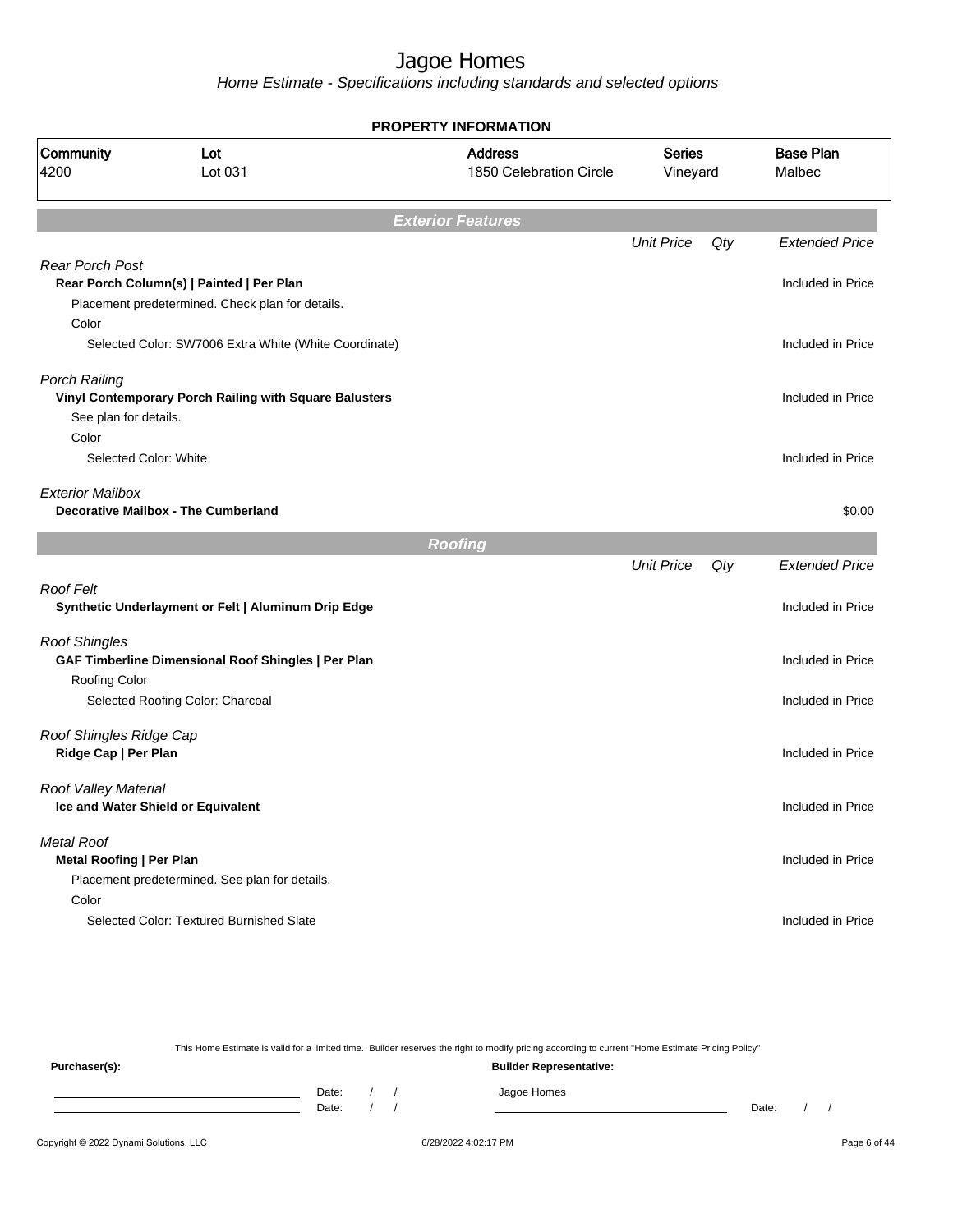Home Estimate - Specifications including standards and selected options

**Fireplaces** Unit Price Qty Extended Price Fireplace | Location | Great Room **Exterior Wall** Included in Price Fireplace | Great Room **Direct Rear Vent Gas | Painted Mantle | Ceramic Surround Included in Price** Included in Price Mantel Style Selected Mantel Style: Mission to Ceiling Included in Price in Price in Price in Price in Price in Price in Price Fireplace | Paint Color | Great Room **Interior Trim Selection Included in Price** Fireplace | Surround | Great Room **Ceramic | Mosaic** Included in Price **Ceramic | Mosaic** Included in Price **Included** in Price **Included** in Price **Included** in Price **Included** in Price **Included** in Price **Included** in Price **Included** in Price **Include** Play with the whimsical shapes and colors available in our Mosaic line. This ceramic mosaic wall tile collection is full of geometric shapes and eclectic colors, sure to add dimension and fun to any installation. Fireplace | Side AV Niche **Side AV Niche** Included in Price Includes: (1) Coax inside niche (1) Shielded CAT6 with female termination inside niche homerun back to the panel with male termination labeled at the panel (1) 110V Outlet inside niche  $(1)$  HDMI from inside niche to wall above mantle  $(1)$  1" conduit from niche to wall above mantle (1) 110V outlet on wall above mantle Location Selected Location: Front of Home Included in Price **Insulation** Unit Price Qty Extended Price Entire Home Foundation Insulation **Foundation Perimeter 1"x24" Styrofoam R5.0 Included in Price Included in Price** Living Area Wall Insulation **Living Area Walls R15 Fiberglass Blown-In &/or Batt Wall System** Included in Price Included in Price Living Area Ceiling Insulation **Living Area Flat Ceiling R38 (Average) Blown-In Fiberglass Included in Price** Included in Price Garage Insulation **Insulation for Two-Car Garage Walls & Ceiling Included in Price Included in Price Included in Price** Includes R11 Insulation in Walls & R19 in Ceiling This Home Estimate is valid for a limited time. Builder reserves the right to modify pricing according to current "Home Estimate Pricing Policy" **Purchaser(s): Builder Representative:** Date: / / / Jagoe Homes Date: / / Date: / / **PROPERTY INFORMATION** Vineyard Series 1850 Celebration Circle Address 4200 Lot 031 Community Lot Malbec Base Plan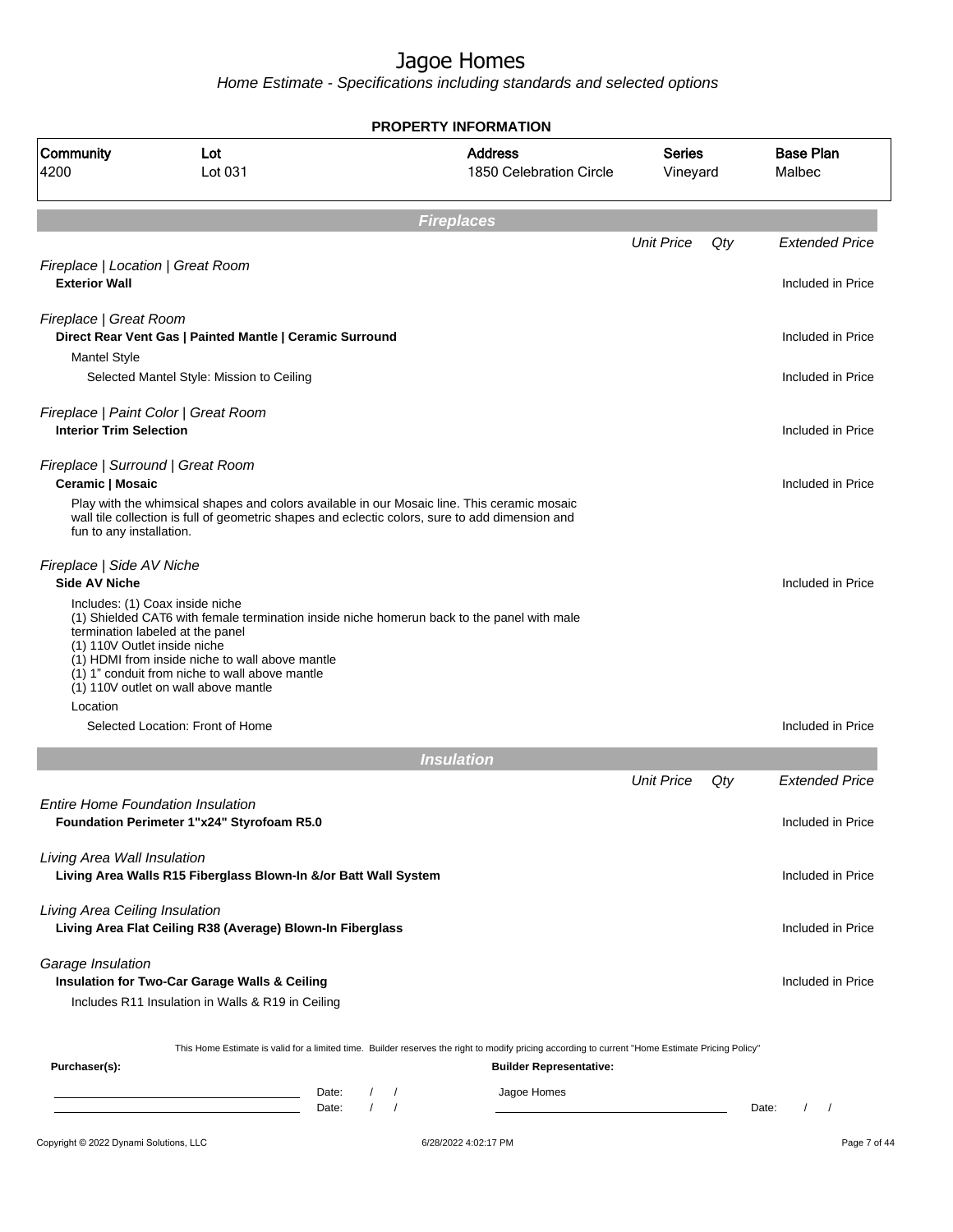Home Estimate - Specifications including standards and selected options

|                                                                                                                                |                                                                                                               | <b>PROPERTY INFORMATION</b>                                                                                                                                                          |                           |     |                            |
|--------------------------------------------------------------------------------------------------------------------------------|---------------------------------------------------------------------------------------------------------------|--------------------------------------------------------------------------------------------------------------------------------------------------------------------------------------|---------------------------|-----|----------------------------|
| <b>Community</b><br>4200                                                                                                       | Lot<br>Lot 031                                                                                                | <b>Address</b><br>1850 Celebration Circle                                                                                                                                            | <b>Series</b><br>Vineyard |     | <b>Base Plan</b><br>Malbec |
|                                                                                                                                |                                                                                                               | <b>Drywall   Paint Finishes</b>                                                                                                                                                      |                           |     |                            |
|                                                                                                                                |                                                                                                               |                                                                                                                                                                                      | <b>Unit Price</b>         | Qty | <b>Extended Price</b>      |
| Entire Home   Drywall Finish                                                                                                   | 1/2" Drywall   Finished, Primed, & Painted Smooth                                                             |                                                                                                                                                                                      |                           |     | Included in Price          |
|                                                                                                                                | Entire Home   Home Ceiling Finish<br><b>Drywall   Finished Smooth Throughout</b>                              |                                                                                                                                                                                      |                           |     | Included in Price          |
| Garage Included                                                                                                                | 1/2in Structural or 5/8in Drywall   Finished Smooth   ProMar Interior Latex Ceiling Paint                     |                                                                                                                                                                                      |                           |     |                            |
|                                                                                                                                | Technical Specification: Vineyard Series Specific                                                             |                                                                                                                                                                                      |                           |     |                            |
| <b>Mechanical Storage</b><br><b>Unfinished Drywall</b>                                                                         |                                                                                                               |                                                                                                                                                                                      |                           |     | Included in Price          |
| Entire Home   Interior Wall Paint<br>Sheen                                                                                     | <b>Sherwin Williams Duration Latex</b>                                                                        |                                                                                                                                                                                      |                           |     | Included in Price          |
|                                                                                                                                | Selected Sheen: Matte                                                                                         |                                                                                                                                                                                      |                           |     | Included in Price          |
| Entire Home   Trim & Interior Door Paint<br>Trim & Door   Sherwin Williams ProClassic Waterborne Acrylic   Semi-Gloss<br>Color |                                                                                                               |                                                                                                                                                                                      |                           |     | Included in Price          |
|                                                                                                                                | Selected Color: SW7006 Extra White                                                                            |                                                                                                                                                                                      |                           |     | Included in Price          |
|                                                                                                                                |                                                                                                               | <b>Interior Trim / Doors</b>                                                                                                                                                         |                           |     |                            |
|                                                                                                                                |                                                                                                               |                                                                                                                                                                                      | <b>Unit Price</b>         | Qty | <b>Extended Price</b>      |
| Entire Home   Trim Package<br><b>Flat Trim Package</b>                                                                         |                                                                                                               | Door & Window Casing: 3 1/2" 1015M   Base: 5 1/2" 430LM   Crown Moulding: 5 1/4" 45LM  <br>Crown Moulding will NOT be installed on Upper Level or Closets unless Otherwise Specified |                           |     | Included in Price          |
| per Base Plan                                                                                                                  |                                                                                                               |                                                                                                                                                                                      |                           |     |                            |
|                                                                                                                                | Entire Home   Door & Window Casing<br>Flat Trim Package   Door & Window Casing 3 1/2" 1015M   Global          |                                                                                                                                                                                      |                           |     | Included in Price          |
|                                                                                                                                | Entire Home   Baseboard   Includes Garage<br>Flat Trim Package   Baseboard   5 1/2" 430LM Flat Trim Ultralite |                                                                                                                                                                                      |                           |     | Included in Price          |
| Crown Moulding   Main Level                                                                                                    | Flat Trim Package   Crown Moulding 5 1/4" 45 LM                                                               |                                                                                                                                                                                      |                           |     | Included in Price          |
| Entire Home   Interior Doors<br>6 Panel Equal   Solid Core   8/0                                                               |                                                                                                               |                                                                                                                                                                                      |                           |     | Included in Price          |
|                                                                                                                                |                                                                                                               | This Home Estimate is valid for a limited time. Builder reserves the right to modify pricing according to current "Home Estimate Pricing Policy"                                     |                           |     |                            |
| Purchaser(s):                                                                                                                  |                                                                                                               | <b>Builder Representative:</b>                                                                                                                                                       |                           |     |                            |

Date: / / Jagoe Homes<br>Date: / / Jagoe Homes Date: / / **Date: / / 2006** Date: / / / Date: / / /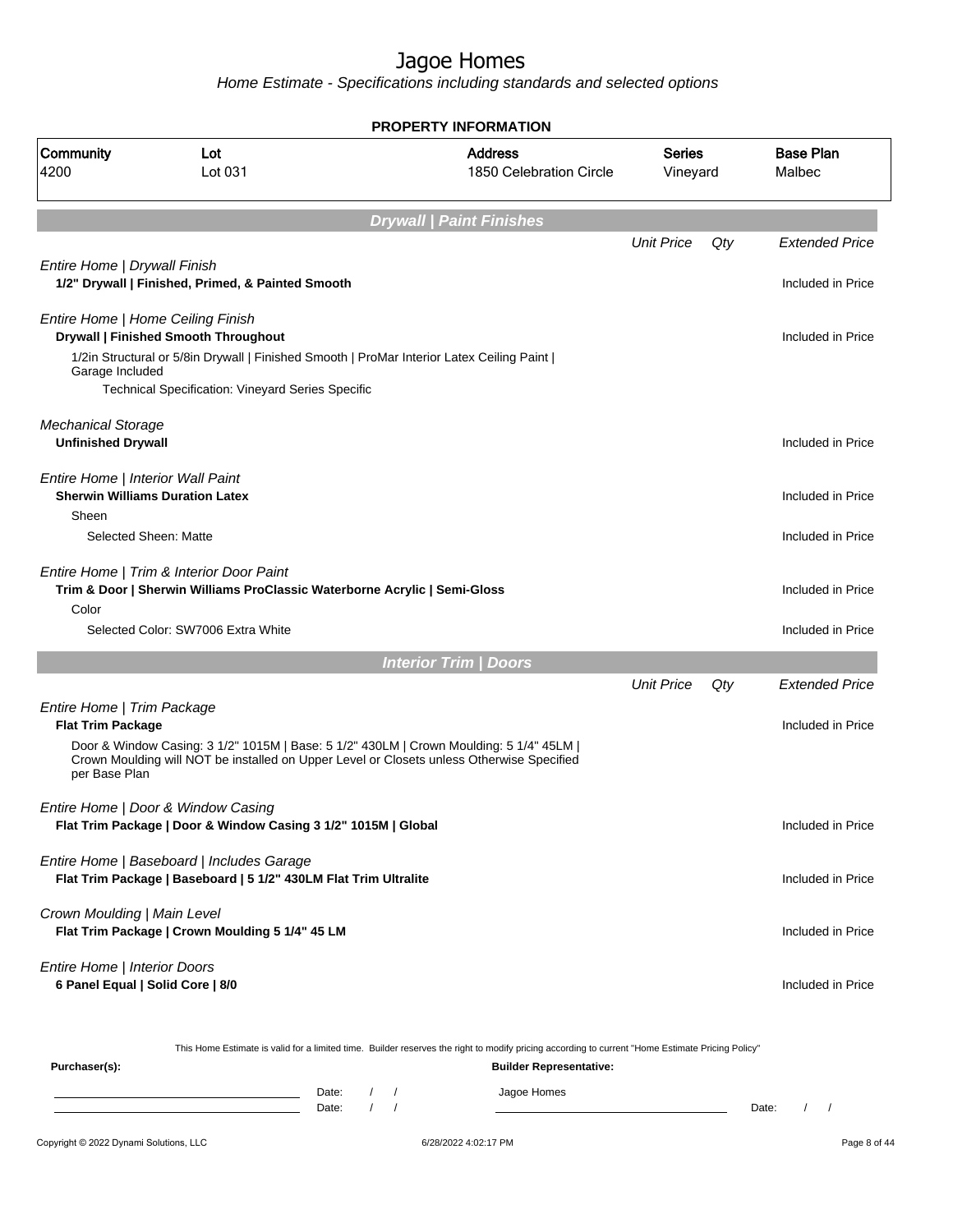Home Estimate - Specifications including standards and selected options

**Interior Trim | Doors** Unit Price Qty Extended Price Entire Home | Interior Doors 8/0 Main Level 6/8 Upper Level Smooth Finish Primed for Paint Wainscoting | Foyer **Wainscoting | Flat Trim | Foyer** \$500.00 Approx 36" height 4 1/4" Ultralite Flat Trim Paint Trim & Drywall to be Interior Trim Selection unless otherwise specified Wainscoting | Powder **Mainscoting | Flat Trim | Powder \$525.00 \$125.00 \$125.00 \$125.00 \$125.00 \$125.00 \$125.00 \$125.00 \$125.00 \$125.00 \$125.00 \$125.00 \$125.00 \$125.00 \$125.00 \$125.00 \$125.00 \$125.00 \$125.00 \$125.00 \$125.00 \$125.00 \$125.00 \$125** Approx 36" height 4 1/4" Ultralite Flat Trim Paint Trim & Drywall to be Interior Trim Selection unless otherwise specified **Door Hardware** Unit Price Qty Extended Price Smart Lock **Wifi Smart Lock | Halo Touchscreen Included in Price** With the Kwikset app and your smartphone, you can manage your lock from anywhere. Lock and unlock, manage user codes, view lock activity, receive lock notifications and much more. Your existing Wi-Fi router and an internet connection brings the ultimate in security and convenience right to your fingertips. Finish Selected Finish: Match Front Door Handleset Finish Included in Price in Price in Price in Price in Price in Price Front Door Handleset **Kwikset Signature Series™ | San Clemente Handleset | Halifax Exterior Trim Kit Included** Included in Price Includes (1) Exterior Handleset and (1) Door Trim Kit for Interior of Front Door, to match Exterior Door Hardware Selection. Designer style and superior security with this Kwikset Signature Series™ product Home Exterior Door Hardware **Kwikset Signature Series™ | Halifax Lever** Included in Price Includes Front Door (if Front Door Handleset is not selected) Garage to Home Door and any Hinged Patio or Service Door selected in the HE. Entire Home Interior Door Hardware **Kwikset Signature Series™ | Halifax Lever** Included in Price **PROPERTY INFORMATION** Vineyard Series 1850 Celebration Circle Address 4200 Lot 031 Community Lot Malbec Base Plan

This Home Estimate is valid for a limited time. Builder reserves the right to modify pricing according to current "Home Estimate Pricing Policy"

| Purchaser(s): |                |  | <b>Builder Representative:</b> |       |  |
|---------------|----------------|--|--------------------------------|-------|--|
|               | Date:<br>Date: |  | Jagoe Homes                    | Date: |  |
|               |                |  |                                |       |  |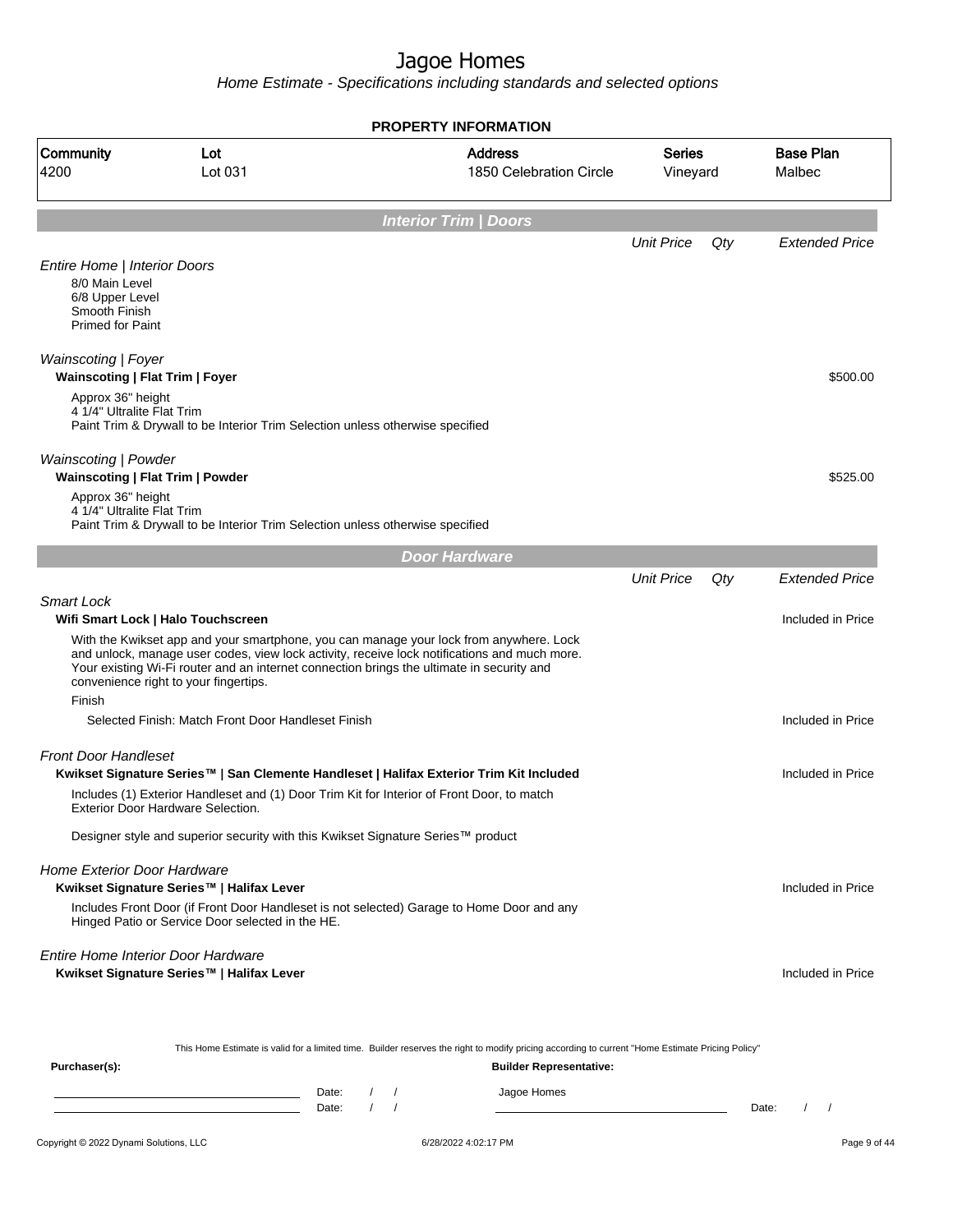Home Estimate - Specifications including standards and selected options

|                                                            |                                                                                        | <b>PROPERTY INFORMATION</b>               |                    |     |                            |
|------------------------------------------------------------|----------------------------------------------------------------------------------------|-------------------------------------------|--------------------|-----|----------------------------|
| Community<br>4200                                          | Lot<br>Lot 031                                                                         | <b>Address</b><br>1850 Celebration Circle | Series<br>Vineyard |     | <b>Base Plan</b><br>Malbec |
|                                                            |                                                                                        | <b>Door Hardware</b>                      |                    |     |                            |
| Includes all Interior Doors                                | Entire Home Interior Door Hardware                                                     |                                           | <b>Unit Price</b>  | Qty | <b>Extended Price</b>      |
| Door Stops                                                 | Hardware-Spring & Hinge Door Stops                                                     |                                           |                    |     | Included in Price          |
|                                                            |                                                                                        | <b>Cabinets</b>                           |                    |     |                            |
|                                                            |                                                                                        |                                           | <b>Unit Price</b>  | Qty | <b>Extended Price</b>      |
| <b>Kitchen Cabinets</b><br><b>Korbett Maple</b>            |                                                                                        |                                           |                    |     | Included in Price          |
| Front                                                      | Maple Door   Dovetail Drawer Construction   Soft Close Door & Drawers   5 piece Drawer |                                           |                    |     |                            |
| Color                                                      | Selected Color: Painted White                                                          |                                           |                    |     | Included in Price          |
| Laundry Room Cabinet(s)<br><b>Wentworth Maple</b>          |                                                                                        |                                           |                    |     | Included in Price          |
| Color                                                      |                                                                                        |                                           |                    |     |                            |
|                                                            | Selected Color: Painted Colada                                                         |                                           |                    |     | Included in Price          |
| <b>Wentworth Maple</b>                                     | Dry Bar Cabinets with Beverage Cooler                                                  |                                           |                    |     | Included in Price          |
| Front                                                      | Maple Door   Dovetail Drawer Construction   Soft Close Door & Drawers   5 piece Drawer |                                           |                    |     |                            |
| Color                                                      | Selected Color: Stained Quill                                                          |                                           |                    |     | Included in Price          |
| <b>Owners Bath Cabinets</b><br><b>Wentworth Maple</b>      |                                                                                        |                                           |                    |     | Included in Price          |
| Front                                                      | Maple Door   Dovetail Drawer Construction   Soft Close Door & Drawers   5 piece Drawer |                                           |                    |     |                            |
| <b>Bath 2 Cabinets</b><br><b>Wentworth Maple</b>           |                                                                                        |                                           |                    |     | Included in Price          |
| Front                                                      | Maple Door   Dovetail Drawer Construction   Soft Close Door & Drawers   5 piece Drawer |                                           |                    |     |                            |
| <b>Powder Room Cabinets</b><br>Wavecrest 24" Vanity w/ Top |                                                                                        |                                           |                    |     | Included in Price          |

This Home Estimate is valid for a limited time. Builder reserves the right to modify pricing according to current "Home Estimate Pricing Policy" **Purchaser(s): Builder Representative:** Date: / / Jagoe Homes<br>Date: / / Jagoe Homes Date: / / Date: / /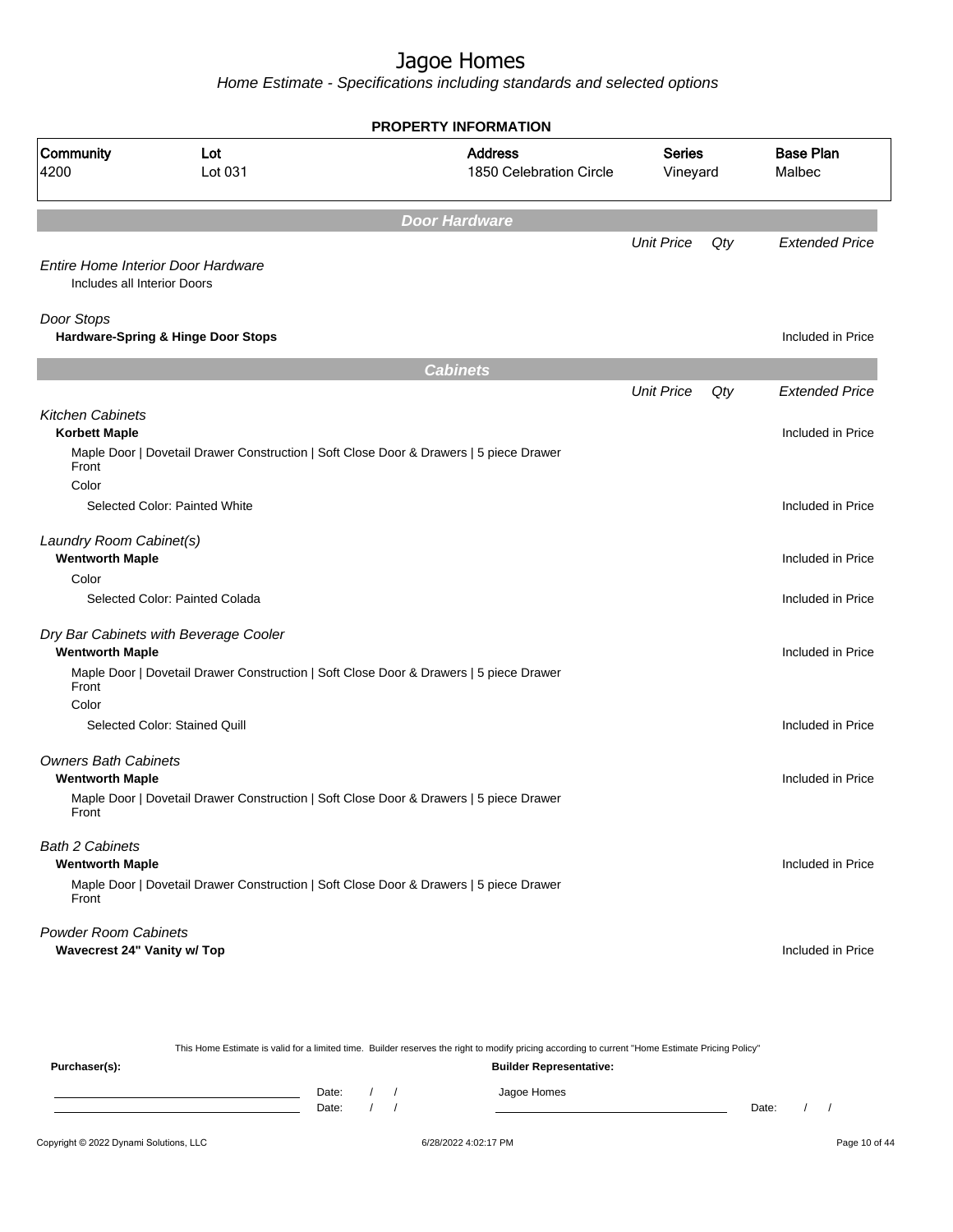Home Estimate - Specifications including standards and selected options

|                                                     |                                                                                                                                                             | <b>PROPERTY INFORMATION</b>               |                           |     |                            |
|-----------------------------------------------------|-------------------------------------------------------------------------------------------------------------------------------------------------------------|-------------------------------------------|---------------------------|-----|----------------------------|
| Community<br>4200                                   | Lot<br>Lot 031                                                                                                                                              | <b>Address</b><br>1850 Celebration Circle | <b>Series</b><br>Vineyard |     | <b>Base Plan</b><br>Malbec |
|                                                     |                                                                                                                                                             | <b>Cabinets</b>                           |                           |     |                            |
|                                                     |                                                                                                                                                             |                                           | <b>Unit Price</b>         | Qty | <b>Extended Price</b>      |
| <b>Powder Room Cabinets</b><br>35"H x 24"W x 21.5"D | 2cm White Carrara Top w/ Rectangular Undermount Bowl Included<br>White Vanity has Matte Black Pulls Included<br>Grey Vanity has Satin Nickel Pulls Included |                                           |                           |     |                            |
|                                                     |                                                                                                                                                             | <b>Cabinet Hardware</b>                   |                           |     |                            |
|                                                     |                                                                                                                                                             |                                           | <b>Unit Price</b>         | Qty | <b>Extended Price</b>      |
| <b>Kitchen Cabinet Hardware</b>                     |                                                                                                                                                             |                                           |                           |     |                            |
| <b>Betty Collection</b>                             |                                                                                                                                                             |                                           |                           |     | Included in Price          |
| <b>Owners Bath Cabinet Hardware</b>                 |                                                                                                                                                             |                                           |                           |     |                            |
| <b>Betty Collection</b>                             |                                                                                                                                                             |                                           |                           |     | Included in Price          |
|                                                     |                                                                                                                                                             |                                           |                           |     |                            |
| <b>Bath 2 Cabinet Hardware</b>                      |                                                                                                                                                             |                                           |                           |     |                            |
| <b>Betty Collection</b>                             |                                                                                                                                                             |                                           |                           |     | Included in Price          |
| <b>Laundry Cabinet Hardware</b>                     |                                                                                                                                                             |                                           |                           |     |                            |
| <b>Betty Collection</b>                             |                                                                                                                                                             |                                           |                           |     | Included in Price          |
| xDry Bar Cabinet Door Hardware                      |                                                                                                                                                             |                                           |                           |     |                            |
| <b>Cabinet Door Hardware</b>                        |                                                                                                                                                             |                                           |                           |     | Included in Price          |
|                                                     |                                                                                                                                                             |                                           |                           |     |                            |
|                                                     | xDry Bar Cabinet Drawer Hardware                                                                                                                            |                                           |                           |     |                            |
| <b>Cabinet Drawer Hardware</b>                      |                                                                                                                                                             |                                           |                           |     | Included in Price          |
| Dry Bar Cabinet Hardware                            |                                                                                                                                                             |                                           |                           |     |                            |
| <b>Jackie O Collection</b>                          |                                                                                                                                                             |                                           |                           |     | Included in Price          |
|                                                     |                                                                                                                                                             | <b>Countertops   Backsplashes</b>         |                           |     |                            |
|                                                     |                                                                                                                                                             |                                           | <b>Unit Price</b>         | Qty | <b>Extended Price</b>      |
| Dry Bar   Countertop                                |                                                                                                                                                             |                                           |                           |     |                            |
| 3cm Granite - Level 2                               |                                                                                                                                                             |                                           |                           |     | Included in Price          |
| Color                                               |                                                                                                                                                             |                                           |                           |     |                            |
|                                                     | Selected Color: Black Leather                                                                                                                               |                                           |                           |     | Included in Price          |
| Edge Profile                                        |                                                                                                                                                             |                                           |                           |     |                            |
|                                                     | Selected Edge Profile: Pencil Top & Bottom                                                                                                                  |                                           |                           |     | Included in Price          |
|                                                     |                                                                                                                                                             |                                           |                           |     |                            |

This Home Estimate is valid for a limited time. Builder reserves the right to modify pricing according to current "Home Estimate Pricing Policy" **Purchaser(s): Builder Representative:** Date: / / Jagoe Homes<br>Date: / / Jagoe Homes Date: / / Date: / /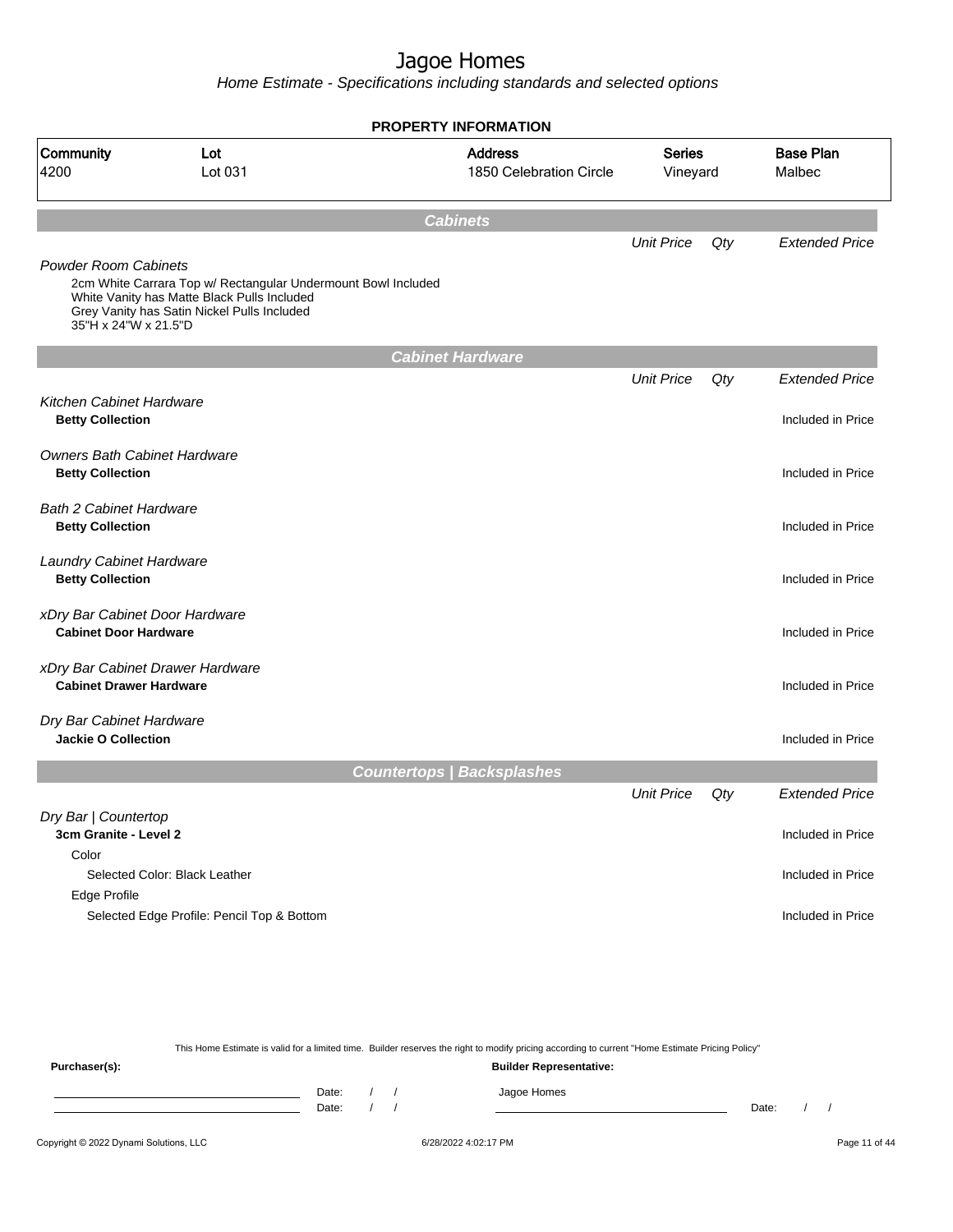Home Estimate - Specifications including standards and selected options

**PROPERTY INFORMATION**

| Community<br>4200                                              | Lot<br>Lot 031                                                                                                                                                                                  | <b>Address</b><br>1850 Celebration Circle                                                                                                                                                 | <b>Series</b><br>Vineyard |     | <b>Base Plan</b><br>Malbec |
|----------------------------------------------------------------|-------------------------------------------------------------------------------------------------------------------------------------------------------------------------------------------------|-------------------------------------------------------------------------------------------------------------------------------------------------------------------------------------------|---------------------------|-----|----------------------------|
|                                                                |                                                                                                                                                                                                 | <b>Countertops   Backsplashes</b>                                                                                                                                                         |                           |     |                            |
|                                                                |                                                                                                                                                                                                 |                                                                                                                                                                                           | <b>Unit Price</b>         | Qty | <b>Extended Price</b>      |
| Kitchen   Countertops<br>Quartz   3cm Caesarstone              |                                                                                                                                                                                                 |                                                                                                                                                                                           |                           |     | \$635.00                   |
| Color                                                          |                                                                                                                                                                                                 |                                                                                                                                                                                           |                           |     |                            |
|                                                                | Selected Color: Vanilla Noir                                                                                                                                                                    |                                                                                                                                                                                           |                           |     | Included in Price          |
| Edge Profile                                                   |                                                                                                                                                                                                 |                                                                                                                                                                                           |                           |     |                            |
|                                                                | Selected Edge Profile: Pencil Edge Top & Bottom                                                                                                                                                 |                                                                                                                                                                                           |                           |     | Included in Price          |
| Kitchen   Backsplash                                           |                                                                                                                                                                                                 |                                                                                                                                                                                           |                           |     |                            |
| <b>Mythology</b>                                               |                                                                                                                                                                                                 |                                                                                                                                                                                           |                           |     | \$0.00                     |
| the Mediterranean islands.                                     | Experience Mediterranean essence with the Mythology™ collection – featuring<br>natural earth tones and textures with handmade look punches<br>Mosaic options, embody the warmth and serenity of | styles and characteristics sure to stir your soul. As dramatic as it is chic in the detailing; rich<br>are the foundation of Mythology™. With curvaceous 6-inch arabesque shapes & Picket |                           |     |                            |
| <b>Owners Bath   Vanity Countertop</b>                         | <b>Granite   Double Undermount Bowls</b>                                                                                                                                                        |                                                                                                                                                                                           |                           |     | Included in Price          |
|                                                                | Colors could vary from samples due to the nature of natural stone.<br>3cm Pencil Top and Bottom Edge                                                                                            |                                                                                                                                                                                           |                           |     |                            |
|                                                                | Granite is not seamless and seams will be visible and can be felt.<br>Colors could vary from samples due to the nature of natural stone.                                                        |                                                                                                                                                                                           |                           |     |                            |
| <b>Bowl Style</b>                                              |                                                                                                                                                                                                 |                                                                                                                                                                                           |                           |     |                            |
|                                                                | Selected Bowl Style: Oval - White                                                                                                                                                               |                                                                                                                                                                                           |                           |     | Included in Price          |
| Color                                                          |                                                                                                                                                                                                 |                                                                                                                                                                                           |                           |     |                            |
|                                                                | Selected Color: Black Leather                                                                                                                                                                   |                                                                                                                                                                                           |                           |     | Included in Price          |
| Edge Profile                                                   |                                                                                                                                                                                                 |                                                                                                                                                                                           |                           |     |                            |
|                                                                | Selected Edge Profile: Pencil Top and Bottom                                                                                                                                                    |                                                                                                                                                                                           |                           |     | Included in Price          |
| Bath 2   Vanity Countertop<br><b>Granite   Undermount Bowl</b> |                                                                                                                                                                                                 |                                                                                                                                                                                           |                           |     | Included in Price          |
|                                                                | Colors could vary from samples due to the nature of natural stone.<br>3cm Pencil Top and Bottom Edge                                                                                            |                                                                                                                                                                                           |                           |     |                            |
|                                                                | Granite is not seamless and seams will be visible and can be felt.<br>Colors could vary from samples due to the nature of natural stone.                                                        |                                                                                                                                                                                           |                           |     |                            |
| <b>Bowl Style</b>                                              |                                                                                                                                                                                                 |                                                                                                                                                                                           |                           |     |                            |
|                                                                | Selected Bowl Style: Oval - White                                                                                                                                                               |                                                                                                                                                                                           |                           |     | Included in Price          |
| Color                                                          |                                                                                                                                                                                                 |                                                                                                                                                                                           |                           |     |                            |
|                                                                | Selected Color: Black Leather                                                                                                                                                                   |                                                                                                                                                                                           |                           |     | Included in Price          |
| Edge Profile                                                   |                                                                                                                                                                                                 |                                                                                                                                                                                           |                           |     |                            |
|                                                                | Selected Edge Profile: Pencil Top & Bottom                                                                                                                                                      |                                                                                                                                                                                           |                           |     | Included in Price          |
|                                                                |                                                                                                                                                                                                 |                                                                                                                                                                                           |                           |     |                            |

This Home Estimate is valid for a limited time. Builder reserves the right to modify pricing according to current "Home Estimate Pricing Policy"

| Purchaser(s): |       |  | <b>Builder Representative:</b> |       |  |  |
|---------------|-------|--|--------------------------------|-------|--|--|
|               | Date: |  | Jagoe Homes                    |       |  |  |
|               | Date: |  |                                | Date: |  |  |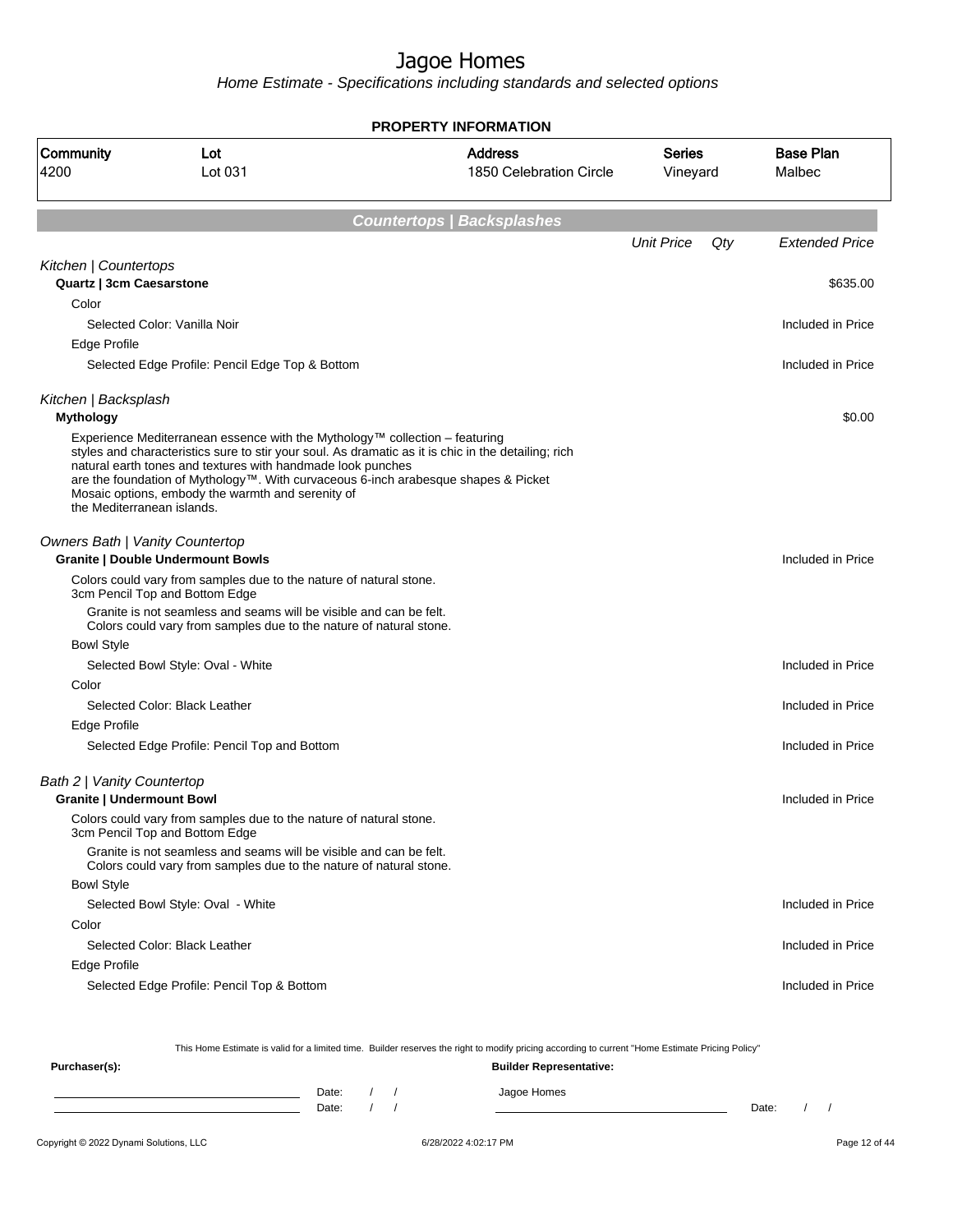Home Estimate - Specifications including standards and selected options

|                                                                                              |                                                    | <b>PROPERTY INFORMATION</b>                                                             |                           |     |                            |
|----------------------------------------------------------------------------------------------|----------------------------------------------------|-----------------------------------------------------------------------------------------|---------------------------|-----|----------------------------|
| Community<br>4200                                                                            | Lot<br>Lot 031                                     | <b>Address</b><br>1850 Celebration Circle                                               | <b>Series</b><br>Vineyard |     | <b>Base Plan</b><br>Malbec |
|                                                                                              |                                                    | <b>Countertops   Backsplashes</b>                                                       |                           |     |                            |
|                                                                                              |                                                    |                                                                                         | <b>Unit Price</b>         | Qty | <b>Extended Price</b>      |
| Laundry   Countertop(s)<br>Color                                                             | Countertop - Formica - 1.5" Thick Square Edge      |                                                                                         |                           |     | Included in Price          |
|                                                                                              | Selected Color: 2471-46 Blackstone Etchings Finish |                                                                                         |                           |     | \$120.00                   |
|                                                                                              |                                                    | <b>Mirrors</b>                                                                          |                           |     |                            |
|                                                                                              |                                                    |                                                                                         | <b>Unit Price</b>         | Qty | <b>Extended Price</b>      |
| <b>Owners Bath Mirrors</b>                                                                   | Reynolds Black   23.5x35.5   MT1851   Qty 2        |                                                                                         |                           |     | \$630.00                   |
| • Iron frame<br>• Black powder coated finish                                                 |                                                    |                                                                                         |                           |     |                            |
|                                                                                              | style décor and paired with all finishes.          | Designer Recommendation: The Reynolds Black is truly versatile and can be used with any |                           |     |                            |
| Dimensions:<br>23.5"W X 35.5"H X 0.5"D<br>• Net weight: 20.2 lbs<br>• Gross weight: 23.5 lbs |                                                    |                                                                                         |                           |     |                            |
| Bath 2 Mirror                                                                                | Reynolds Black   23.5x35.5   MT1851                |                                                                                         |                           |     | \$315.00                   |
| • Iron frame<br>• Black powder coated finish                                                 |                                                    |                                                                                         |                           |     |                            |
|                                                                                              | style décor and paired with all finishes.          | Designer Recommendation: The Reynolds Black is truly versatile and can be used with any |                           |     |                            |
| Dimensions:<br>23.5"W X 35.5"H X 0.5"D<br>• Net weight: 20.2 lbs<br>• Gross weight: 23.5 lbs |                                                    |                                                                                         |                           |     |                            |
| <b>Powder Room Mirror</b>                                                                    | Reynolds Black   23.5x35.5   MT1851                |                                                                                         |                           |     | \$315.00                   |
| • Iron frame<br>• Black powder coated finish                                                 |                                                    |                                                                                         |                           |     |                            |
|                                                                                              | style décor and paired with all finishes.          | Designer Recommendation: The Reynolds Black is truly versatile and can be used with any |                           |     |                            |
| Dimensions:<br>23.5"W X 35.5"H X 0.5"D<br>• Net weight: 20.2 lbs<br>· Gross weight: 23.5 lbs |                                                    |                                                                                         |                           |     |                            |
|                                                                                              |                                                    |                                                                                         |                           |     |                            |

This Home Estimate is valid for a limited time. Builder reserves the right to modify pricing according to current "Home Estimate Pricing Policy"

**Purchaser(s): Builder Representative:** Date: / / Jagoe Homes<br>Date: / / Jagoe Homes Date: / / Date: / /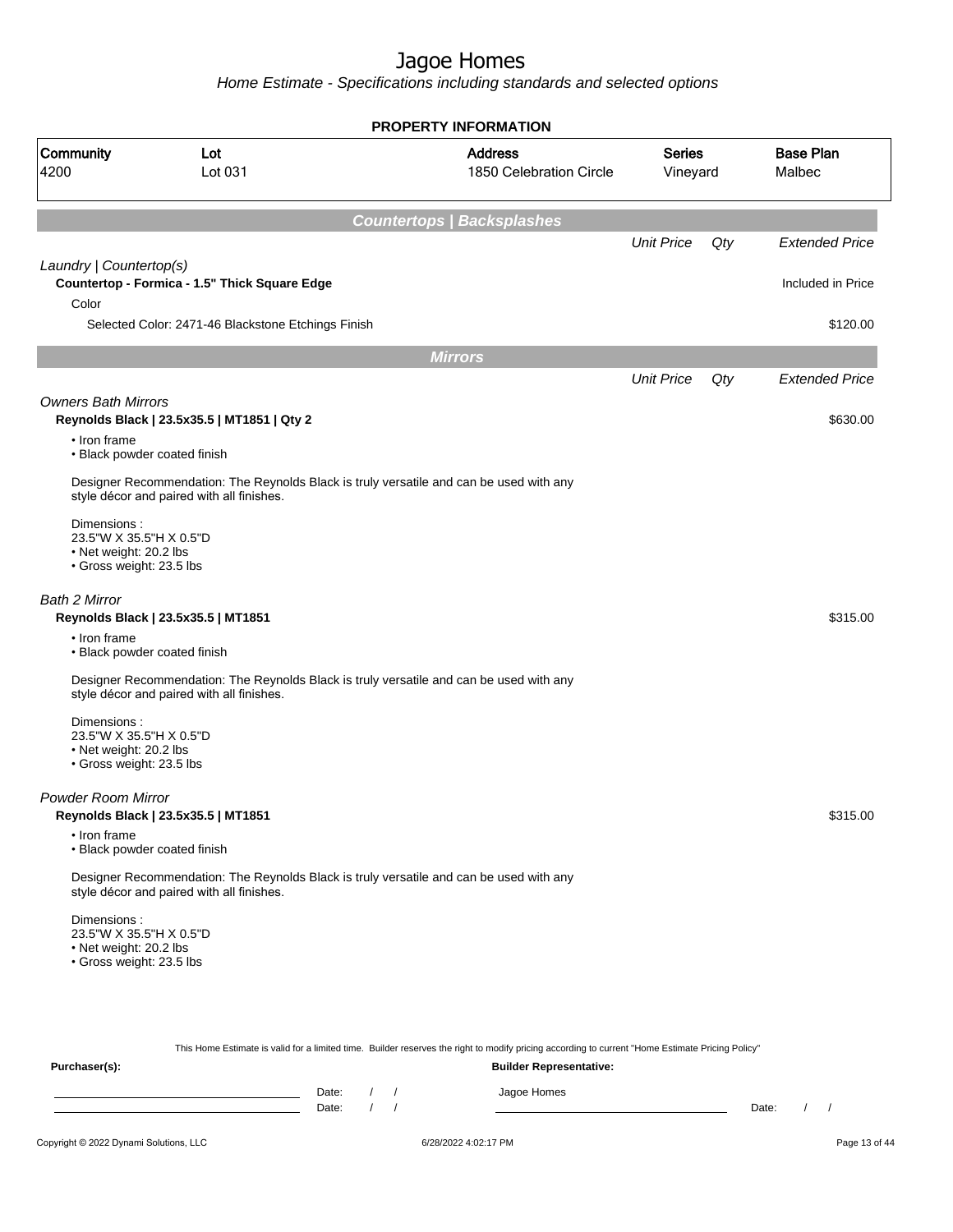Home Estimate - Specifications including standards and selected options

**PROPERTY INFORMATION**

| Community<br>4200                  | Lot<br>Lot 031                                                                           | <b>Address</b><br>1850 Celebration Circle                                                                                                                                        | <b>Series</b><br>Vineyard |     | <b>Base Plan</b><br>Malbec |
|------------------------------------|------------------------------------------------------------------------------------------|----------------------------------------------------------------------------------------------------------------------------------------------------------------------------------|---------------------------|-----|----------------------------|
|                                    |                                                                                          | <b>Appliances</b>                                                                                                                                                                |                           |     |                            |
|                                    |                                                                                          |                                                                                                                                                                                  | <b>Unit Price</b>         | Qty | <b>Extended Price</b>      |
| Range Hood                         | Metal Range Hood - GE Profile 36" Hood - Stainless Steel                                 |                                                                                                                                                                                  |                           |     | Included in Price          |
| Finish                             |                                                                                          |                                                                                                                                                                                  |                           |     |                            |
|                                    | Selected Finish: Stainless Steel - PV976NSS                                              |                                                                                                                                                                                  |                           |     | Included in Price          |
| Wall Oven                          | Wall Oven - GE Cafe 30" Smart Convection                                                 |                                                                                                                                                                                  |                           |     | Included in Price          |
|                                    | Cafe Fit Promise, Big View Oven Window and Brushed Stainless Handle                      | 30 Inch Built-In Single Electric Wall Oven with True Convection, LCD Touch Display, Cafe<br>App Enabled, Steam Clean, Self Clean, Scan to Cook, Roller Racks, Temperature Probe, |                           |     |                            |
|                                    | Technical Specification: Approx Dimensions (HxDxW)<br>28 3/8 in X 27 3/16 in X 29 3/4 in |                                                                                                                                                                                  |                           |     |                            |
| Finish                             |                                                                                          |                                                                                                                                                                                  |                           |     |                            |
|                                    | Selected Finish: Stainless Steel - CTS70DP2NS1                                           |                                                                                                                                                                                  |                           |     | Included in Price          |
| Kitchen Range                      |                                                                                          |                                                                                                                                                                                  |                           |     |                            |
|                                    | Cooktop - Gas - GE Cafe 36"- Stainless Steel                                             |                                                                                                                                                                                  |                           |     | Included in Price          |
| Finish                             |                                                                                          |                                                                                                                                                                                  |                           |     |                            |
|                                    | Selected Finish: Stainless Steel - CGP95362MS1                                           |                                                                                                                                                                                  |                           |     | Included in Price          |
|                                    | Kitchen Microwave or Microwave Hood                                                      |                                                                                                                                                                                  |                           |     |                            |
|                                    | <b>Built In Microwave - GE Cafe Convection Stainless w/Kit</b>                           |                                                                                                                                                                                  |                           |     | Included in Price          |
| CAFÉ™ 30" TRIM                     |                                                                                          | CAFÉ™ 1.5 CU. FT. SMART COUNTERTOP CONVECTION/MICROWAVE OVEN w/                                                                                                                  |                           |     |                            |
|                                    | Technical Specification: APPROXIMATE DIMENSIONS (HxWxD)<br>13 H x 21 3/4 W x 20 D in     |                                                                                                                                                                                  |                           |     |                            |
| <b>Built In Microwave Trim Kit</b> |                                                                                          |                                                                                                                                                                                  |                           |     |                            |
|                                    | Selected Built In Microwave Trim Kit: Stainless Steel - CX153P2MSS                       |                                                                                                                                                                                  |                           |     | Included in Price          |
| Microwave                          |                                                                                          |                                                                                                                                                                                  |                           |     |                            |
|                                    | Selected Microwave: Stainless Steel - CEB515P2NSS                                        |                                                                                                                                                                                  |                           |     | Included in Price          |
| Kitchen Dishwasher                 |                                                                                          |                                                                                                                                                                                  |                           |     |                            |
|                                    | Dishwasher - GE Cafe' Hidden Controls - Stainless Steel                                  |                                                                                                                                                                                  |                           |     | Included in Price          |
|                                    | ULTRA WASH & DUAL CONVECTION ULTRA DRY                                                   | CAFÉ™ SMART STAINLESS STEEL INTERIOR DISHWASHER WITH SANITIZE AND                                                                                                                |                           |     |                            |
|                                    | Technical Specification: APPROXIMATE DIMENSIONS (HxWxD)<br>34 H x 23 3/4 W x 24 D in     |                                                                                                                                                                                  |                           |     |                            |
| Finish                             |                                                                                          |                                                                                                                                                                                  |                           |     |                            |
|                                    | Selected Finish: Stainless Steel - CDT845P2                                              |                                                                                                                                                                                  |                           |     | Included in Price          |

This Home Estimate is valid for a limited time. Builder reserves the right to modify pricing according to current "Home Estimate Pricing Policy" **Purchaser(s): Builder Representative:** Date: / / Jagoe Homes<br>Date: / / Jagoe Homes Date: / / Date: / /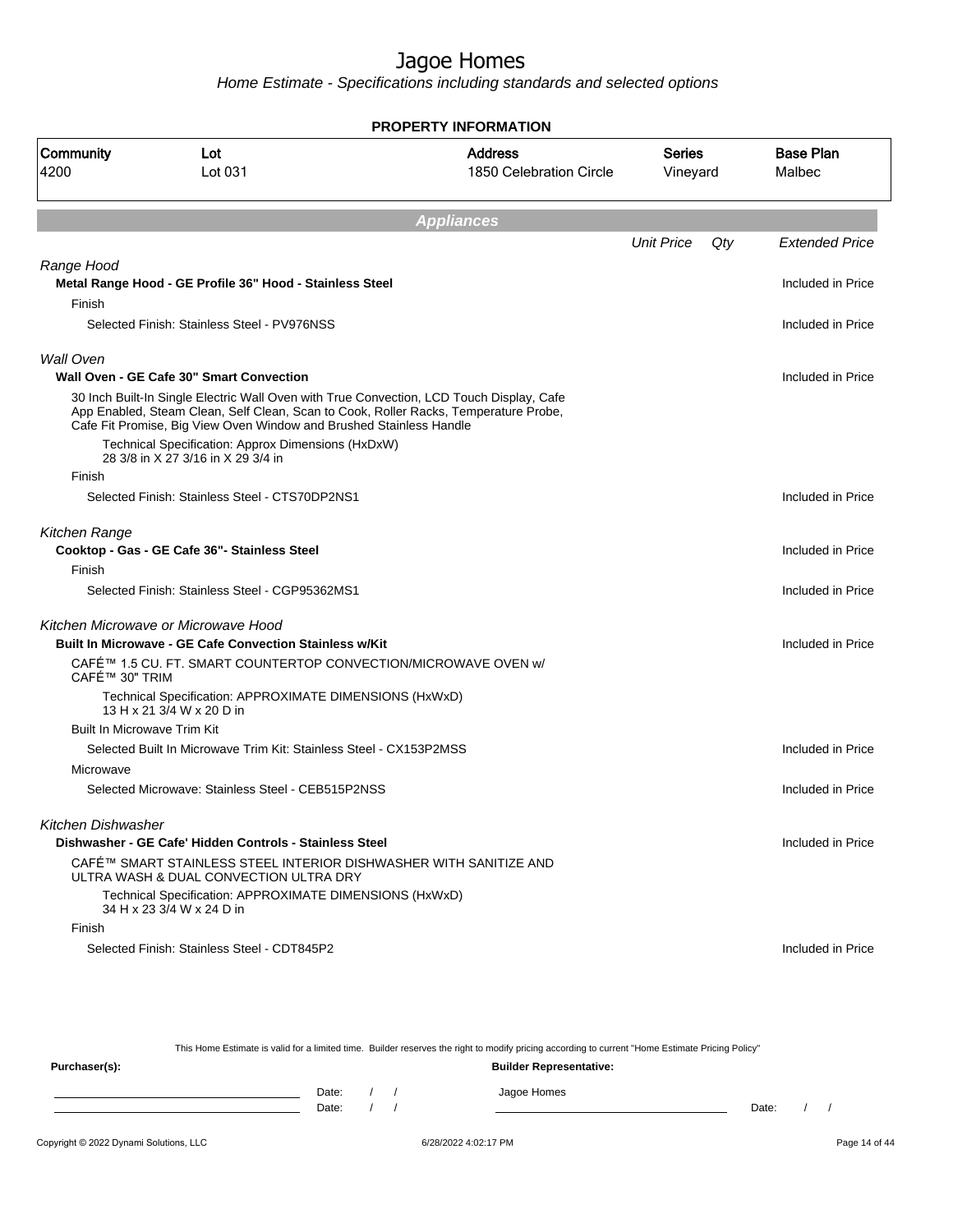Home Estimate - Specifications including standards and selected options

### **PROPERTY INFORMATION**

| <b>Community</b><br>4200                                                                 | Lot<br>Lot 031                                                                                                             | <b>Address</b><br>1850 Celebration Circle                                                    | <b>Series</b><br>Vineyard |     | <b>Base Plan</b><br>Malbec |
|------------------------------------------------------------------------------------------|----------------------------------------------------------------------------------------------------------------------------|----------------------------------------------------------------------------------------------|---------------------------|-----|----------------------------|
|                                                                                          |                                                                                                                            | <b>Appliances</b>                                                                            |                           |     |                            |
|                                                                                          |                                                                                                                            |                                                                                              | <b>Unit Price</b>         | Qty | <b>Extended Price</b>      |
| Refrigerator                                                                             | Refrigerator - GE Cafe' Counter Depth French Door - Stainless Steel                                                        |                                                                                              |                           |     | Included in Price          |
| Finish                                                                                   | Selected Finish: Stainless Steel - CYE22TP2MS1                                                                             |                                                                                              |                           |     | Included in Price          |
| <b>Beverage Cooler</b><br>Finish                                                         | Beverage Center - GE Profile - Stainless Steel                                                                             |                                                                                              |                           |     | Included in Price          |
|                                                                                          | Selected Finish: Stainless Steel - CCP06BP2PS1                                                                             |                                                                                              |                           |     | Included in Price          |
|                                                                                          |                                                                                                                            | <b>Plumbing</b>                                                                              |                           |     |                            |
|                                                                                          |                                                                                                                            |                                                                                              | <b>Unit Price</b>         | Qty | <b>Extended Price</b>      |
| Owners Bath   Fixtures<br><b>Bath Fixtures   White</b>                                   |                                                                                                                            |                                                                                              |                           |     | Included in Price          |
| <b>Owners Bath   Vanity</b><br><b>Specification Per Base Plan</b>                        |                                                                                                                            |                                                                                              |                           |     | Included in Price          |
| for more information.                                                                    |                                                                                                                            | Vanity specification as indicated on Base Floor Plan. Please contact your Design Coordinator |                           |     |                            |
| <b>Owners Bath   Lavatory Faucet</b><br><b>Delta Ashlyn Collection</b>                   |                                                                                                                            |                                                                                              |                           |     | Included in Price          |
| Ceramic Shower Per Plan                                                                  | Owners Bath   Tub/Shower or Shower Stall<br>Ceramic Shower   Ceramic   Per Plan   Ceramic Shower Floor                     |                                                                                              |                           |     | Included in Price          |
| Included:<br><b>Accent Strip</b><br><b>Ceramic Shower Floor</b><br>(2) 9" Corner Shelves | Frameless Hinged Clear Glass Door in Chrome<br>Additional Ceramic Shower Design Options are available for Personalization. |                                                                                              |                           |     |                            |
| Wall Tile   12x12                                                                        | Owners Bath   Ceramic Shower   Wall Tile                                                                                   |                                                                                              |                           |     | \$0.00                     |
| <b>Storage</b>                                                                           | Owners Bath   Ceramic Shower   Storage                                                                                     |                                                                                              |                           |     | \$0.00                     |
|                                                                                          | (2) Corner Shelves Included. Niche selection is in place of corner shelves.                                                |                                                                                              |                           |     |                            |

This Home Estimate is valid for a limited time. Builder reserves the right to modify pricing according to current "Home Estimate Pricing Policy" **Purchaser(s): Builder Representative:** Date: / / Jagoe Homes<br>Date: / / Jagoe Homes Date: / / Date: / /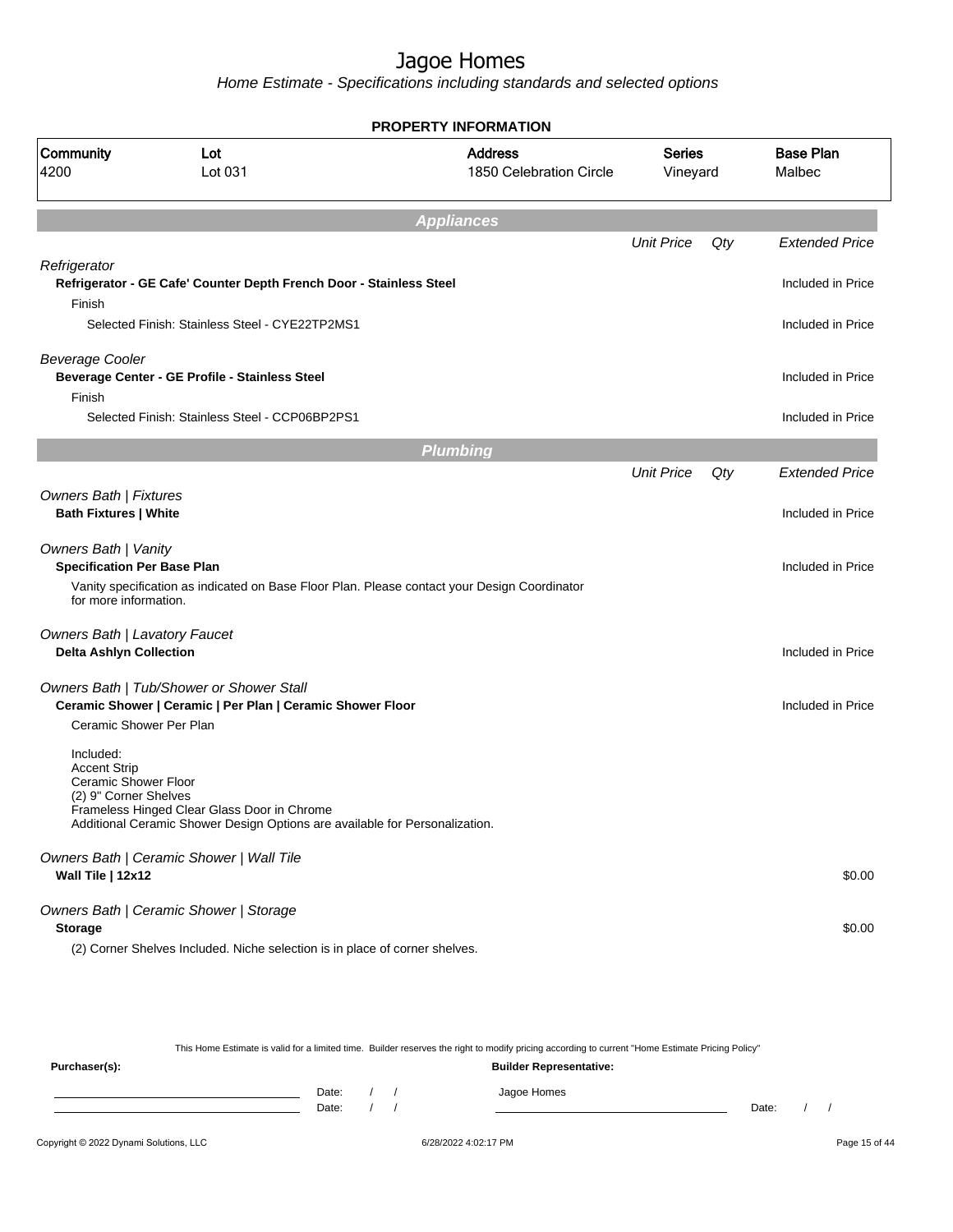|                                                            |                                                                                                                           | <b>PROPERTY INFORMATION</b>                                                          |                           |     |                                            |
|------------------------------------------------------------|---------------------------------------------------------------------------------------------------------------------------|--------------------------------------------------------------------------------------|---------------------------|-----|--------------------------------------------|
| Community<br>4200                                          | Lot<br>Lot 031                                                                                                            | <b>Address</b><br>1850 Celebration Circle                                            | <b>Series</b><br>Vineyard |     | <b>Base Plan</b><br>Malbec                 |
|                                                            |                                                                                                                           | <b>Plumbing</b>                                                                      |                           |     |                                            |
|                                                            | Owners Bath   Ceramic Shower   Door<br>Shower Door   Per Plan   Frameless Hinged                                          |                                                                                      | <b>Unit Price</b>         | Qty | <b>Extended Price</b><br>Included in Price |
| <b>Accent Strip   Mosaic   Vertical</b>                    | Owners Bath   Ceramic Shower   Accent<br>Accent Strip to be installed with pattern running Vertical (JHI Design Standard) |                                                                                      |                           |     | \$505.00                                   |
|                                                            | Owners Bath   Ceramic Shower   Floor<br>Shower Floor   Per Plan   Mosaic                                                  |                                                                                      |                           |     | Included in Price                          |
| Owners Bath   Shower Stall Faucet<br><b>Mount Rain Can</b> | Includes: Separate handles for volume + temperature control and diverter                                                  | Delta Ashyln®   Monitor® 17 Series Shower Trim   Wall Mount Hand Held Sprayer   Wall |                           |     | Included in Price                          |
| Owners Bath   Free Standing Tub                            | Walls may have to be moved to accommodate tub.                                                                            | American Standard Cadet 66" Acrylic Free Standing Soaking Tub with Chrome Faucet     |                           |     | Included in Price                          |
| See plans for details.<br>Color<br>Selected Color: White   |                                                                                                                           |                                                                                      |                           |     | Included in Price                          |
| Owners Bath   Commode<br>Hymont is approx. 17" tall        | Commode   Elongated Bowl   Hymont                                                                                         |                                                                                      |                           |     | Included in Price                          |
| Delta Ashlyn® Options                                      | Owners Bath   Bath Accessory Collection                                                                                   |                                                                                      |                           |     | Included in Price                          |
| Bath 2   Fixtures<br><b>Bath Fixtures   White</b>          |                                                                                                                           |                                                                                      |                           |     | Included in Price                          |
| Bath 2   Lavatory Faucet<br><b>Delta Ashlyn Collection</b> |                                                                                                                           |                                                                                      |                           |     | Included in Price                          |
|                                                            | Bath 2   Tub/Shower or Shower Stall<br>Tub/Shower   Oasis MB-6036   Ceramic Surround                                      |                                                                                      |                           |     | Included in Price                          |
| Wall Tile   12x24                                          | Bath 2   Tub/Shower   Ceramic Surround   Wall Tile                                                                        |                                                                                      |                           |     | Included in Price                          |

|               |       |  | This Home Estimate is valid for a limited time. Builder reserves the right to modify pricing according to current "Home Estimate Pricing Policy" |       |  |
|---------------|-------|--|--------------------------------------------------------------------------------------------------------------------------------------------------|-------|--|
| Purchaser(s): |       |  | <b>Builder Representative:</b>                                                                                                                   |       |  |
|               | Date: |  | Jagoe Homes                                                                                                                                      |       |  |
|               | Date: |  |                                                                                                                                                  | Date: |  |
|               |       |  |                                                                                                                                                  |       |  |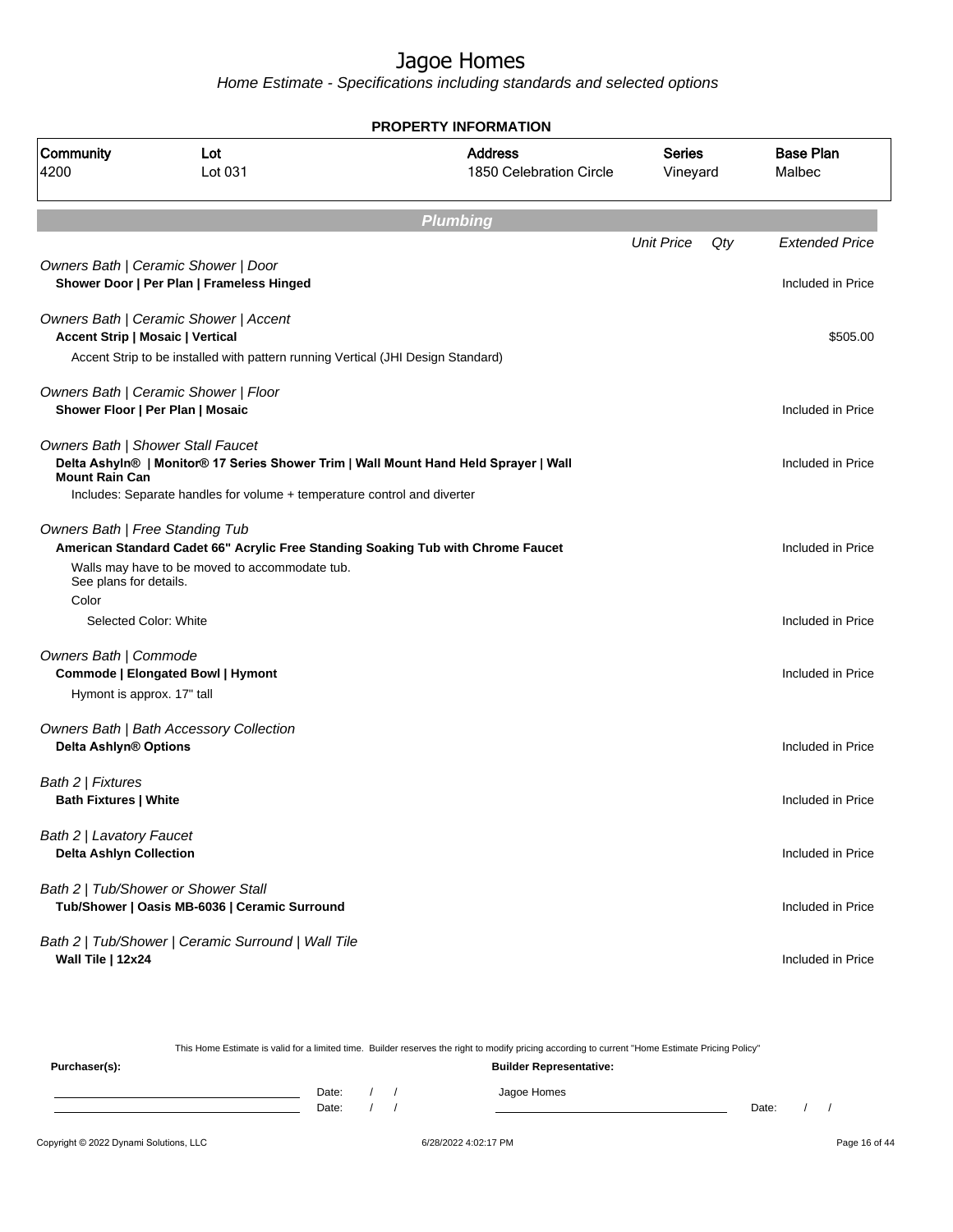Home Estimate - Specifications including standards and selected options

**Plumbing** Unit Price Qty Extended Price Bath 2 | Tub/Shower Faucet **Delta Ashlyn Tub/Shower Faucet T14464** Included in Price Bath 2 | Commode **Commode | Elongated Bowl | Hymont** Included in Price Included in Price Included in Price Hymont is approx. 17" tall Bath 2 | Bath Accessory Collection **Delta Ashlyn® Options** Included in Price Powder | Fixtures **Bath Fixtures | White** Included in Price Included in Price Included in Price Included in Price Powder Lavatory Faucet **Delta Ashlyn Collection Included in Price** Powder | Commode **Commode | Elongated Bowl | Hymont** Included in Price Included in Price Included in Price Hymont is approx. 17" tall Powder | Bath Accessory Collection **Delta Ashlyn® Options Included in Price** Kitchen | Sink **Blanco Diamond Undermount Sink - 60/40 Double High Divide w/Chrome Basket Strainer & Disposal Flange** \$620.00 Large Bowl 9 1/2" Deep Small Bowl, 8" Deep Color Selected Color: Anthracite-440179 Included in Price Kitchen | Sink Faucet **Emmaline #9182 | Single Handle Pull Down** \$80.00 Finish Selected Finish: Champagne Bronze  $$210.00$ Kitchen | Garbage Disposal **Garbage Disposal 1/2 hp** Included in Price Kitchen Ice Maker Water Line **Ice Maker Water Line** Included in Price **Included** in Price Included in Price Included in Price **PROPERTY INFORMATION** Vineyard Series 1850 Celebration Circle Address 4200 Lot 031 Community Lot Malbec Base Plan

Copyright © 2022 Dynami Solutions, LLC <br>
6/28/2022 4:02:17 PM 6/28/2022 4:02:17 PM Page 17 of 44 This Home Estimate is valid for a limited time. Builder reserves the right to modify pricing according to current "Home Estimate Pricing Policy" **Purchaser(s): Builder Representative:** Date: / / / Jagoe Homes Date: / / Date: / /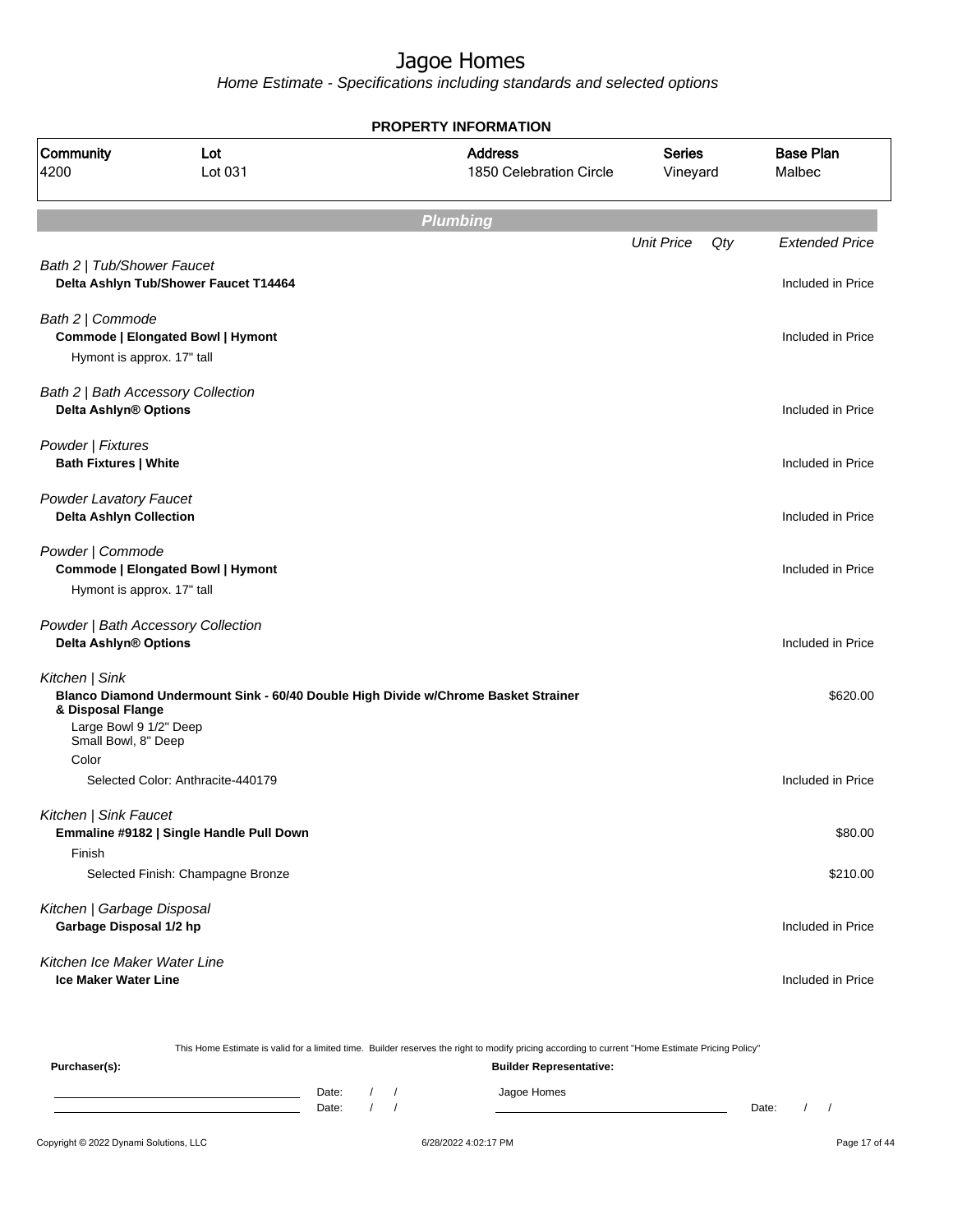Home Estimate - Specifications including standards and selected options

|                                                                                           |                                                                                                     | <b>PROPERTY INFORMATION</b>               |                           |     |                            |
|-------------------------------------------------------------------------------------------|-----------------------------------------------------------------------------------------------------|-------------------------------------------|---------------------------|-----|----------------------------|
| Community<br>4200                                                                         | Lot<br>Lot 031                                                                                      | <b>Address</b><br>1850 Celebration Circle | <b>Series</b><br>Vineyard |     | <b>Base Plan</b><br>Malbec |
|                                                                                           |                                                                                                     | <b>Plumbing</b>                           |                           |     |                            |
|                                                                                           |                                                                                                     |                                           | <b>Unit Price</b>         | Qty | <b>Extended Price</b>      |
| Kitchen   Gas Line for Range                                                              | Gas Line for Range, Includes 110-Volt Outlet<br>Existing 220v outlet remains.                       |                                           |                           |     | Included in Price          |
| Laundry   Sink                                                                            | Drop-In Laundry Stainless Sink DSE2522 w/Delta 2497 Faucet<br>Elkay Stainless Steel Sink - 25"X 22" |                                           |                           |     | Included in Price          |
| <b>Entire Home Water Heater</b><br><b>Tankless Water Heater</b>                           |                                                                                                     |                                           |                           |     | Included in Price          |
| <b>Main Water Shutoff Valve</b>                                                           | Entire Home Main Water Shutoff Valve                                                                |                                           |                           |     | Included in Price          |
|                                                                                           | <b>Entire Home Plumbing Supply Pipes</b><br><b>Plumbing Pipes: Water Continuous PEX Piping</b>      |                                           |                           |     | Included in Price          |
|                                                                                           | Entire Home Plumbing Waste & Vent Lines<br><b>Plumbing Drains and Vents PVC</b>                     |                                           |                           |     | Included in Price          |
|                                                                                           | Entire Home Secondary Shut-Off Valves<br>Secondary Shut-Off Valves at each fixture                  |                                           |                           |     | Included in Price          |
| <b>Exterior Plumbing Sewer Lines</b>                                                      | Plumbing Pipes: Exterior Sewer Lines PVC Schedule 40                                                |                                           |                           |     | Included in Price          |
| <b>Exterior Sillcocks</b>                                                                 | <b>Outside Faucets Frost Proof (Per Plan)</b>                                                       |                                           |                           |     | Included in Price          |
|                                                                                           |                                                                                                     | <b>Electrical</b>                         |                           |     |                            |
|                                                                                           |                                                                                                     |                                           | <b>Unit Price</b>         | Qty | <b>Extended Price</b>      |
| Front Porch LED Downlighting<br>3000K<br><b>HORIZON II</b><br>Height 1.25"<br>Width 6.25" | Kichler LED Downlighting   Per Plan<br>Kichler #43870 - Textured White.                             |                                           |                           |     | Included in Price          |
|                                                                                           |                                                                                                     |                                           |                           |     |                            |

This Home Estimate is valid for a limited time. Builder reserves the right to modify pricing according to current "Home Estimate Pricing Policy"

**Purchaser(s): Builder Representative:** Date: / / Jagoe Homes<br>Date: / / Jagoe Homes Date: / / Date: / /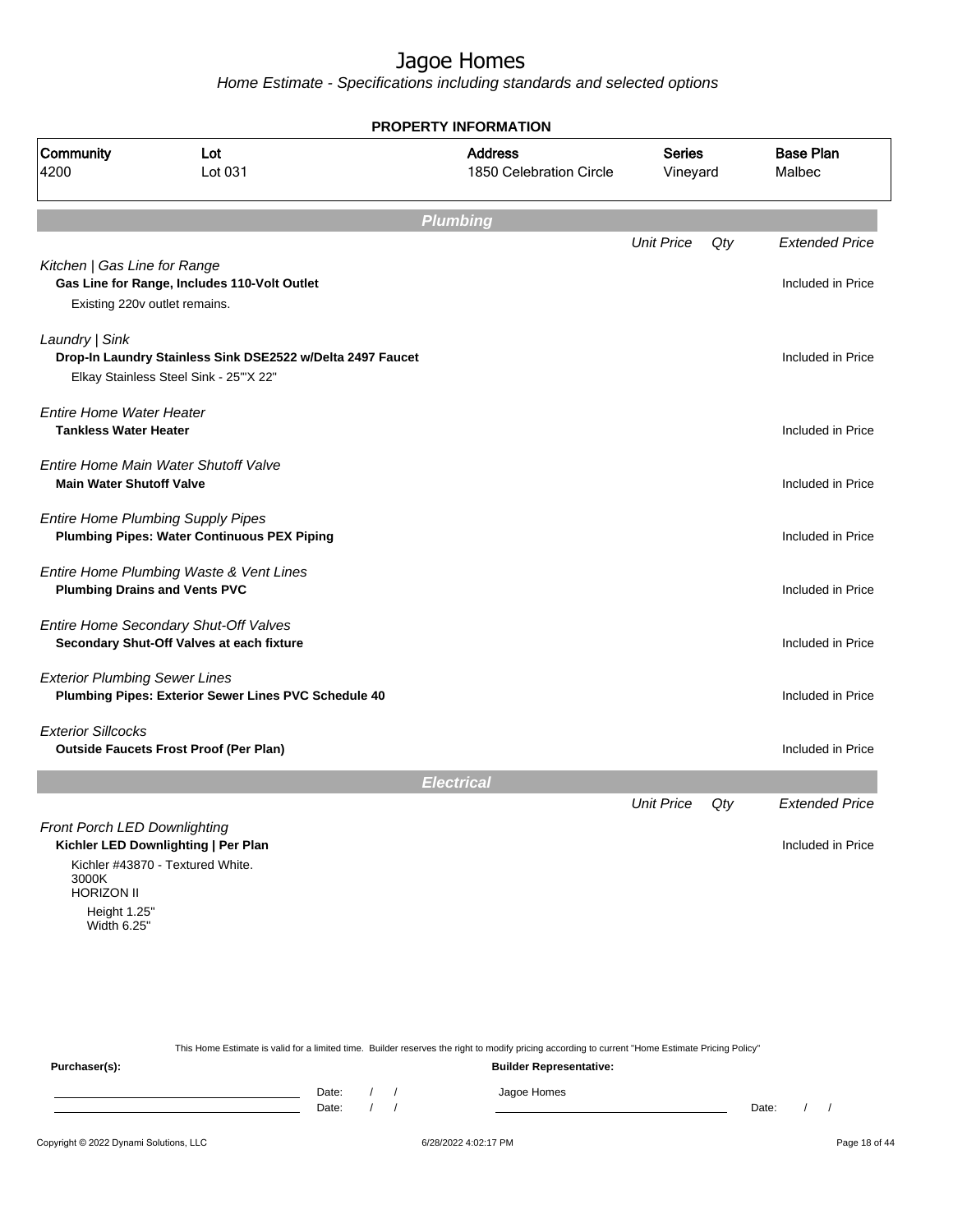Home Estimate - Specifications including standards and selected options

|                                     |                                                                                | <b>PROPERTY INFORMATION</b>                                                          |                           |     |                            |
|-------------------------------------|--------------------------------------------------------------------------------|--------------------------------------------------------------------------------------|---------------------------|-----|----------------------------|
| Community<br>4200                   | Lot<br>Lot 031                                                                 | <b>Address</b><br>1850 Celebration Circle                                            | <b>Series</b><br>Vineyard |     | <b>Base Plan</b><br>Malbec |
|                                     |                                                                                | <b>Electrical</b>                                                                    |                           |     |                            |
|                                     |                                                                                |                                                                                      | <b>Unit Price</b>         | Qty | <b>Extended Price</b>      |
| <b>Exterior Wall Lighting</b>       |                                                                                | Exterior Wall Mini Accent Lights #15374 w/BKT Mounting Bracket #15607 (Qty per plan) |                           |     | Included in Price          |
| Finish                              |                                                                                |                                                                                      |                           |     |                            |
|                                     | Selected Finish: Textured Black                                                |                                                                                      |                           |     | Included in Price          |
| <b>Exterior Front Step Lighting</b> | Front Step Lighting Kichler #15782 White (Qty per Homesite)                    |                                                                                      |                           |     | Included in Price          |
|                                     | White Louvered Lens Deck & Patio Light                                         |                                                                                      |                           |     |                            |
| Foyer Light(s)                      | Kichler - #43675 Shailene 3 Light Semi Flush w/Drum Shade on Separate Switch   |                                                                                      |                           |     | \$0.00                     |
| 14" W x 10" H                       |                                                                                |                                                                                      |                           |     |                            |
| Height: 10.00"                      | Technical Specification: Width: 14.00"<br>Shade Description: White Micro Fiber |                                                                                      |                           |     |                            |
| Finish                              |                                                                                |                                                                                      |                           |     |                            |
|                                     | Selected Finish: Brushed Nickel                                                |                                                                                      |                           |     | Included in Price          |
| <b>Great Room Ceiling Lighting</b>  | Kichler LED Downlighting   Per Plan                                            |                                                                                      |                           |     | Included in Price          |
| 3000K<br><b>HORIZON II</b>          | Kichler #43870 - Textured White.                                               |                                                                                      |                           |     |                            |
| Height 1.25"<br>Width 6.25"         |                                                                                |                                                                                      |                           |     |                            |
| Floor Outlet(s)                     | Family Room/Great Room 110V Floor Outlet(s)                                    |                                                                                      |                           |     | Included in Price          |
|                                     | Includes one additional floor outlet to be installed in choice of location     |                                                                                      |                           |     |                            |
| Kitchen   LED Downlighting          |                                                                                |                                                                                      |                           |     |                            |
|                                     | Kichler LED Downlighting   Per Plan                                            |                                                                                      |                           |     | Included in Price          |
| 3000K<br><b>HORIZON II</b>          | Kichler #43870 - Textured White.                                               |                                                                                      |                           |     |                            |
| Height 1.25"<br>Width 6.25"         |                                                                                |                                                                                      |                           |     |                            |
|                                     |                                                                                |                                                                                      |                           |     |                            |
|                                     |                                                                                |                                                                                      |                           |     |                            |
|                                     |                                                                                |                                                                                      |                           |     |                            |

This Home Estimate is valid for a limited time. Builder reserves the right to modify pricing according to current "Home Estimate Pricing Policy"

**Purchaser(s): Builder Representative:** Date: / / Jagoe Homes<br>Date: / / Jagoe Homes Date: / / Date: / /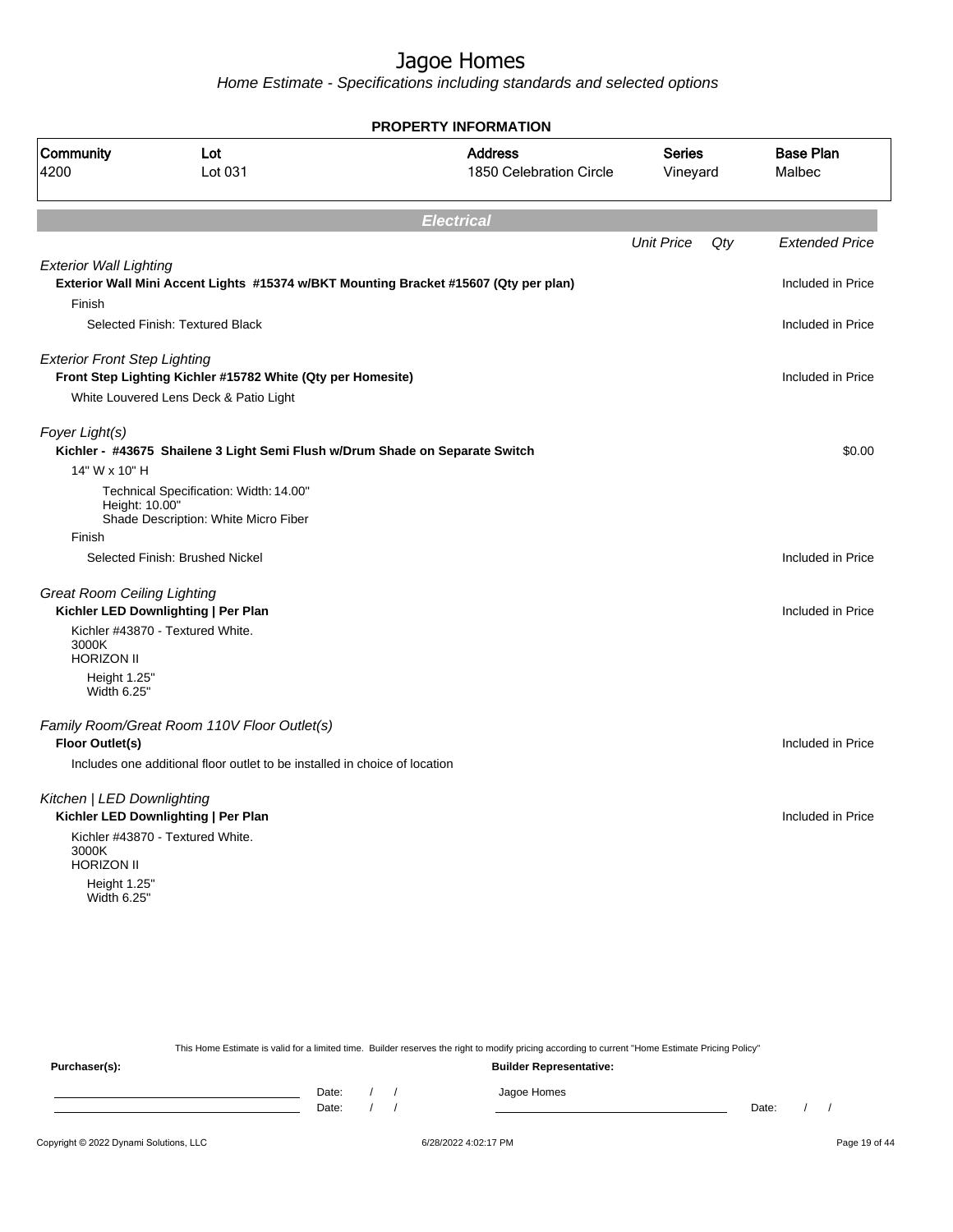Home Estimate - Specifications including standards and selected options

|                                                       |                                                   | <b>PROPERTY INFORMATION</b>               |                           |     |                            |
|-------------------------------------------------------|---------------------------------------------------|-------------------------------------------|---------------------------|-----|----------------------------|
| Community<br>4200                                     | Lot<br>Lot 031                                    | <b>Address</b><br>1850 Celebration Circle | <b>Series</b><br>Vineyard |     | <b>Base Plan</b><br>Malbec |
|                                                       |                                                   | <b>Electrical</b>                         |                           |     |                            |
|                                                       |                                                   |                                           | <b>Unit Price</b>         | Qty | <b>Extended Price</b>      |
| Kitchen   Island Pendants                             | Pendant   Everly #42046   ILO Recessed Can   Qy 2 |                                           |                           |     | \$480.00                   |
|                                                       | ILO (2) Recessed Cans over Island                 |                                           |                           |     |                            |
| Finish                                                |                                                   |                                           |                           |     |                            |
| Selected Finish: Black                                |                                                   |                                           |                           |     | Included in Price          |
| Switch                                                |                                                   |                                           |                           |     |                            |
|                                                       | Selected Switch: Existing Switch                  |                                           |                           |     | Included in Price          |
| Kitchen Under Cabinet Light                           |                                                   |                                           |                           |     |                            |
|                                                       | Under Cabinet Lighting Package, per plan          |                                           |                           |     | Included in Price          |
| <b>Kitchen GFI Outlet</b>                             |                                                   |                                           |                           |     |                            |
| Interior GFI Outlet(s)                                |                                                   |                                           |                           |     | Included in Price          |
|                                                       |                                                   |                                           |                           |     |                            |
| Kitchen Range Receptacle<br>Range 220 Volt Receptacle |                                                   |                                           |                           |     | Included in Price          |
|                                                       |                                                   |                                           |                           |     |                            |
| Dining Area   Ceiling Light(s)                        |                                                   |                                           |                           |     |                            |
|                                                       | Kichler LED Downlighting   Per Plan               |                                           |                           |     | Included in Price          |
| 3000K                                                 | Kichler #43870 - Textured White.                  |                                           |                           |     |                            |
| <b>HORIZON II</b>                                     |                                                   |                                           |                           |     |                            |
| Height 1.25"<br>Width 6.25"                           |                                                   |                                           |                           |     |                            |
|                                                       | Dining Area   Additional Ceiling Fixture          |                                           |                           |     |                            |
|                                                       | Chandlier   Winslow #44034   3 Light Round        |                                           |                           |     | \$510.00                   |
| Finish                                                |                                                   |                                           |                           |     |                            |
| Selected Finish: Black                                |                                                   |                                           |                           |     | Included in Price          |
| Study   LED Downlighting                              |                                                   |                                           |                           |     |                            |
|                                                       | Kichler LED Downlighting   Per Plan               |                                           |                           |     | Included in Price          |
| 3000K<br><b>HORIZON II</b>                            | Kichler #43870 - Textured White.                  |                                           |                           |     |                            |
| Height 1.25"                                          |                                                   |                                           |                           |     |                            |
| Width 6.25"                                           |                                                   |                                           |                           |     |                            |
| Powder Room Vanity Light                              |                                                   |                                           |                           |     |                            |
|                                                       | Winslow   3 Light   21.5"   45886                 |                                           |                           |     | Included in Price          |

This Home Estimate is valid for a limited time. Builder reserves the right to modify pricing according to current "Home Estimate Pricing Policy" **Purchaser(s): Builder Representative:** Date: / / Jagoe Homes<br>Date: / / Jagoe Homes Date: / / **Date: / / 2006** Date: / / / Date: / / /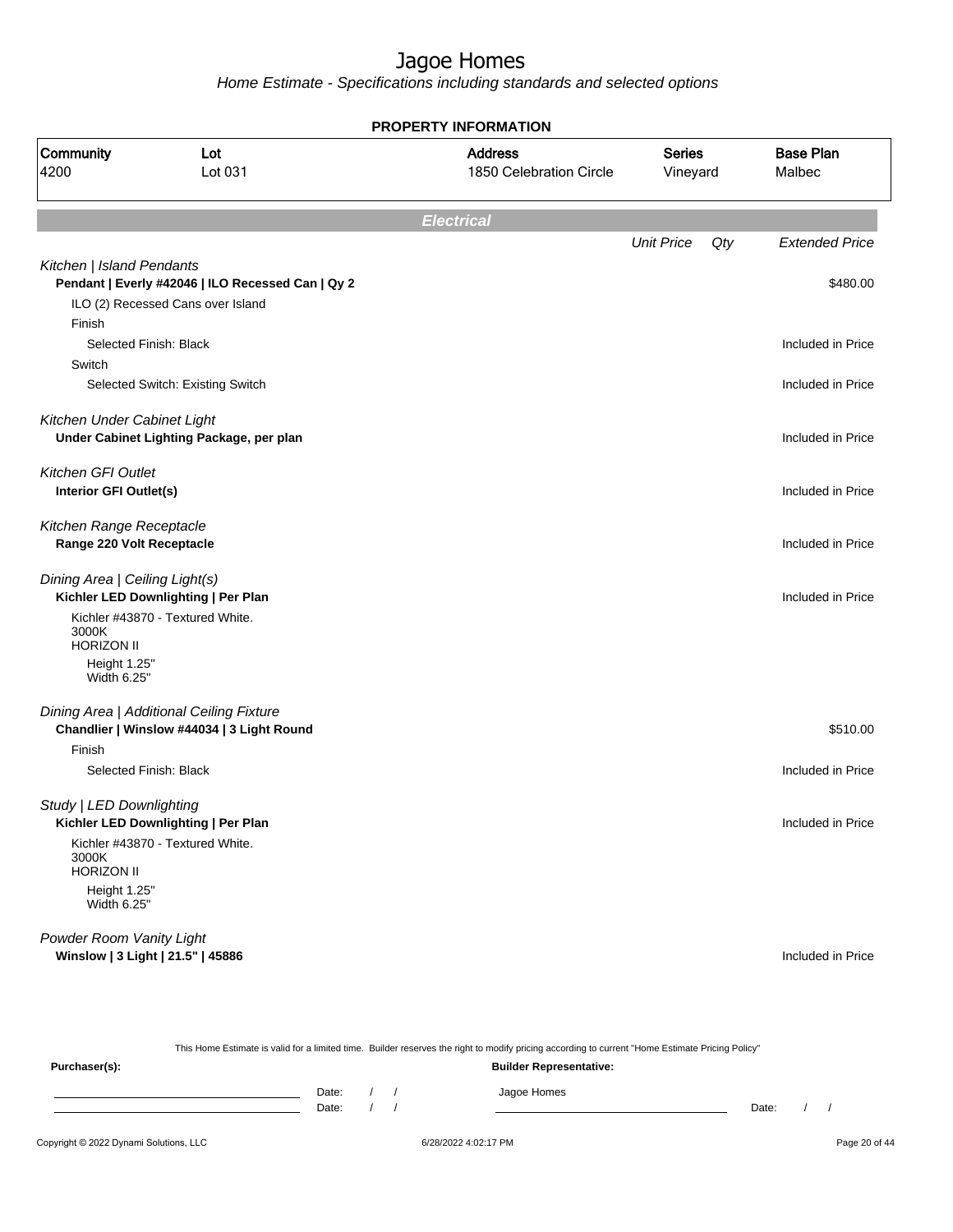|                                                       |                                                                                       | <b>PROPERTY INFORMATION</b>                                                                    |                           |     |                            |
|-------------------------------------------------------|---------------------------------------------------------------------------------------|------------------------------------------------------------------------------------------------|---------------------------|-----|----------------------------|
| Community<br>Lot<br>4200<br>Lot 031                   |                                                                                       | <b>Address</b><br>1850 Celebration Circle                                                      | <b>Series</b><br>Vineyard |     | <b>Base Plan</b><br>Malbec |
|                                                       |                                                                                       | <b>Electrical</b>                                                                              |                           |     |                            |
|                                                       |                                                                                       |                                                                                                | <b>Unit Price</b>         | Qty | <b>Extended Price</b>      |
| Powder Room Vanity Light                              | is perfect in several aesthetic environments, including traditional and transitional. | The Winslow vanity light features a classic look with clear seeded glass. Winslow vanity light |                           |     |                            |
| mix in finishes.                                      |                                                                                       | Designer Recommendation: Pair Winslow in Black with Chrome Faucets for a classic but fun       |                           |     |                            |
| Powder Room Fan or Fan/Light                          |                                                                                       |                                                                                                |                           |     |                            |
|                                                       | Bath   Exhaust Fan w/ Recessed Light   Whisper #FV08VRL1-O                            |                                                                                                |                           |     | Included in Price          |
| Main Level Hall Ceiling Light(s)                      | Kichler LED Downlighting   Per Plan                                                   |                                                                                                |                           |     | Included in Price          |
| 3000K<br><b>HORIZON II</b>                            | Kichler #43870 - Textured White.                                                      |                                                                                                |                           |     |                            |
| Height 1.25"<br>Width 6.25"                           |                                                                                       |                                                                                                |                           |     |                            |
| <b>Laundry Ceiling Light</b>                          | Satco - 9" Square Flush Mount, 18.5 Watt/LED w/Switch                                 |                                                                                                |                           |     | Included in Price          |
| Laundry Dryer Receptacle<br>Dryer 220 Volt Receptacle |                                                                                       |                                                                                                |                           |     | Included in Price          |
| <b>Owner's Suite Ceiling Light</b>                    | Kichler - #43871 Elata 5 Light Chandelier                                             |                                                                                                |                           |     | \$630.00                   |
| Finish                                                |                                                                                       |                                                                                                |                           |     |                            |
|                                                       | Selected Finish: Classic Pewter CLP                                                   |                                                                                                |                           |     | Included in Price          |
| <b>Owners Suite   LED Downlighting</b>                | Kichler LED Downlighting   Per Plan                                                   |                                                                                                |                           |     | Included in Price          |
| 3000K<br><b>HORIZON II</b>                            | Kichler #43870 - Textured White.                                                      |                                                                                                |                           |     |                            |
| Height 1.25"<br>Width 6.25"                           |                                                                                       |                                                                                                |                           |     |                            |
| Owners Closet(s)   Ceiling Light(s)                   | Satco - 9" Square Flush Mount, 18.5 Watt/LED w/Switch                                 |                                                                                                |                           |     | Included in Price          |
| <b>Owners Bath Vanity Light</b>                       | Winslow   4 Lite   30"   45887   Qty 2                                                |                                                                                                |                           |     | Included in Price          |
|                                                       |                                                                                       |                                                                                                |                           |     |                            |

|               |       |  | This Home Estimate is valid for a limited time. Builder reserves the right to modify pricing according to current "Home Estimate Pricing Policy" |       |  |
|---------------|-------|--|--------------------------------------------------------------------------------------------------------------------------------------------------|-------|--|
| Purchaser(s): |       |  | <b>Builder Representative:</b>                                                                                                                   |       |  |
|               | Date: |  | Jagoe Homes                                                                                                                                      |       |  |
|               | Date: |  |                                                                                                                                                  | Date: |  |
|               |       |  |                                                                                                                                                  |       |  |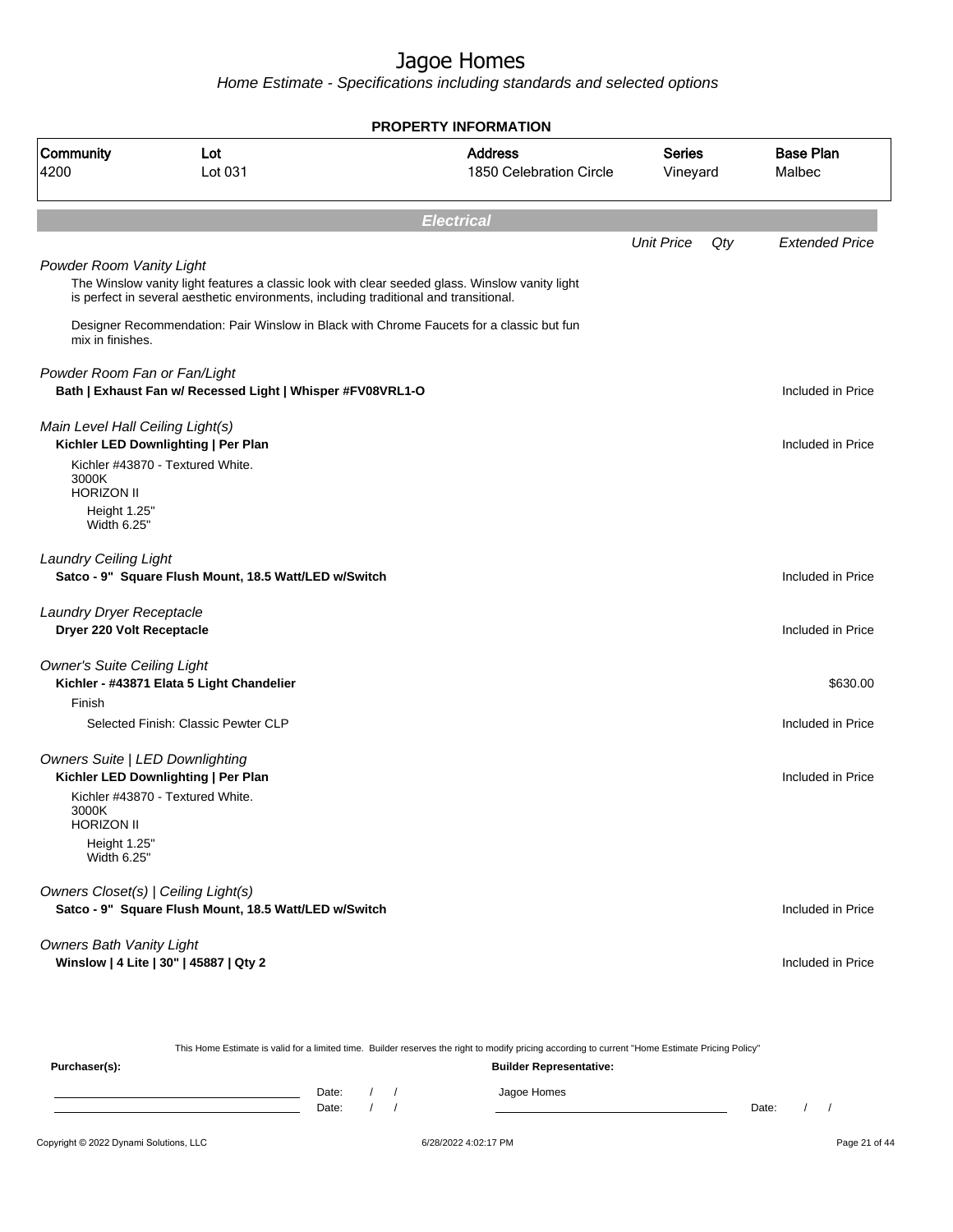Home Estimate - Specifications including standards and selected options

|                                                                 |                                                                                                                             | <b>PROPERTY INFORMATION</b>                                                                                                                      |                    |     |                            |
|-----------------------------------------------------------------|-----------------------------------------------------------------------------------------------------------------------------|--------------------------------------------------------------------------------------------------------------------------------------------------|--------------------|-----|----------------------------|
| Community<br>4200                                               | Lot<br>Lot 031                                                                                                              | <b>Address</b><br>1850 Celebration Circle                                                                                                        | Series<br>Vineyard |     | <b>Base Plan</b><br>Malbec |
|                                                                 |                                                                                                                             | <b>Electrical</b>                                                                                                                                |                    |     |                            |
|                                                                 |                                                                                                                             |                                                                                                                                                  | <b>Unit Price</b>  | Qty | <b>Extended Price</b>      |
| <b>Owners Bath Vanity Light</b>                                 | is perfect in several aesthetic environments, including traditional and transitional.                                       | The Winslow vanity light features a classic look with clear seeded glass. Winslow vanity light                                                   |                    |     |                            |
| mix in finishes.                                                |                                                                                                                             | Designer Recommendation: Pair Winslow in Black with Chrome Faucets for a classic but fun                                                         |                    |     |                            |
|                                                                 | Owners Bath Free Standing Tub Ceiling Light<br>Kichler Horizon II Downlighting LED, w/switch (Per Plan)                     |                                                                                                                                                  |                    |     | Included in Price          |
|                                                                 | Owner's Bath Ceramic Shower Recessed Fan/Recessed Light Combo<br>Bath   Exhaust Fan w/ Recessed Light   Whisper #FV08VRL1-O |                                                                                                                                                  |                    |     | Included in Price          |
|                                                                 | Owner's Bath 2nd Recessed Fan/Recessed Light Combo<br>Bath   Exhaust Fan w/ Recessed Light   Whisper #FV08VRL1-O            |                                                                                                                                                  |                    |     | Included in Price          |
| <b>Owner's Bath GFI Outlet</b><br><b>GFI Interior Outlet(s)</b> |                                                                                                                             |                                                                                                                                                  |                    |     | Included in Price          |
| Bedroom 2   Ceiling Light(s)                                    | Kichler LED Downlighting   Per Plan                                                                                         |                                                                                                                                                  |                    |     | Included in Price          |
| 3000K<br><b>HORIZON II</b>                                      | Kichler #43870 - Textured White.                                                                                            |                                                                                                                                                  |                    |     |                            |
| Height 1.25"<br>Width 6.25"                                     |                                                                                                                             |                                                                                                                                                  |                    |     |                            |
| Bedroom 2   Closet Light                                        | Satco - 7" Square Flush Mount, 13.5 Watt/LED                                                                                |                                                                                                                                                  |                    |     | Included in Price          |
| Bedroom 3   Ceiling Light(s)                                    | Kichler LED Downlighting   Per Plan                                                                                         |                                                                                                                                                  |                    |     | Included in Price          |
| 3000K<br><b>HORIZON II</b>                                      | Kichler #43870 - Textured White.                                                                                            |                                                                                                                                                  |                    |     |                            |
| Height 1.25"<br>Width 6.25"                                     |                                                                                                                             |                                                                                                                                                  |                    |     |                            |
| Bedroom 3   Closet Light                                        | Satco - 7" Square Flush Mount, 13.5 Watt/LED                                                                                |                                                                                                                                                  |                    |     | Included in Price          |
| Bath 2 Vanity Light<br>Winslow   4 Lite   30"   45887           |                                                                                                                             |                                                                                                                                                  |                    |     | Included in Price          |
|                                                                 |                                                                                                                             | This Home Estimate is valid for a limited time. Builder reserves the right to modify pricing according to current "Home Estimate Pricing Policy" |                    |     |                            |
|                                                                 |                                                                                                                             |                                                                                                                                                  |                    |     |                            |

**Purchaser(s): Builder Representative:** Date: / / Jagoe Homes<br>Date: / / Jagoe Homes Date: / / Date: / /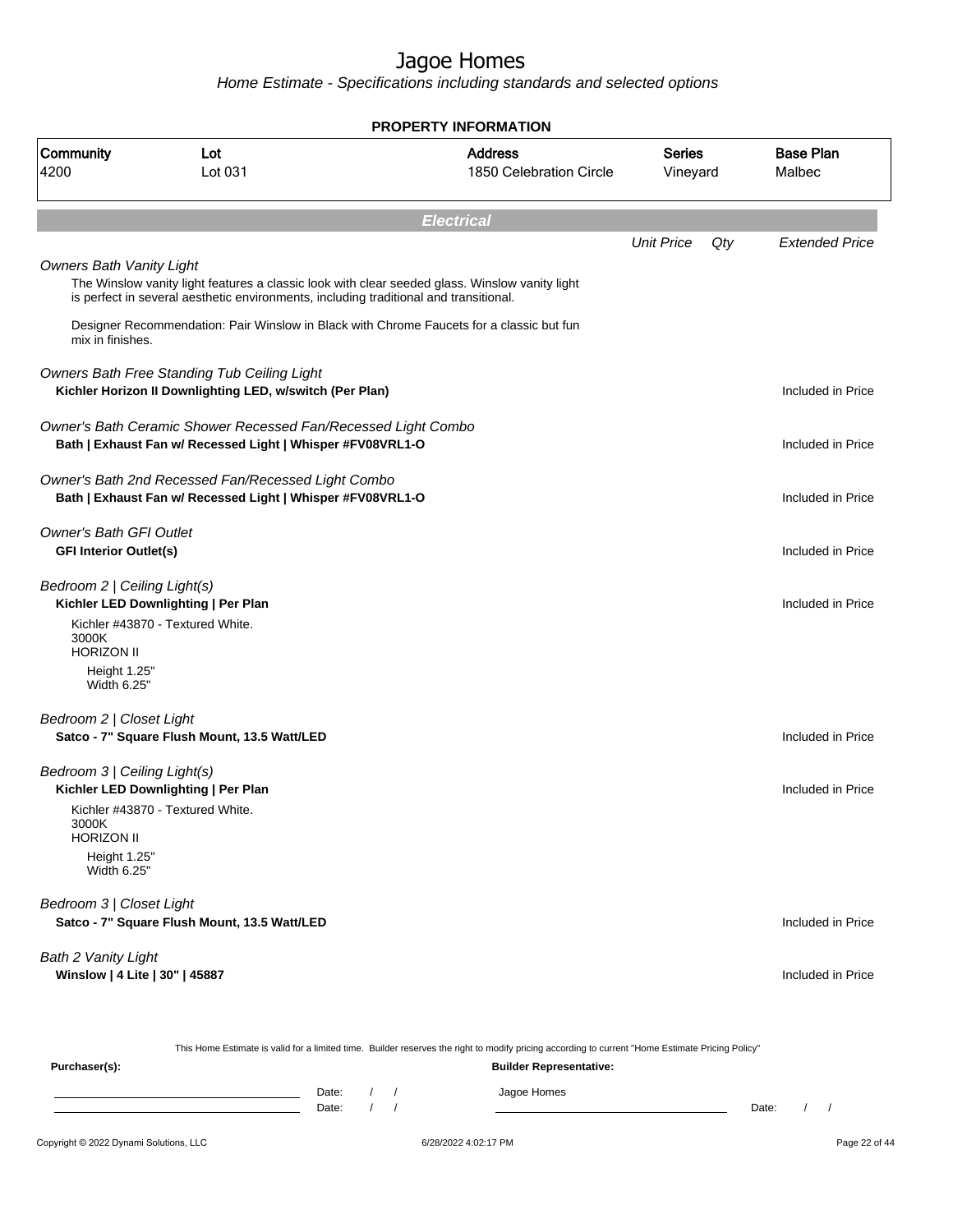Home Estimate - Specifications including standards and selected options

|                                                                 |                                                                                                        | <b>PROPERTY INFORMATION</b>                                                                                                                                                                                                                                                                          |                    |     |                            |  |  |  |
|-----------------------------------------------------------------|--------------------------------------------------------------------------------------------------------|------------------------------------------------------------------------------------------------------------------------------------------------------------------------------------------------------------------------------------------------------------------------------------------------------|--------------------|-----|----------------------------|--|--|--|
| Community<br>4200                                               | Lot<br>Lot 031                                                                                         | <b>Address</b><br>1850 Celebration Circle                                                                                                                                                                                                                                                            | Series<br>Vineyard |     | <b>Base Plan</b><br>Malbec |  |  |  |
| <b>Electrical</b>                                               |                                                                                                        |                                                                                                                                                                                                                                                                                                      |                    |     |                            |  |  |  |
|                                                                 |                                                                                                        |                                                                                                                                                                                                                                                                                                      | <b>Unit Price</b>  | Qty | <b>Extended Price</b>      |  |  |  |
| <b>Bath 2 Vanity Light</b><br>mix in finishes.                  | is perfect in several aesthetic environments, including traditional and transitional.                  | The Winslow vanity light features a classic look with clear seeded glass. Winslow vanity light<br>Designer Recommendation: Pair Winslow in Black with Chrome Faucets for a classic but fun                                                                                                           |                    |     |                            |  |  |  |
| <b>Bath 2 GFI Outlet</b><br>Interior GFI Outlet(s)              |                                                                                                        |                                                                                                                                                                                                                                                                                                      |                    |     | Included in Price          |  |  |  |
|                                                                 | Bath 2 Recessed Fan/Recessed Light Combo<br>Bath   Exhaust Fan w/ Recessed Light   Whisper #FV08VRL1-O |                                                                                                                                                                                                                                                                                                      |                    |     | Included in Price          |  |  |  |
| Loft Ceiling Light(s)                                           | Kichler LED Downlighting   Per Plan<br>Kichler #43870 - Textured White.                                |                                                                                                                                                                                                                                                                                                      |                    |     | Included in Price          |  |  |  |
| 3000K<br><b>HORIZON II</b><br>Height 1.25"<br>Width 6.25"       |                                                                                                        |                                                                                                                                                                                                                                                                                                      |                    |     |                            |  |  |  |
| Stairway Lighting<br><b>Switches</b><br>NTLFULLWCC6             |                                                                                                        | Pass & Seymour NTLFULL-WCC6 Stairway Lighting, (3) or (4) Step Lights per plan, (2)                                                                                                                                                                                                                  |                    |     | Included in Price          |  |  |  |
|                                                                 | face and body. LED Night Light, HORIZONTAL INSTALL                                                     | Install extra nighttime convenience, control and safety with P&S night light devices. Ideal for<br>hallways, kitchens and nurseries, this full night light features five adjustable light levels, a<br>hidden sensor that automatically controls the night light and an impact-resistant Lexan lens, |                    |     |                            |  |  |  |
| <b>Stairway Ceiling Lighting</b>                                | Kichler LED Downlighting   Per Plan                                                                    |                                                                                                                                                                                                                                                                                                      |                    |     | Included in Price          |  |  |  |
| 3000K<br><b>HORIZON II</b>                                      | Kichler #43870 - Textured White.                                                                       |                                                                                                                                                                                                                                                                                                      |                    |     |                            |  |  |  |
| Height 1.25"<br>Width 6.25"                                     |                                                                                                        |                                                                                                                                                                                                                                                                                                      |                    |     |                            |  |  |  |
| Loft   Recessed Light(s)<br><b>Recessed Lighting (Per Plan)</b> |                                                                                                        |                                                                                                                                                                                                                                                                                                      |                    |     | Included in Price          |  |  |  |
| Garage Ceiling Light(s)                                         | Satco - 9" Square Flush Mount, 18.5 Watt/LED (Qty 2)                                                   |                                                                                                                                                                                                                                                                                                      |                    |     | Included in Price          |  |  |  |
|                                                                 |                                                                                                        |                                                                                                                                                                                                                                                                                                      |                    |     |                            |  |  |  |

This Home Estimate is valid for a limited time. Builder reserves the right to modify pricing according to current "Home Estimate Pricing Policy" **Purchaser(s): Builder Representative:** Date: / / Jagoe Homes<br>Date: / / Jagoe Homes Date: / / Date: / /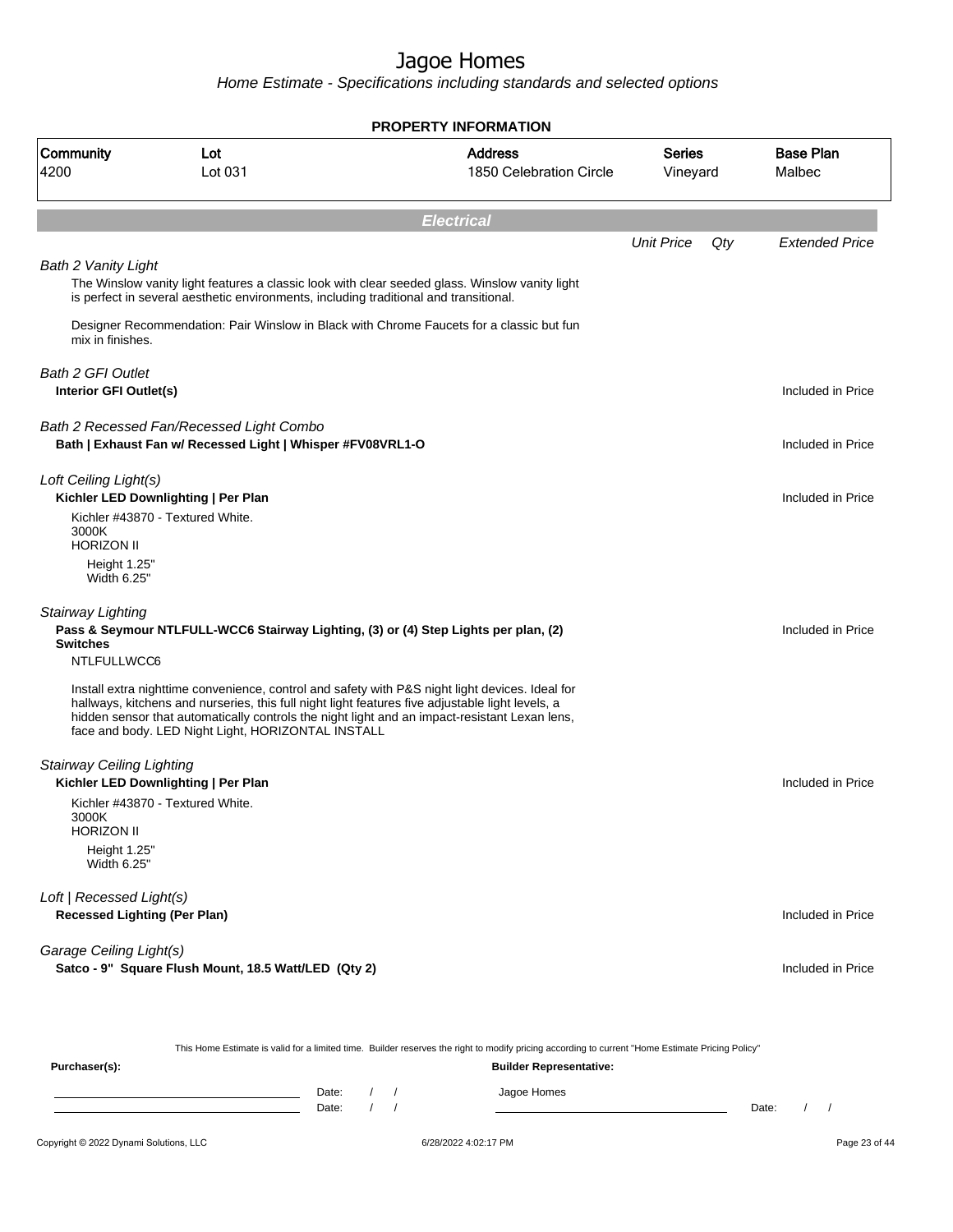|                                                                            |                                                                                                       | <b>PROPERTY INFORMATION</b>                                                                                                                      |                           |                            |
|----------------------------------------------------------------------------|-------------------------------------------------------------------------------------------------------|--------------------------------------------------------------------------------------------------------------------------------------------------|---------------------------|----------------------------|
| Community<br>4200                                                          | Lot<br>Lot 031                                                                                        | <b>Address</b><br>1850 Celebration Circle                                                                                                        | <b>Series</b><br>Vineyard | <b>Base Plan</b><br>Malbec |
|                                                                            |                                                                                                       | <b>Electrical</b>                                                                                                                                |                           |                            |
|                                                                            |                                                                                                       |                                                                                                                                                  | <b>Unit Price</b><br>Qty  | <b>Extended Price</b>      |
| Garage Opener<br><b>Garage Door Opener Pre-Wire</b>                        |                                                                                                       |                                                                                                                                                  |                           | Included in Price          |
| Garage Exterior Light                                                      | Coach Light   Mercer #59062   20" 1 Light                                                             |                                                                                                                                                  |                           | Included in Price          |
| finishes.                                                                  | The Mercer™ 20" 1 Light outdoor wall light features clear seeded glass. Available in two              |                                                                                                                                                  |                           |                            |
|                                                                            | Front Porch Ceiling Fans or Hanging Lanterns<br>Ceiling Fan   Renew Designer #330163   LED Light Kit  |                                                                                                                                                  |                           | Included in Price          |
| Covered Patio Ceiling Light(s)<br>3000K                                    | Kichler LED Downlighting   Per Plan<br>Kichler #43870 - Textured White.                               |                                                                                                                                                  |                           | Included in Price          |
| <b>HORIZON II</b><br>Height 1.25"<br>Width 6.25"                           |                                                                                                       |                                                                                                                                                  |                           |                            |
| <b>Attic Light</b><br>Attic   Lights   Keyless                             |                                                                                                       |                                                                                                                                                  |                           | Included in Price          |
| Front Door Doorbell Button<br>Doorbell Button at Front Door                |                                                                                                       |                                                                                                                                                  |                           | Included in Price          |
| <b>Front Door Door Chime</b><br><b>Door Chime</b>                          |                                                                                                       |                                                                                                                                                  |                           | Included in Price          |
|                                                                            | <b>Entire Home - Electrical Outlets and Switches</b><br>Electrical Outlets & Switches per Plan & Code |                                                                                                                                                  |                           | Included in Price          |
| Color                                                                      | Selected Color: White                                                                                 |                                                                                                                                                  |                           | Included in Price          |
| <b>Entire Home Electrical Service</b><br><b>Electrical Service 200 AMP</b> | Includes 200 AMP electric service upgrade for the entire house.                                       |                                                                                                                                                  |                           | Included in Price          |
| <b>Exterior Electrical Service</b>                                         | <b>Electrical Service Underground</b>                                                                 |                                                                                                                                                  |                           | Included in Price          |
| <b>Smoke Detectors</b><br>Smoke Detectors, per plan                        |                                                                                                       |                                                                                                                                                  |                           | Included in Price          |
|                                                                            |                                                                                                       | This Home Estimate is valid for a limited time. Builder reserves the right to modify pricing according to current "Home Estimate Pricing Policy" |                           |                            |
| Purchaser(s):                                                              | Date:<br>Date:                                                                                        | <b>Builder Representative:</b><br>Jagoe Homes<br>$\prime$                                                                                        |                           | Date:<br>$\sqrt{ }$        |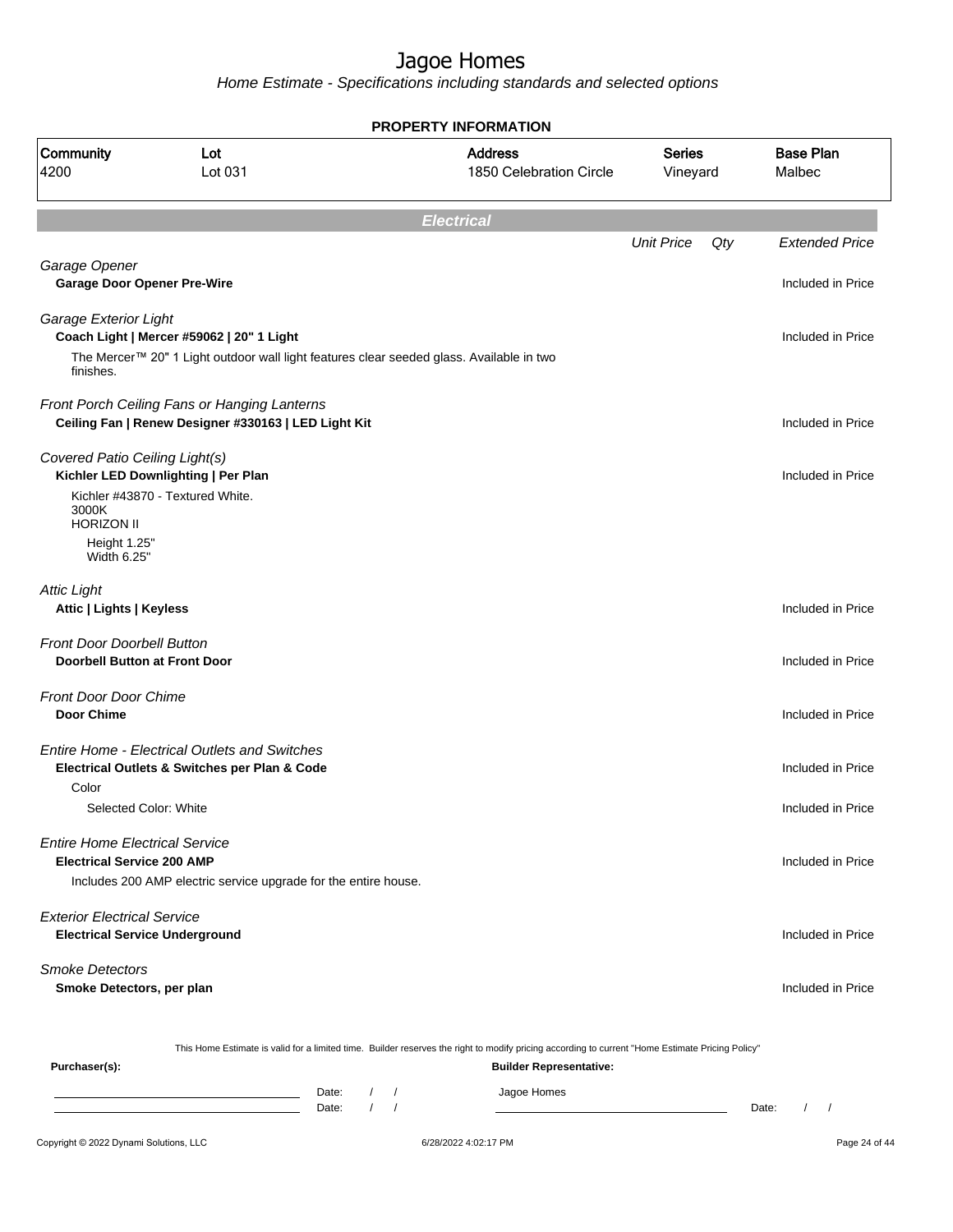|                                                        |                                                                                                                                                                                                                                                                                                                                                                                                                                  | <b>PROPERTY INFORMATION</b>                                                                                                                                                        |                           |       |                            |
|--------------------------------------------------------|----------------------------------------------------------------------------------------------------------------------------------------------------------------------------------------------------------------------------------------------------------------------------------------------------------------------------------------------------------------------------------------------------------------------------------|------------------------------------------------------------------------------------------------------------------------------------------------------------------------------------|---------------------------|-------|----------------------------|
| Community<br>4200                                      | Lot<br>Lot 031                                                                                                                                                                                                                                                                                                                                                                                                                   | <b>Address</b><br>1850 Celebration Circle                                                                                                                                          | <b>Series</b><br>Vineyard |       | <b>Base Plan</b><br>Malbec |
|                                                        |                                                                                                                                                                                                                                                                                                                                                                                                                                  | <b>Electrical</b>                                                                                                                                                                  |                           |       |                            |
|                                                        |                                                                                                                                                                                                                                                                                                                                                                                                                                  |                                                                                                                                                                                    | <b>Unit Price</b>         | Qty   | <b>Extended Price</b>      |
| Carbon Monoxide Detectors                              | Carbon Monoxide Detectors   Per Plan                                                                                                                                                                                                                                                                                                                                                                                             |                                                                                                                                                                                    |                           |       | Included in Price          |
|                                                        |                                                                                                                                                                                                                                                                                                                                                                                                                                  | <b>Structured Wiring   Smart Home</b>                                                                                                                                              |                           |       |                            |
|                                                        |                                                                                                                                                                                                                                                                                                                                                                                                                                  |                                                                                                                                                                                    | <b>Unit Price</b>         | Qty   | <b>Extended Price</b>      |
| Home Run   Included<br><b>Location Per Plan</b>        |                                                                                                                                                                                                                                                                                                                                                                                                                                  |                                                                                                                                                                                    |                           |       | Included in Price          |
| Included:<br>- Dedicated 100V Outlet<br>WIFI coverage. | - Central Wiring Panel w/ Hinged Door (Qty 1)<br>- 1" Conduit with Pull String to Exterior Service (Qty 1)<br>- Coax from Panel to Exterior Service (Qty 1)<br>- Shielded Cat6 w/ Male Termination   Panel to Owners   Labeled at Panel (Qty 1)<br>- Shielded Cat6 w/ Male Termination   Panel to Family Room   Labeled at Panel (Qty 1)<br>Central Wiring Panel Locations determined based on overall home layout and efficient |                                                                                                                                                                                    |                           |       |                            |
| Owners Suite   Included<br><b>Location Per Plan</b>    |                                                                                                                                                                                                                                                                                                                                                                                                                                  |                                                                                                                                                                                    |                           |       | Included in Price          |
| Included:                                              | *Coax to Exterior Service (Qty 1)*<br>*Shielded Cat6 w/ Female Termination   Owners to Panel   Labeled at Panel (Qty 1)*                                                                                                                                                                                                                                                                                                         |                                                                                                                                                                                    |                           |       |                            |
| Great Room   Included<br><b>Location Per Plan</b>      |                                                                                                                                                                                                                                                                                                                                                                                                                                  |                                                                                                                                                                                    |                           |       | Included in Price          |
| Included:                                              | - Coax to Exterior Service (Qty 1)<br>- Shielded Cat6 w/ Female Termination   Great Room to Panel   Labeled at Panel (Qty 1)                                                                                                                                                                                                                                                                                                     |                                                                                                                                                                                    |                           |       |                            |
|                                                        |                                                                                                                                                                                                                                                                                                                                                                                                                                  | <b>HVAC</b>                                                                                                                                                                        |                           |       |                            |
|                                                        |                                                                                                                                                                                                                                                                                                                                                                                                                                  |                                                                                                                                                                                    | <b>Unit Price</b>         | Qty   | <b>Extended Price</b>      |
| Entire Home Air Conditioner                            |                                                                                                                                                                                                                                                                                                                                                                                                                                  |                                                                                                                                                                                    |                           |       |                            |
| 14 Seer Air Conditioning System                        | Up to 14 Seer Air Conditioning System                                                                                                                                                                                                                                                                                                                                                                                            |                                                                                                                                                                                    |                           |       | Included in Price          |
|                                                        |                                                                                                                                                                                                                                                                                                                                                                                                                                  |                                                                                                                                                                                    |                           |       |                            |
| <b>Entire Home Furnace</b>                             |                                                                                                                                                                                                                                                                                                                                                                                                                                  |                                                                                                                                                                                    |                           |       |                            |
|                                                        | 92% Plus High Efficiency Gas Home Furnace<br>Includes 92% plus high efficiency gas home furnace                                                                                                                                                                                                                                                                                                                                  |                                                                                                                                                                                    |                           |       | Included in Price          |
|                                                        | Builder makes no guarantee with respect to heating and cooling cost                                                                                                                                                                                                                                                                                                                                                              |                                                                                                                                                                                    |                           |       |                            |
| <b>Entire Home Furnace Filter</b>                      | Aprilaire Model 2000 Series Air Filter                                                                                                                                                                                                                                                                                                                                                                                           |                                                                                                                                                                                    |                           |       | Included in Price          |
| Purchaser(s):                                          |                                                                                                                                                                                                                                                                                                                                                                                                                                  | This Home Estimate is valid for a limited time. Builder reserves the right to modify pricing according to current "Home Estimate Pricing Policy"<br><b>Builder Representative:</b> |                           |       |                            |
|                                                        | Date:<br><u> 1989 - Johann Barn, amerikansk politiker (</u><br>Date:                                                                                                                                                                                                                                                                                                                                                             | Jagoe Homes<br>$\sqrt{ }$<br>$\prime$<br>$\sqrt{ }$                                                                                                                                |                           | Date: |                            |
| Copyright © 2022 Dynami Solutions, LLC                 |                                                                                                                                                                                                                                                                                                                                                                                                                                  | 6/28/2022 4:02:17 PM                                                                                                                                                               |                           |       | Page 25 of 44              |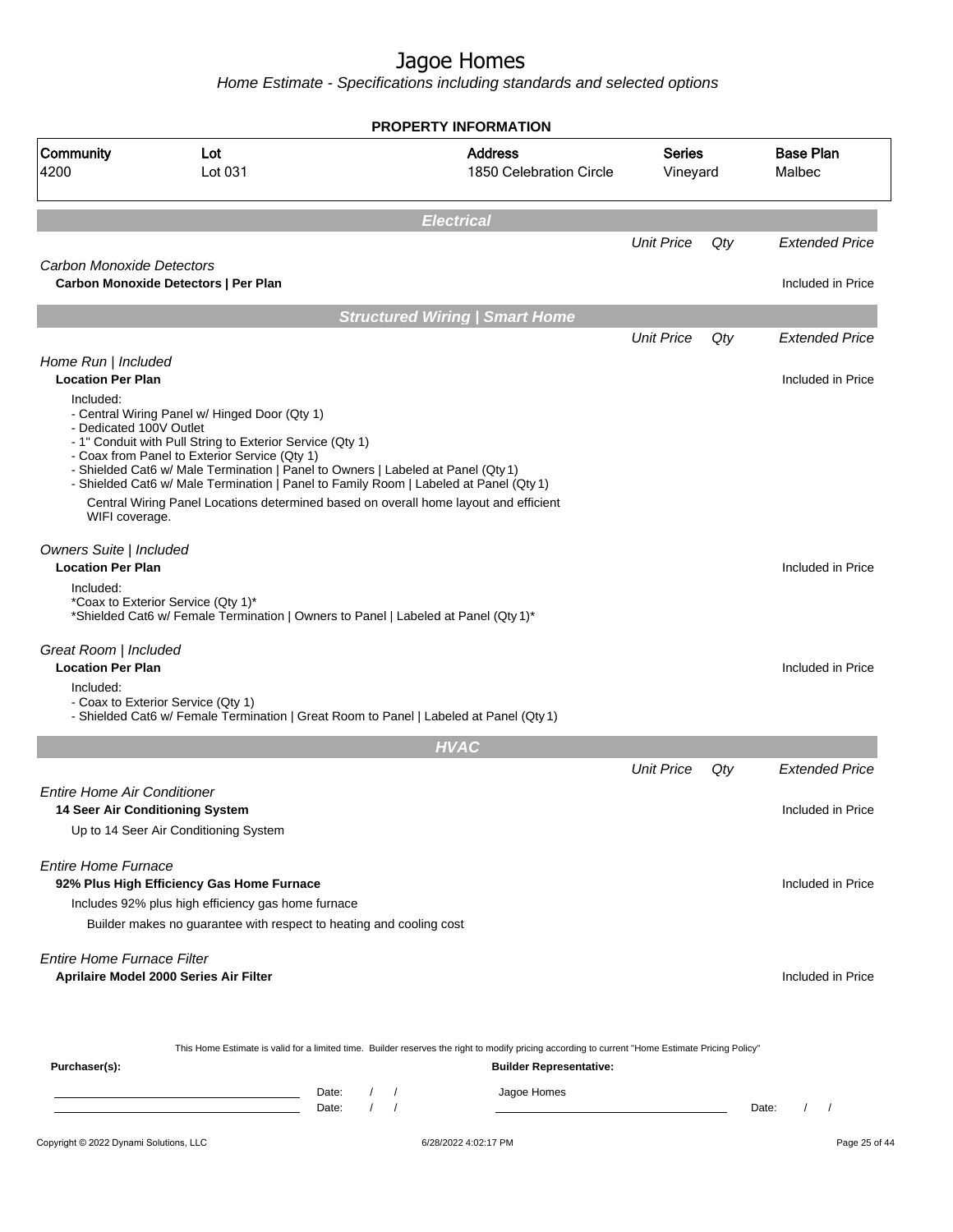Home Estimate - Specifications including standards and selected options

**HVAC** Unit Price Qty Extended Price Entire Home Thermostat **Programmable Thermostat Included in Price** Indoor Air Quality **Honeywell Fresh Air Ventilation System Included in Price** Entire Home Duct System **Flexible Duct** Included in Price Entire Home Return Air **Multiple Return Air Vents** Included in Price One Return per Bedroom & One Central Return Laundry Dryer Vent **Dryer Vent Vented to Outside** Included in Price Included in Price Included in Price Included in Price Included in Price **Floor Coverings** Unit Price Qty Extended Price Entire Home | Carpet Selection **Mohawk Carpet | Authentic Look** Included in Price Entire Home Carpet Pad **8# Moisture Barrier Carpet Pad Included in Price** Main Level Living Areas | Flooring | Per Plan **Revwood Select | Boardwalk Collective Included in Price Included in Price Included in Price Included in Price** The ultimate solution, giving you all the beauty of gorgeous wood in water-resistant flooring built to withstand real life. Where Applicable: Main Level Flooring does not include Bedrooms, Full Baths, or Laundry. See Specific Plan for Details. Color Selected Color: Sail Cloth Included in Price Installation Direction Selected Installation Direction: Front to Back Included in Price Owners Bath | Tub Surround | Freestanding **Ceramic | 12x24 | Per Plan** \$1,090.00 Owners Bath | Flooring **Ceramic | 12x24** Included in Price This Home Estimate is valid for a limited time. Builder reserves the right to modify pricing according to current "Home Estimate Pricing Policy" **PROPERTY INFORMATION** Vineyard Series 1850 Celebration Circle Address 4200 Lot 031 Community Lot Malbec Base Plan

| Purchaser(s): |                |  | <b>Builder Representative:</b> |       |  |
|---------------|----------------|--|--------------------------------|-------|--|
|               | Date:<br>Date: |  | Jagoe Homes                    | Date: |  |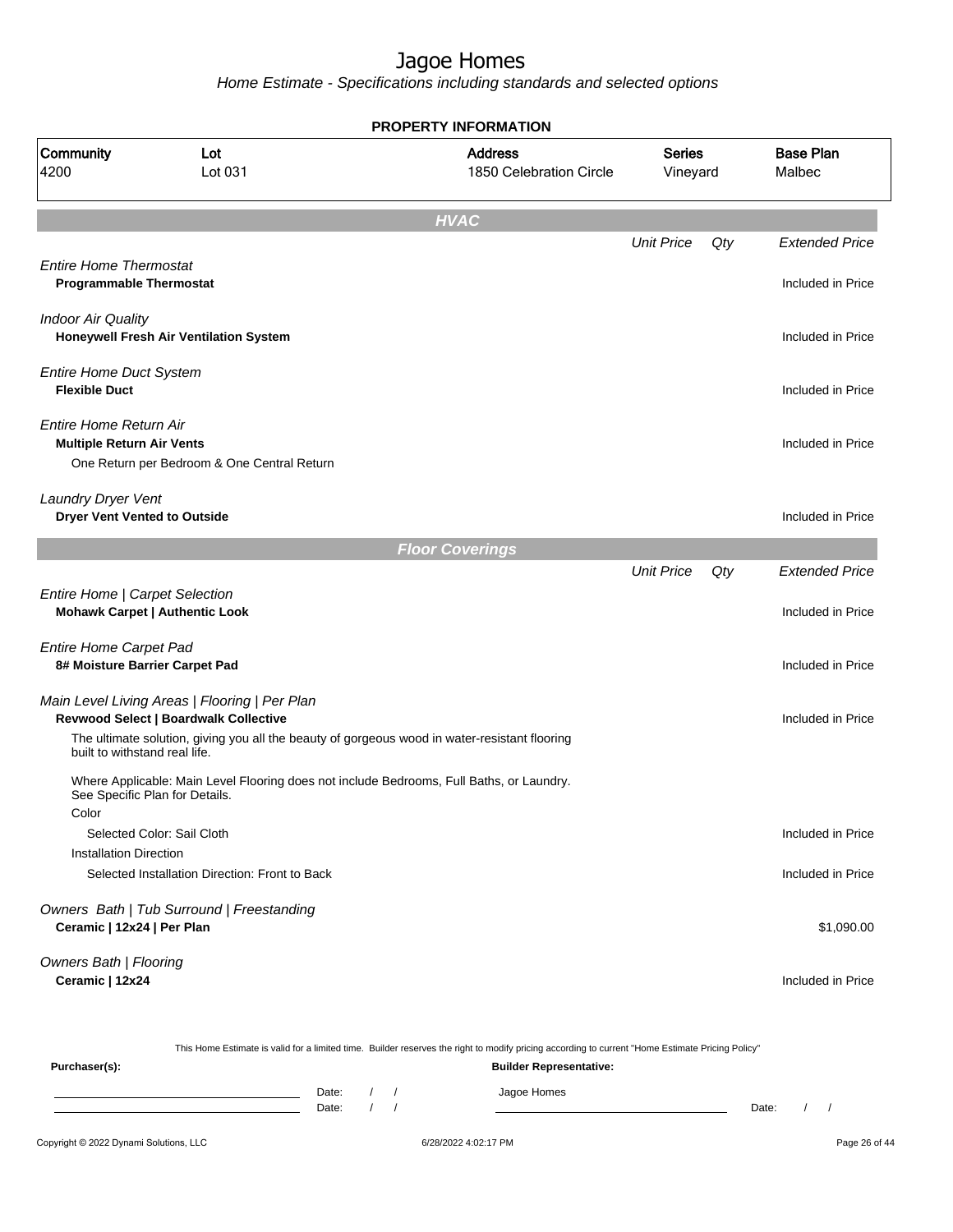Home Estimate - Specifications including standards and selected options

|                                                       |                                                                                  | <b>PROPERTY INFORMATION</b>                                                                                                                      |                           |     |                            |
|-------------------------------------------------------|----------------------------------------------------------------------------------|--------------------------------------------------------------------------------------------------------------------------------------------------|---------------------------|-----|----------------------------|
| Community<br>4200                                     | Lot<br>Lot 031                                                                   | <b>Address</b><br>1850 Celebration Circle                                                                                                        | <b>Series</b><br>Vineyard |     | <b>Base Plan</b><br>Malbec |
|                                                       |                                                                                  | <b>Floor Coverings</b>                                                                                                                           |                           |     |                            |
|                                                       |                                                                                  |                                                                                                                                                  | <b>Unit Price</b>         | Qty | <b>Extended Price</b>      |
| <b>Owners Suite   Flooring</b><br><b>RevWood Plus</b> | RevWood Plus combines Mohawk's unique Hydroseal and Uniclic technologies with    | GenuEdge, an innovative beveling technology that provides enhanced realism and added                                                             |                           |     | \$950.00                   |
|                                                       | moisture protection. RevWood Plus is so water resistant, it can be steam mopped. |                                                                                                                                                  |                           |     |                            |
| See Specific Plan for Details.                        |                                                                                  | Where Applicable: Main Level Flooring does not include Bedrooms, Full Baths, or Laundry.                                                         |                           |     |                            |
| Bath 2   Flooring<br>Ceramic   12x24                  |                                                                                  |                                                                                                                                                  |                           |     | Included in Price          |
| Laundry   Flooring<br>Ceramic   12x24                 |                                                                                  |                                                                                                                                                  |                           |     | Included in Price          |
|                                                       |                                                                                  | <b>Shelving</b>                                                                                                                                  |                           |     |                            |
|                                                       |                                                                                  |                                                                                                                                                  | <b>Unit Price</b>         | Qty | <b>Extended Price</b>      |
| <b>Owner's Closet Shelf &amp; Rod</b>                 | <b>Closet Shelf MDF Board (Per Plan)</b>                                         |                                                                                                                                                  |                           |     | Included in Price          |
| Long Garment Hanging                                  |                                                                                  |                                                                                                                                                  |                           |     |                            |
|                                                       | Selected Long Garment Hanging: None                                              |                                                                                                                                                  |                           |     | Included in Price          |
| Standard Hanging                                      | Selected Standard Hanging: Standard Hanging (42" & 84")                          |                                                                                                                                                  |                           |     | Included in Price          |
| Bedroom 2 Closet Shelf & Rod                          |                                                                                  |                                                                                                                                                  |                           |     |                            |
|                                                       | <b>Closet Shelf MDF Board (Per Plan)</b>                                         |                                                                                                                                                  |                           |     | Included in Price          |
| Long Garment Hanging                                  |                                                                                  |                                                                                                                                                  |                           |     |                            |
|                                                       | Selected Long Garment Hanging: None                                              |                                                                                                                                                  |                           |     | Included in Price          |
| Standard Hanging                                      | Selected Standard Hanging: Standard Hanging (42" & 84")                          |                                                                                                                                                  |                           |     | Included in Price          |
| Bedroom 3 Closet Shelf & Rod                          | <b>Closet Shelf MDF Board (Per Plan)</b>                                         |                                                                                                                                                  |                           |     | Included in Price          |
| Long Garment Hanging                                  | Selected Long Garment Hanging: None                                              |                                                                                                                                                  |                           |     | Included in Price          |
| Standard Hanging                                      |                                                                                  |                                                                                                                                                  |                           |     |                            |
|                                                       | Selected Standard Hanging: Standard Hanging (42" & 84")                          |                                                                                                                                                  |                           |     | Included in Price          |
| <b>Entire Home Storage Shelf</b>                      |                                                                                  |                                                                                                                                                  |                           |     |                            |
|                                                       | Storage Shelf MDF Board (Per Plan)                                               |                                                                                                                                                  |                           |     | Included in Price          |
|                                                       |                                                                                  | This Home Estimate is valid for a limited time. Builder reserves the right to modify pricing according to current "Home Estimate Pricing Policy" |                           |     |                            |
| Purchaser(s):                                         |                                                                                  | <b>Builder Representative:</b>                                                                                                                   |                           |     |                            |

Date: / / Jagoe Homes<br>Date: / / Jagoe Homes Date: / / Date: / /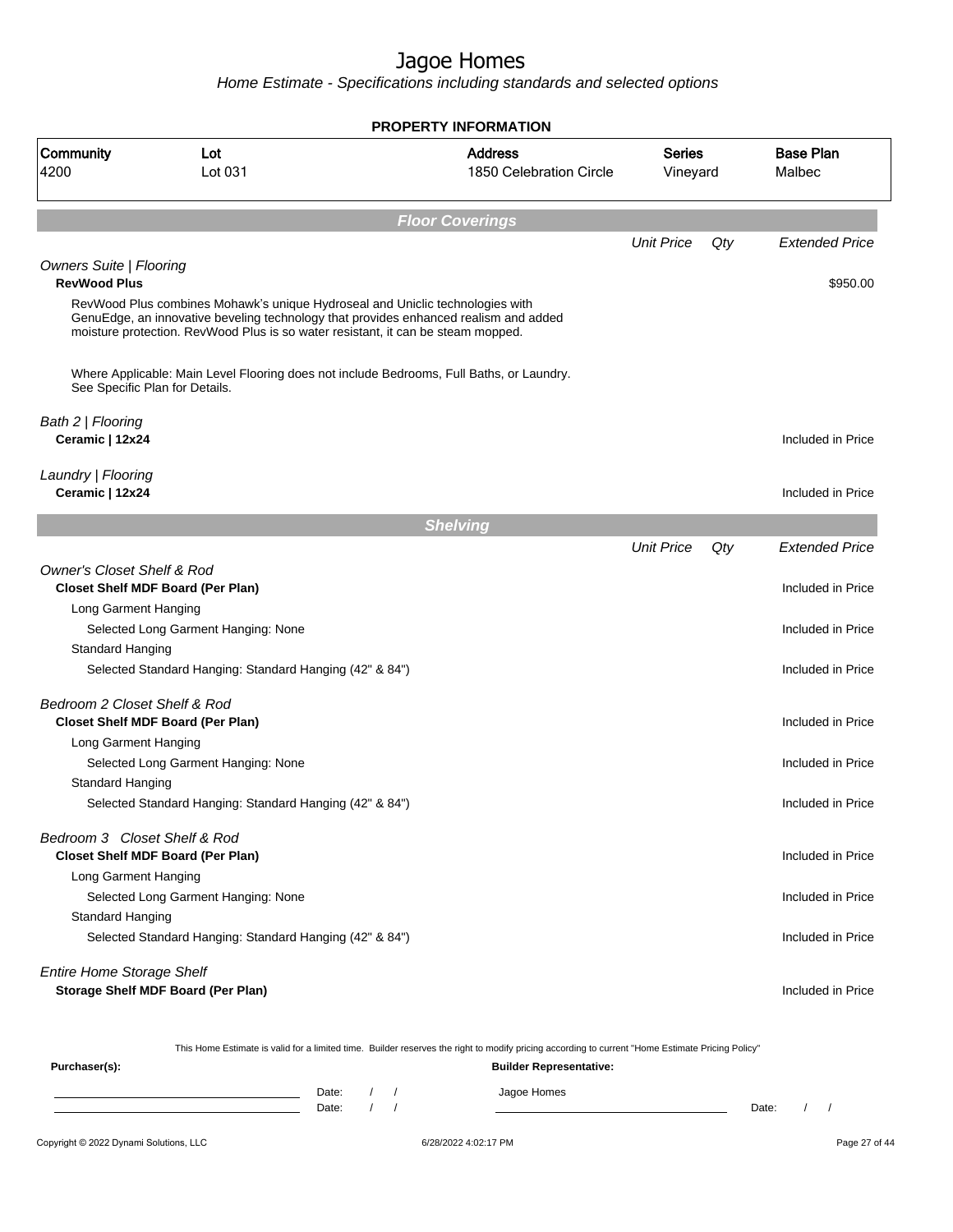| Community<br>4200                                                | Lot<br>Lot 031                                                                                        |                                                         | <b>Address</b><br>1850 Celebration Circle                                                                                                                                          | <b>Series</b><br>Vineyard |       | <b>Base Plan</b><br>Malbec |
|------------------------------------------------------------------|-------------------------------------------------------------------------------------------------------|---------------------------------------------------------|------------------------------------------------------------------------------------------------------------------------------------------------------------------------------------|---------------------------|-------|----------------------------|
|                                                                  |                                                                                                       |                                                         | <b>Foundations</b>                                                                                                                                                                 |                           |       |                            |
|                                                                  |                                                                                                       |                                                         |                                                                                                                                                                                    | <b>Unit Price</b>         | Qty   | <b>Extended Price</b>      |
| <b>Entire Home Footing Size</b><br>19" Wide x 8" Deep, 3000 psi, |                                                                                                       |                                                         |                                                                                                                                                                                    |                           |       | Included in Price          |
|                                                                  |                                                                                                       |                                                         | <b>Framing</b>                                                                                                                                                                     |                           |       |                            |
|                                                                  |                                                                                                       |                                                         |                                                                                                                                                                                    | <b>Unit Price</b>         | Qty   | <b>Extended Price</b>      |
| Entire Home 2 x 4 Wall Studs<br>Studs 2 x 4 @ 16" oc, SPF Grade  |                                                                                                       |                                                         |                                                                                                                                                                                    |                           |       | Included in Price          |
| Entire Home 2 x 6 Wall Studs                                     | Studs 2 x 6 @ 24" oc, SPF Grade (Per Plan)                                                            |                                                         |                                                                                                                                                                                    |                           |       | Included in Price          |
|                                                                  | <b>Entire Home Exterior Wall Sheathing</b><br>Exterior Wall Sheathing (7/16" OSB &/or 1/2" Styrofoam) |                                                         |                                                                                                                                                                                    |                           |       | Included in Price          |
|                                                                  | Entire Home Exterior Wall House Wrap<br><b>Exterior Wall Covering House Wrap</b>                      |                                                         |                                                                                                                                                                                    |                           |       | Included in Price          |
| <b>Entire Home Foundation Plates</b>                             | Foundation Plates treated yellow pine                                                                 |                                                         |                                                                                                                                                                                    |                           |       | Included in Price          |
|                                                                  | Entire Home - Sub Floor (Where Applicable)<br>Sub Floor 3/4" OSB T&G, glued & screwed or nailed       |                                                         |                                                                                                                                                                                    |                           |       | Included in Price          |
| Main Level Ceiling Heights<br>Interior Flat Ceiling Height 9'0"  | Certain ceiling heights may vary.                                                                     |                                                         |                                                                                                                                                                                    |                           |       | Included in Price          |
| Per Plan Roof Trusses<br><b>Roof Trusses</b>                     |                                                                                                       |                                                         |                                                                                                                                                                                    |                           |       | Included in Price          |
| <b>Roof Sheathing</b><br>Roof Sheathing 7/16" OSB                |                                                                                                       |                                                         |                                                                                                                                                                                    |                           |       | Included in Price          |
|                                                                  |                                                                                                       |                                                         | <b>Landscaping &amp; Yard</b>                                                                                                                                                      |                           |       |                            |
|                                                                  |                                                                                                       |                                                         |                                                                                                                                                                                    | <b>Unit Price</b>         | Qty   | <b>Extended Price</b>      |
| <b>Bury Downspouts</b>                                           | Tile Front and Back Downspouts Underground                                                            |                                                         |                                                                                                                                                                                    |                           |       | Included in Price          |
| <b>Exterior Lawn Sod</b><br><b>Basins</b> )                      | Sod All of Yard, Fescue & Bluegrass (Excludes Areas with Brush & Trees & Retention                    |                                                         |                                                                                                                                                                                    |                           |       | Included in Price          |
| Purchaser(s):                                                    |                                                                                                       |                                                         | This Home Estimate is valid for a limited time. Builder reserves the right to modify pricing according to current "Home Estimate Pricing Policy"<br><b>Builder Representative:</b> |                           |       |                            |
|                                                                  |                                                                                                       | Date:<br>$\sqrt{2}$<br>$\prime$<br>$1 \quad 1$<br>Date: | Jagoe Homes                                                                                                                                                                        |                           | Date: | $\sqrt{2}$<br>$\prime$     |
| Copyright © 2022 Dynami Solutions, LLC                           |                                                                                                       |                                                         | 6/28/2022 4:02:17 PM                                                                                                                                                               |                           |       | Page 28 of 44              |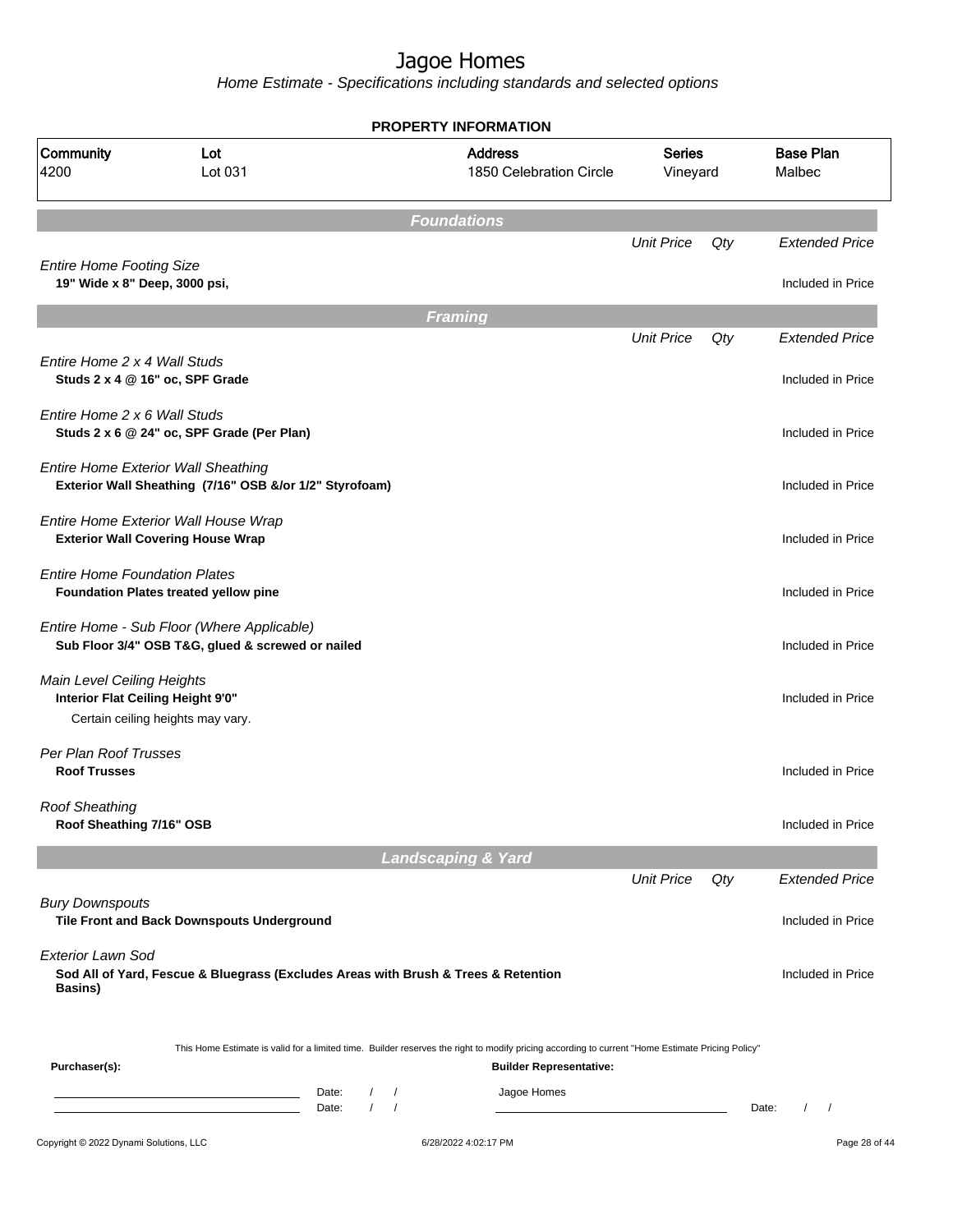Home Estimate - Specifications including standards and selected options

|                                                        |                                                                                                      |                      | <b>PROPERTY INFORMATION</b>                                                                                                                                                        |                           |     |                                               |
|--------------------------------------------------------|------------------------------------------------------------------------------------------------------|----------------------|------------------------------------------------------------------------------------------------------------------------------------------------------------------------------------|---------------------------|-----|-----------------------------------------------|
| Community<br>4200                                      | Lot<br>Lot 031                                                                                       |                      | <b>Address</b><br>1850 Celebration Circle                                                                                                                                          | <b>Series</b><br>Vineyard |     | <b>Base Plan</b><br>Malbec                    |
|                                                        |                                                                                                      |                      | <b>Landscaping &amp; Yard</b>                                                                                                                                                      |                           |     |                                               |
|                                                        |                                                                                                      |                      |                                                                                                                                                                                    | <b>Unit Price</b>         | Qty | <b>Extended Price</b>                         |
| <b>Shrubs &amp; Trees</b>                              | Shrubs & Trees 4200 Landscaping Package                                                              |                      |                                                                                                                                                                                    |                           |     | \$0.00                                        |
|                                                        |                                                                                                      |                      | <b>Ventilation</b>                                                                                                                                                                 |                           |     |                                               |
|                                                        |                                                                                                      |                      |                                                                                                                                                                                    | <b>Unit Price</b>         | Qty | <b>Extended Price</b>                         |
| Bath Vent Fans<br><b>Bath Fans Vented to Exterior</b>  |                                                                                                      |                      |                                                                                                                                                                                    |                           |     | Included in Price                             |
|                                                        | Kitchen Range Hood or Microwave Hood Vent<br>Kitchen Range Hood or Microwave Hood Vented to Exterior |                      |                                                                                                                                                                                    |                           |     | Included in Price                             |
| Roof Ridge Vent<br><b>Attic Ventilation Ridge Vent</b> |                                                                                                      |                      |                                                                                                                                                                                    |                           |     | Included in Price                             |
| <b>Home Soffit Vents</b>                               | Soffit Vent Continuous Perforated Vinyl                                                              |                      |                                                                                                                                                                                    |                           |     | Included in Price                             |
|                                                        |                                                                                                      |                      | <b>Site Layout</b>                                                                                                                                                                 |                           |     |                                               |
|                                                        | <b>Home Elevation &amp; Site Placement</b><br>Elevation & Location Established by Contractor         |                      | <b>Components With Feature/Colors Not Selected</b>                                                                                                                                 |                           | Qty | Included in Price                             |
|                                                        | xDry Bar Cabinet Door Hardware                                                                       |                      |                                                                                                                                                                                    |                           |     |                                               |
|                                                        | 3" Handle Spread for Cabinet Door Hardware                                                           |                      |                                                                                                                                                                                    |                           |     |                                               |
|                                                        |                                                                                                      |                      | 140 Chrome, 145 Satin Nickel, 160 Satin Brass, 180 Polished Nickel, 195 Brushed Nickel, 900 Matte Black                                                                            |                           |     |                                               |
|                                                        | 3"/None, BP30596, BP65096, BP81092, BP86396, BP87396                                                 |                      |                                                                                                                                                                                    |                           |     |                                               |
|                                                        |                                                                                                      |                      | 5"/None, BP2606128, BP305128, BP650128, BP801128, BP810128, BP863128, BP873128                                                                                                     |                           |     |                                               |
|                                                        | 7"/None, BP305192                                                                                    |                      |                                                                                                                                                                                    |                           |     |                                               |
|                                                        | BP260637, BP81091, BP814332, BP9041, None                                                            |                      |                                                                                                                                                                                    |                           |     |                                               |
|                                                        | 5" Handle Spread for Cabinet Door Hardware                                                           |                      |                                                                                                                                                                                    |                           |     |                                               |
|                                                        |                                                                                                      |                      | 140 Chrome, 145 Satin Nickel, 160 Satin Brass, 180 Polished Nickel, 195 Brushed Nickel, 900 Matte Black                                                                            |                           |     |                                               |
|                                                        | 3"/None, BP30596, BP65096, BP81092, BP86396, BP87396                                                 |                      |                                                                                                                                                                                    |                           |     |                                               |
|                                                        |                                                                                                      |                      | 5"/None, BP2606128, BP305128, BP650128, BP801128, BP810128, BP863128, BP873128                                                                                                     |                           |     |                                               |
|                                                        | 7"/None, BP305192                                                                                    |                      |                                                                                                                                                                                    |                           |     |                                               |
|                                                        | BP260637, BP81091, BP814332, BP9041, None                                                            |                      |                                                                                                                                                                                    |                           |     |                                               |
| Purchaser(s):                                          |                                                                                                      |                      | This Home Estimate is valid for a limited time. Builder reserves the right to modify pricing according to current "Home Estimate Pricing Policy"<br><b>Builder Representative:</b> |                           |     |                                               |
|                                                        |                                                                                                      | Date:                | Jagoe Homes                                                                                                                                                                        |                           |     |                                               |
|                                                        |                                                                                                      | $1 \quad 1$<br>Date: |                                                                                                                                                                                    |                           |     | $\prime$<br>Date:<br>$\overline{\phantom{a}}$ |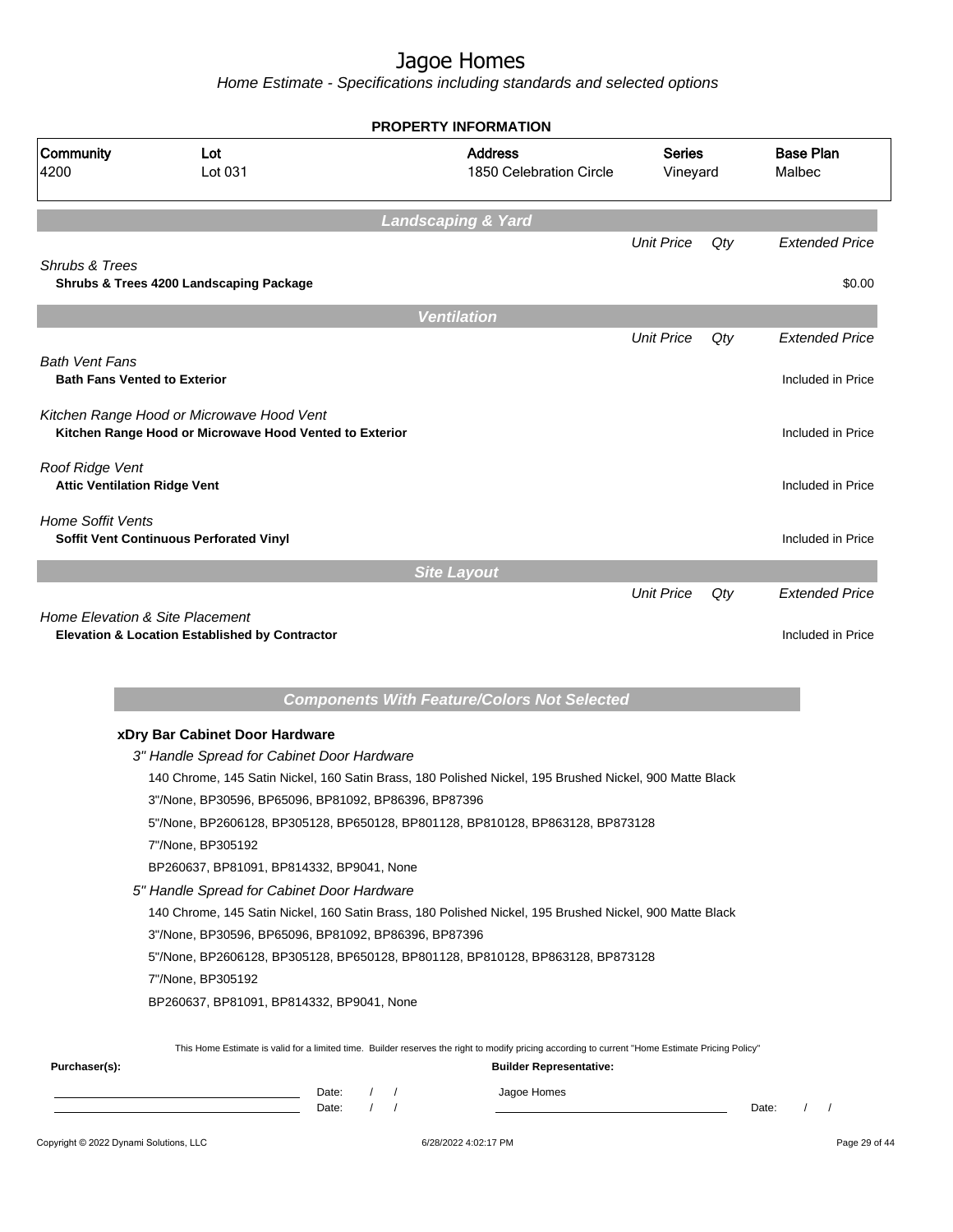| Community<br>4200 | Lot<br>Lot 031                                       | <b>Address</b><br>1850 Celebration Circle                                                                                                        | <b>Series</b><br>Vineyard | <b>Base Plan</b><br>Malbec |
|-------------------|------------------------------------------------------|--------------------------------------------------------------------------------------------------------------------------------------------------|---------------------------|----------------------------|
|                   |                                                      | <b>Components With Feature/Colors Not Selected</b>                                                                                               |                           |                            |
|                   | xDry Bar Cabinet Door Hardware                       |                                                                                                                                                  |                           |                            |
|                   | 7" Handle Spread for Cabinet Door Hardware           |                                                                                                                                                  |                           |                            |
|                   |                                                      | 140 Chrome, 145 Satin Nickel, 160 Satin Brass, 180 Polished Nickel, 195 Brushed Nickel, 900 Matte Black                                          |                           |                            |
|                   | 3"/None, BP30596, BP65096, BP81092, BP86396, BP87396 |                                                                                                                                                  |                           |                            |
|                   |                                                      | 5"/None, BP2606128, BP305128, BP650128, BP801128, BP810128, BP863128, BP873128                                                                   |                           |                            |
|                   | 7"/None, BP305192                                    |                                                                                                                                                  |                           |                            |
|                   | BP260637, BP81091, BP814332, BP9041, None            |                                                                                                                                                  |                           |                            |
|                   | <b>Finish for Cabinet Door Hardware</b>              |                                                                                                                                                  |                           |                            |
|                   |                                                      | 140 Chrome, 145 Satin Nickel, 160 Satin Brass, 180 Polished Nickel, 195 Brushed Nickel, 900 Matte Black                                          |                           |                            |
|                   | 3"/None, BP30596, BP65096, BP81092, BP86396, BP87396 |                                                                                                                                                  |                           |                            |
|                   |                                                      | 5"/None, BP2606128, BP305128, BP650128, BP801128, BP810128, BP863128, BP873128                                                                   |                           |                            |
|                   | 7"/None, BP305192                                    |                                                                                                                                                  |                           |                            |
|                   | BP260637, BP81091, BP814332, BP9041, None            |                                                                                                                                                  |                           |                            |
|                   | Knob for Cabinet Door Hardware                       |                                                                                                                                                  |                           |                            |
|                   |                                                      | 140 Chrome, 145 Satin Nickel, 160 Satin Brass, 180 Polished Nickel, 195 Brushed Nickel, 900 Matte Black                                          |                           |                            |
|                   | 3"/None, BP30596, BP65096, BP81092, BP86396, BP87396 |                                                                                                                                                  |                           |                            |
|                   |                                                      | 5"/None, BP2606128, BP305128, BP650128, BP801128, BP810128, BP863128, BP873128                                                                   |                           |                            |
|                   | 7"/None, BP305192                                    |                                                                                                                                                  |                           |                            |
|                   | BP260637, BP81091, BP814332, BP9041, None            |                                                                                                                                                  |                           |                            |
|                   | xDry Bar Cabinet Drawer Hardware                     |                                                                                                                                                  |                           |                            |
|                   | 3" Handle Spread for Cabinet Drawer Hardware         |                                                                                                                                                  |                           |                            |
|                   | 900 Matte Black                                      | 140 Chrome, 145 Satin Nickel, 160 Satin Brass (Cup Pull Not Available), 180 Polished Nickel, 195 Brushed Nickel,                                 |                           |                            |
|                   | 3"/None, BP30596, BP65096, BP81092, BP86396, BP87396 |                                                                                                                                                  |                           |                            |
|                   |                                                      | 5"/None, BP2606128, BP305128, BP650128, BP801128, BP810128, BP863128, BP873128                                                                   |                           |                            |
|                   | BP260637, BP81091, BP814332, BP9041, None            |                                                                                                                                                  |                           |                            |
|                   | BP53010, None                                        |                                                                                                                                                  |                           |                            |
|                   | 5" Handle Spread for Cabinet Drawer Hardware         |                                                                                                                                                  |                           |                            |
|                   | 900 Matte Black                                      | 140 Chrome, 145 Satin Nickel, 160 Satin Brass (Cup Pull Not Available), 180 Polished Nickel, 195 Brushed Nickel,                                 |                           |                            |
|                   | 3"/None, BP30596, BP65096, BP81092, BP86396, BP87396 |                                                                                                                                                  |                           |                            |
|                   |                                                      | 5"/None, BP2606128, BP305128, BP650128, BP801128, BP810128, BP863128, BP873128                                                                   |                           |                            |
|                   | BP260637, BP81091, BP814332, BP9041, None            |                                                                                                                                                  |                           |                            |
|                   | <b>BP53010, None</b>                                 |                                                                                                                                                  |                           |                            |
|                   |                                                      |                                                                                                                                                  |                           |                            |
|                   |                                                      |                                                                                                                                                  |                           |                            |
|                   |                                                      | This Home Estimate is valid for a limited time. Builder reserves the right to modify pricing according to current "Home Estimate Pricing Policy" |                           |                            |

| Purchaser(s): |       |  | <b>Builder Representative:</b> |       |  |
|---------------|-------|--|--------------------------------|-------|--|
|               | Date: |  | Jagoe Homes                    |       |  |
|               | Date: |  |                                | Date: |  |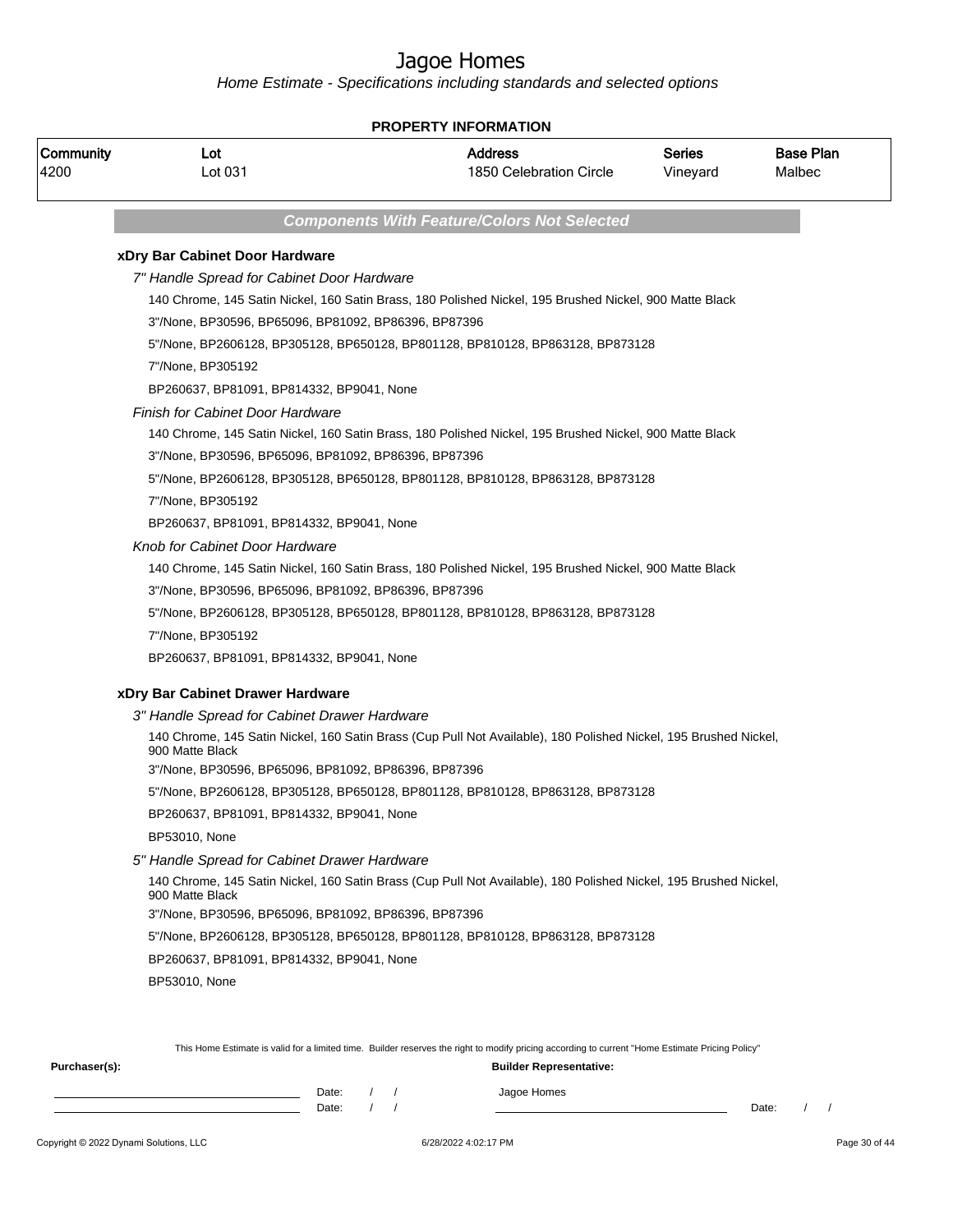|                   | <b>PROPERTY INFORMATION</b>                                             |  |                                                                                                                                                  |                           |                            |  |  |  |  |
|-------------------|-------------------------------------------------------------------------|--|--------------------------------------------------------------------------------------------------------------------------------------------------|---------------------------|----------------------------|--|--|--|--|
| Community<br>4200 | Lot<br>Lot 031                                                          |  | <b>Address</b><br>1850 Celebration Circle                                                                                                        | <b>Series</b><br>Vineyard | <b>Base Plan</b><br>Malbec |  |  |  |  |
|                   |                                                                         |  | <b>Components With Feature/Colors Not Selected</b>                                                                                               |                           |                            |  |  |  |  |
|                   | xDry Bar Cabinet Drawer Hardware                                        |  |                                                                                                                                                  |                           |                            |  |  |  |  |
|                   | <b>Cup Pull for Cabinet Drawer Hardware</b>                             |  |                                                                                                                                                  |                           |                            |  |  |  |  |
|                   | 900 Matte Black<br>3"/None, BP30596, BP65096, BP81092, BP86396, BP87396 |  | 140 Chrome, 145 Satin Nickel, 160 Satin Brass (Cup Pull Not Available), 180 Polished Nickel, 195 Brushed Nickel,                                 |                           |                            |  |  |  |  |
|                   |                                                                         |  |                                                                                                                                                  |                           |                            |  |  |  |  |
|                   |                                                                         |  | 5"/None, BP2606128, BP305128, BP650128, BP801128, BP810128, BP863128, BP873128                                                                   |                           |                            |  |  |  |  |
|                   | BP260637, BP81091, BP814332, BP9041, None                               |  |                                                                                                                                                  |                           |                            |  |  |  |  |
|                   | <b>BP53010, None</b>                                                    |  |                                                                                                                                                  |                           |                            |  |  |  |  |
|                   | <b>Finish for Cabinet Drawer Hardware</b>                               |  | 140 Chrome, 145 Satin Nickel, 160 Satin Brass (Cup Pull Not Available), 180 Polished Nickel, 195 Brushed Nickel,                                 |                           |                            |  |  |  |  |
|                   | 900 Matte Black                                                         |  |                                                                                                                                                  |                           |                            |  |  |  |  |
|                   | 3"/None, BP30596, BP65096, BP81092, BP86396, BP87396                    |  |                                                                                                                                                  |                           |                            |  |  |  |  |
|                   |                                                                         |  | 5"/None, BP2606128, BP305128, BP650128, BP801128, BP810128, BP863128, BP873128                                                                   |                           |                            |  |  |  |  |
|                   | BP260637, BP81091, BP814332, BP9041, None                               |  |                                                                                                                                                  |                           |                            |  |  |  |  |
|                   | BP53010, None                                                           |  |                                                                                                                                                  |                           |                            |  |  |  |  |
|                   | Knob for Cabinet Drawer Hardware                                        |  |                                                                                                                                                  |                           |                            |  |  |  |  |
|                   | 900 Matte Black                                                         |  | 140 Chrome, 145 Satin Nickel, 160 Satin Brass (Cup Pull Not Available), 180 Polished Nickel, 195 Brushed Nickel,                                 |                           |                            |  |  |  |  |
|                   | 3"/None, BP30596, BP65096, BP81092, BP86396, BP87396                    |  |                                                                                                                                                  |                           |                            |  |  |  |  |
|                   |                                                                         |  | 5"/None, BP2606128, BP305128, BP650128, BP801128, BP810128, BP863128, BP873128                                                                   |                           |                            |  |  |  |  |
|                   | BP260637, BP81091, BP814332, BP9041, None                               |  |                                                                                                                                                  |                           |                            |  |  |  |  |
|                   | <b>BP53010, None</b>                                                    |  |                                                                                                                                                  |                           |                            |  |  |  |  |
|                   | <b>Bath 2 Cabinet Hardware</b>                                          |  |                                                                                                                                                  |                           |                            |  |  |  |  |
|                   | Cabinet Door Hardware for Betty Collection                              |  |                                                                                                                                                  |                           |                            |  |  |  |  |
|                   | 128mm, 96mm, Knob                                                       |  |                                                                                                                                                  |                           |                            |  |  |  |  |
|                   | 96mm, Knob, None                                                        |  |                                                                                                                                                  |                           |                            |  |  |  |  |
|                   | Matte Black, Polished Chrome, Satin Champagne, Satin Nickel             |  |                                                                                                                                                  |                           |                            |  |  |  |  |
|                   | Cabinet Drawer Hardware for Betty Collection                            |  |                                                                                                                                                  |                           |                            |  |  |  |  |
|                   | 128mm, 96mm, Knob                                                       |  |                                                                                                                                                  |                           |                            |  |  |  |  |
|                   | 96mm, Knob, None                                                        |  |                                                                                                                                                  |                           |                            |  |  |  |  |
|                   | Matte Black, Polished Chrome, Satin Champagne, Satin Nickel             |  |                                                                                                                                                  |                           |                            |  |  |  |  |
|                   | <b>Finish for Betty Collection</b>                                      |  |                                                                                                                                                  |                           |                            |  |  |  |  |
|                   | 128mm, 96mm, Knob                                                       |  |                                                                                                                                                  |                           |                            |  |  |  |  |
|                   | 96mm, Knob, None                                                        |  |                                                                                                                                                  |                           |                            |  |  |  |  |
|                   | Matte Black, Polished Chrome, Satin Champagne, Satin Nickel             |  |                                                                                                                                                  |                           |                            |  |  |  |  |
|                   |                                                                         |  |                                                                                                                                                  |                           |                            |  |  |  |  |
|                   |                                                                         |  | This Home Estimate is valid for a limited time. Builder reserves the right to modify pricing according to current "Home Estimate Pricing Policy" |                           |                            |  |  |  |  |
| Purchaser(s):     |                                                                         |  | <b>Builder Representative:</b>                                                                                                                   |                           |                            |  |  |  |  |
|                   | Date:                                                                   |  | Jagoe Homes                                                                                                                                      |                           |                            |  |  |  |  |
|                   | Date:                                                                   |  |                                                                                                                                                  |                           | Date:                      |  |  |  |  |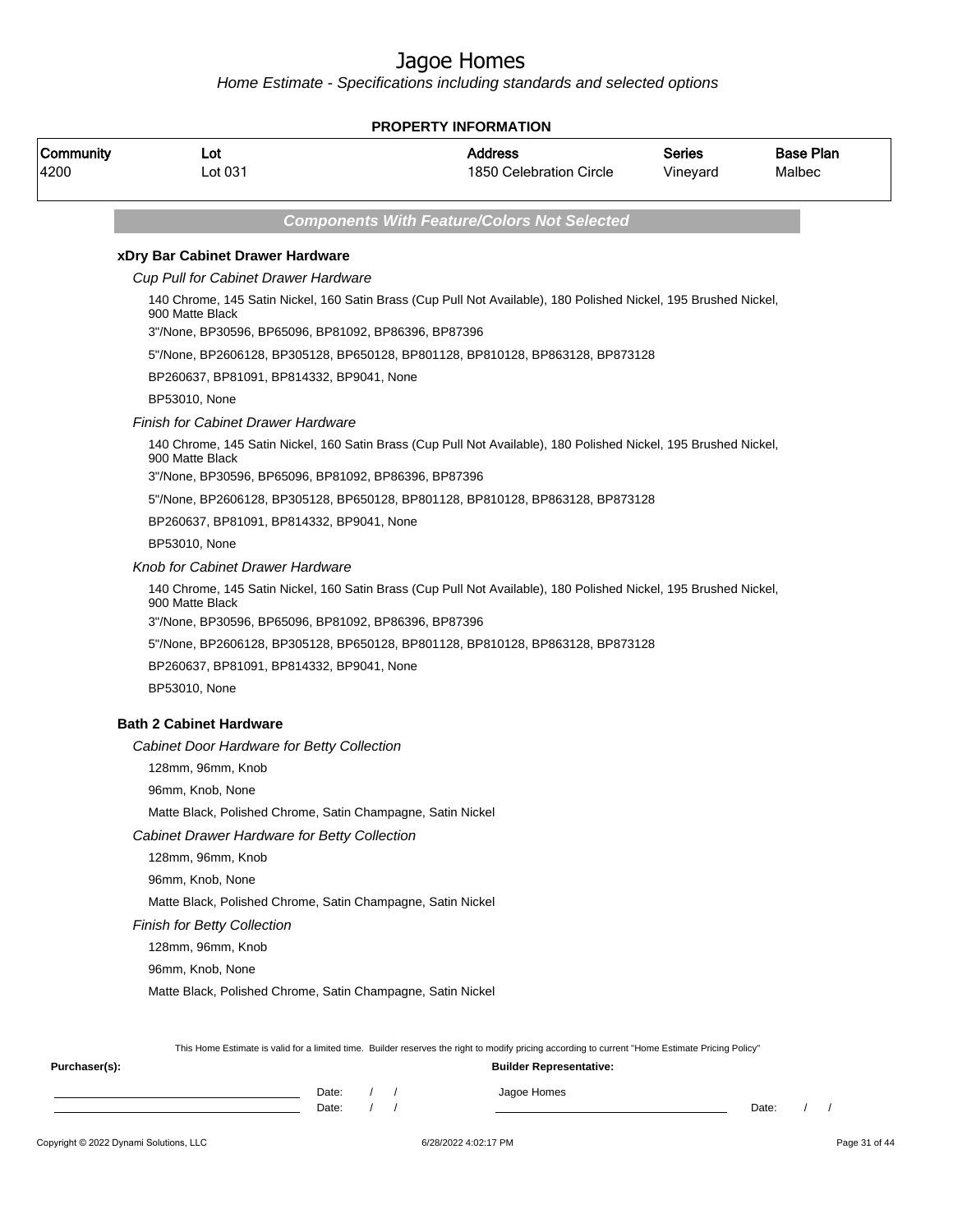Home Estimate - Specifications including standards and selected options

|                   |                                                             |       | <b>PROPERTY INFORMATION</b>                                                                                                                                                        |                           |                            |
|-------------------|-------------------------------------------------------------|-------|------------------------------------------------------------------------------------------------------------------------------------------------------------------------------------|---------------------------|----------------------------|
| Community<br>4200 | Lot<br>Lot 031                                              |       | <b>Address</b><br>1850 Celebration Circle                                                                                                                                          | <b>Series</b><br>Vineyard | <b>Base Plan</b><br>Malbec |
|                   |                                                             |       | <b>Components With Feature/Colors Not Selected</b>                                                                                                                                 |                           |                            |
|                   | <b>Kitchen Cabinet Hardware</b>                             |       |                                                                                                                                                                                    |                           |                            |
|                   | Cabinet Door Hardware for Betty Collection                  |       |                                                                                                                                                                                    |                           |                            |
|                   | 128mm, 96mm, Knob                                           |       |                                                                                                                                                                                    |                           |                            |
|                   | 128mm, 96mm, Knob, None                                     |       |                                                                                                                                                                                    |                           |                            |
|                   | Matte Black, Polished Chrome, Satin Champagne, Satin Nickel |       |                                                                                                                                                                                    |                           |                            |
|                   | Cabinet Drawer Hardware for Betty Collection                |       |                                                                                                                                                                                    |                           |                            |
|                   | 128mm, 96mm, Knob                                           |       |                                                                                                                                                                                    |                           |                            |
|                   | 128mm, 96mm, Knob, None                                     |       |                                                                                                                                                                                    |                           |                            |
|                   | Matte Black, Polished Chrome, Satin Champagne, Satin Nickel |       |                                                                                                                                                                                    |                           |                            |
|                   | <b>Finish for Betty Collection</b>                          |       |                                                                                                                                                                                    |                           |                            |
|                   | 128mm, 96mm, Knob                                           |       |                                                                                                                                                                                    |                           |                            |
|                   | 128mm, 96mm, Knob, None                                     |       |                                                                                                                                                                                    |                           |                            |
|                   | Matte Black, Polished Chrome, Satin Champagne, Satin Nickel |       |                                                                                                                                                                                    |                           |                            |
|                   | <b>Laundry Cabinet Hardware</b>                             |       |                                                                                                                                                                                    |                           |                            |
|                   | Cabinet Door Hardware for Betty Collection                  |       |                                                                                                                                                                                    |                           |                            |
|                   | 128mm, 96mm, Knob                                           |       |                                                                                                                                                                                    |                           |                            |
|                   | 128mm, 96mm, Knob, None                                     |       |                                                                                                                                                                                    |                           |                            |
|                   | Matte Black, Polished Chrome, Satin Champagne, Satin Nickel |       |                                                                                                                                                                                    |                           |                            |
|                   | Cabinet Drawer Hardware for Betty Collection                |       |                                                                                                                                                                                    |                           |                            |
|                   | 128mm, 96mm, Knob                                           |       |                                                                                                                                                                                    |                           |                            |
|                   | 128mm, 96mm, Knob, None                                     |       |                                                                                                                                                                                    |                           |                            |
|                   | Matte Black, Polished Chrome, Satin Champagne, Satin Nickel |       |                                                                                                                                                                                    |                           |                            |
|                   | <b>Finish for Betty Collection</b>                          |       |                                                                                                                                                                                    |                           |                            |
|                   | 128mm, 96mm, Knob                                           |       |                                                                                                                                                                                    |                           |                            |
|                   | 128mm, 96mm, Knob, None                                     |       |                                                                                                                                                                                    |                           |                            |
|                   | Matte Black, Polished Chrome, Satin Champagne, Satin Nickel |       |                                                                                                                                                                                    |                           |                            |
|                   | <b>Owners Bath Cabinet Hardware</b>                         |       |                                                                                                                                                                                    |                           |                            |
|                   | Cabinet Door Hardware for Betty Collection                  |       |                                                                                                                                                                                    |                           |                            |
|                   | 128mm, 96mm, Knob                                           |       |                                                                                                                                                                                    |                           |                            |
|                   | 96mm, Knob, None                                            |       |                                                                                                                                                                                    |                           |                            |
|                   | Matte Black, Polished Chrome, Satin Champagne, Satin Nickel |       |                                                                                                                                                                                    |                           |                            |
|                   | Cabinet Drawer Hardware for Betty Collection                |       |                                                                                                                                                                                    |                           |                            |
|                   | 128mm, 96mm, Knob                                           |       |                                                                                                                                                                                    |                           |                            |
|                   |                                                             |       |                                                                                                                                                                                    |                           |                            |
| Purchaser(s):     |                                                             |       | This Home Estimate is valid for a limited time. Builder reserves the right to modify pricing according to current "Home Estimate Pricing Policy"<br><b>Builder Representative:</b> |                           |                            |
|                   |                                                             | Date: | Jagoe Homes                                                                                                                                                                        |                           |                            |
|                   |                                                             | Date: |                                                                                                                                                                                    |                           | Date:                      |

Copyright © 2022 Dynami Solutions, LLC <br>
6/28/2022 4:02:17 PM Page 32 of 44

Date: / / Date: / /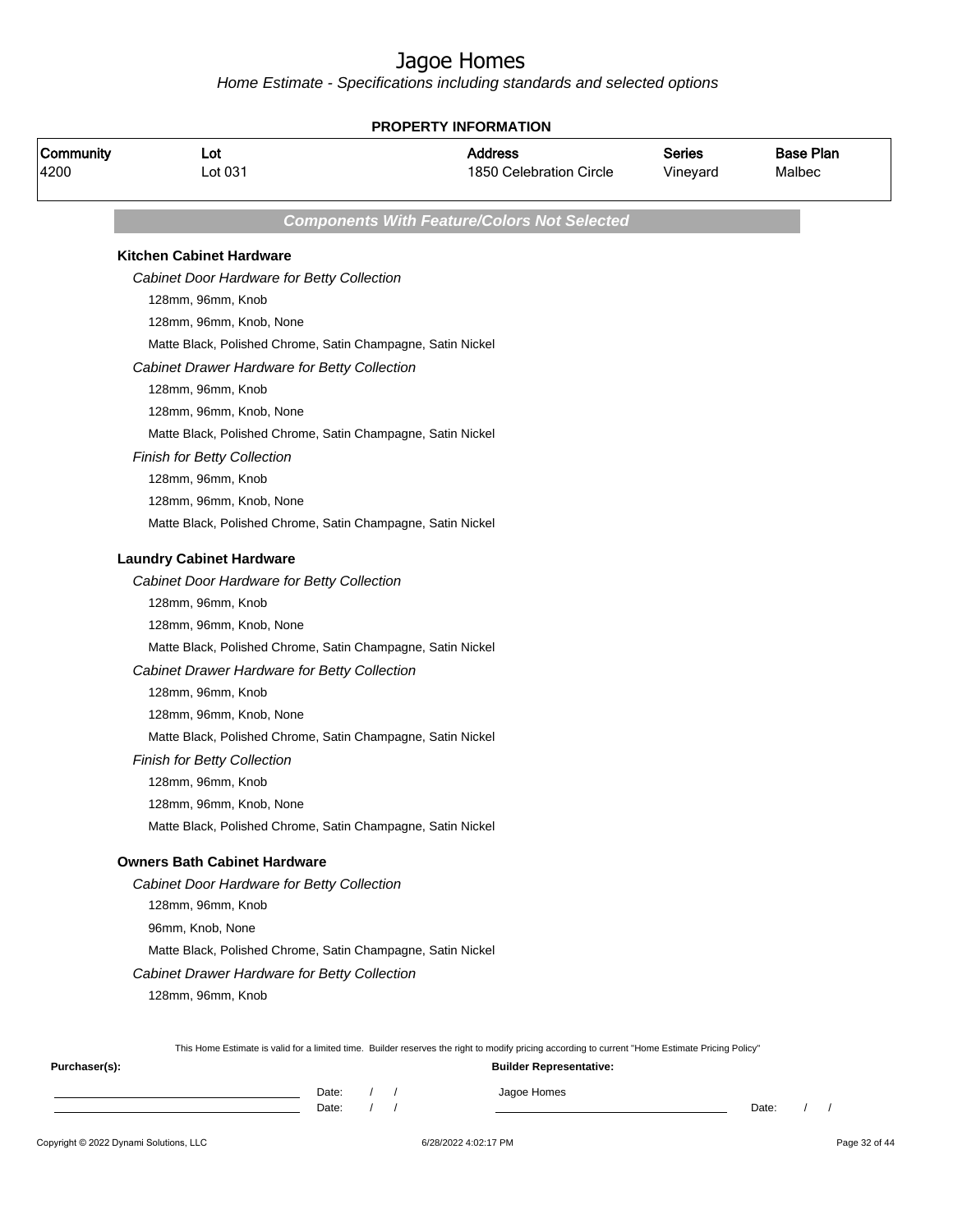Home Estimate - Specifications including standards and selected options

|                   | <b>PROPERTY INFORMATION</b>                                 |                                                                                                                                                                                                                                                                                                                                                                                                                           |                           |                            |  |  |  |  |
|-------------------|-------------------------------------------------------------|---------------------------------------------------------------------------------------------------------------------------------------------------------------------------------------------------------------------------------------------------------------------------------------------------------------------------------------------------------------------------------------------------------------------------|---------------------------|----------------------------|--|--|--|--|
| Community<br>4200 | Lot<br>Lot 031                                              | Address<br>1850 Celebration Circle                                                                                                                                                                                                                                                                                                                                                                                        | <b>Series</b><br>Vineyard | <b>Base Plan</b><br>Malbec |  |  |  |  |
|                   |                                                             | <b>Components With Feature/Colors Not Selected</b>                                                                                                                                                                                                                                                                                                                                                                        |                           |                            |  |  |  |  |
|                   | <b>Owners Bath Cabinet Hardware</b>                         |                                                                                                                                                                                                                                                                                                                                                                                                                           |                           |                            |  |  |  |  |
|                   | Cabinet Drawer Hardware for Betty Collection                |                                                                                                                                                                                                                                                                                                                                                                                                                           |                           |                            |  |  |  |  |
|                   | 96mm, Knob, None                                            |                                                                                                                                                                                                                                                                                                                                                                                                                           |                           |                            |  |  |  |  |
|                   | Matte Black, Polished Chrome, Satin Champagne, Satin Nickel |                                                                                                                                                                                                                                                                                                                                                                                                                           |                           |                            |  |  |  |  |
|                   | <b>Finish for Betty Collection</b>                          |                                                                                                                                                                                                                                                                                                                                                                                                                           |                           |                            |  |  |  |  |
|                   | 128mm, 96mm, Knob                                           |                                                                                                                                                                                                                                                                                                                                                                                                                           |                           |                            |  |  |  |  |
|                   | 96mm, Knob, None                                            |                                                                                                                                                                                                                                                                                                                                                                                                                           |                           |                            |  |  |  |  |
|                   | Matte Black, Polished Chrome, Satin Champagne, Satin Nickel |                                                                                                                                                                                                                                                                                                                                                                                                                           |                           |                            |  |  |  |  |
|                   | Dry Bar Cabinet Hardware                                    |                                                                                                                                                                                                                                                                                                                                                                                                                           |                           |                            |  |  |  |  |
|                   | Cabinet Door Hardware for Jackie O Collection               |                                                                                                                                                                                                                                                                                                                                                                                                                           |                           |                            |  |  |  |  |
|                   | 128mm, 96mm, Knob                                           |                                                                                                                                                                                                                                                                                                                                                                                                                           |                           |                            |  |  |  |  |
|                   | 128mm, 96mm, Knob, None                                     |                                                                                                                                                                                                                                                                                                                                                                                                                           |                           |                            |  |  |  |  |
|                   | Matte Black, Satin Champagne, Satin Nickel                  |                                                                                                                                                                                                                                                                                                                                                                                                                           |                           |                            |  |  |  |  |
|                   | Cabinet Drawer Hardware for Jackie O Collection             |                                                                                                                                                                                                                                                                                                                                                                                                                           |                           |                            |  |  |  |  |
|                   | 128mm, 96mm, Knob                                           |                                                                                                                                                                                                                                                                                                                                                                                                                           |                           |                            |  |  |  |  |
|                   | 128mm, 96mm, Knob, None                                     |                                                                                                                                                                                                                                                                                                                                                                                                                           |                           |                            |  |  |  |  |
|                   | Matte Black, Satin Champagne, Satin Nickel                  |                                                                                                                                                                                                                                                                                                                                                                                                                           |                           |                            |  |  |  |  |
|                   | Finish for Jackie O Collection                              |                                                                                                                                                                                                                                                                                                                                                                                                                           |                           |                            |  |  |  |  |
|                   | 128mm, 96mm, Knob                                           |                                                                                                                                                                                                                                                                                                                                                                                                                           |                           |                            |  |  |  |  |
|                   | 128mm, 96mm, Knob, None                                     |                                                                                                                                                                                                                                                                                                                                                                                                                           |                           |                            |  |  |  |  |
|                   | Matte Black, Satin Champagne, Satin Nickel                  |                                                                                                                                                                                                                                                                                                                                                                                                                           |                           |                            |  |  |  |  |
|                   | <b>Owners Bath   Ceramic Shower   Accent</b>                |                                                                                                                                                                                                                                                                                                                                                                                                                           |                           |                            |  |  |  |  |
|                   | Ceramic Color for Accent Strip   Mosaic   Vertical          |                                                                                                                                                                                                                                                                                                                                                                                                                           |                           |                            |  |  |  |  |
|                   |                                                             | 2x2 CT76 Calacatta Empire, 2x2 KC01 White, 2x2 KC03 Greige, 2x2 KC04 Gray, 2x2 SV98 Cenere Fog, 2x4 EV97<br>Garden White Vertical Brick Joint, 2x4 SY95 Off White Vertical Brick Joint, 2x4 SY98 Gray Vertical Brick Joint,<br>Herringbone EL30 White, Herringbone EL31 Beige, Herringbone EL32 Gray, Hexagon RL20 Vitality White, Hexagon<br>RL21 Dynami Beige, Hexagon RL23 Stamina Gray, Octagon & Dot SV98 Cenere Fog |                           |                            |  |  |  |  |
|                   | Bath 2   Flooring                                           |                                                                                                                                                                                                                                                                                                                                                                                                                           |                           |                            |  |  |  |  |
|                   | Ceramic Color for Ceramic   12x24                           |                                                                                                                                                                                                                                                                                                                                                                                                                           |                           |                            |  |  |  |  |
|                   |                                                             |                                                                                                                                                                                                                                                                                                                                                                                                                           |                           |                            |  |  |  |  |

00 White, 01 Alabaster, 02 Pewter, 10 Black, 101 Rain, 105 Driftwood, 107 Iron, 11 Sahara Beige, 14 Biscuit, 27 Silver, 47 Charcoal, 77 Frost, 93 Warm Gray

CT76 Calacatta Empire, EL30 WHITE, EL31 BEIGE, EL32 GREY, EV97 Garden White, KC01 WHITE, KC03 GREIGE, KC04 GRAY, RL20 Vitality White, RL21 Dynami Beige, RL23 Stamina Grey, SV98 CENERE FOG, SY95 OFF WHITE, SY98 GRAY

Front to Back, Side to Side

This Home Estimate is valid for a limited time. Builder reserves the right to modify pricing according to current "Home Estimate Pricing Policy"

| Purchaser(s): |                |  | <b>Builder Representative:</b> |       |  |
|---------------|----------------|--|--------------------------------|-------|--|
|               | Date:<br>Date: |  | Jagoe Homes                    | Date: |  |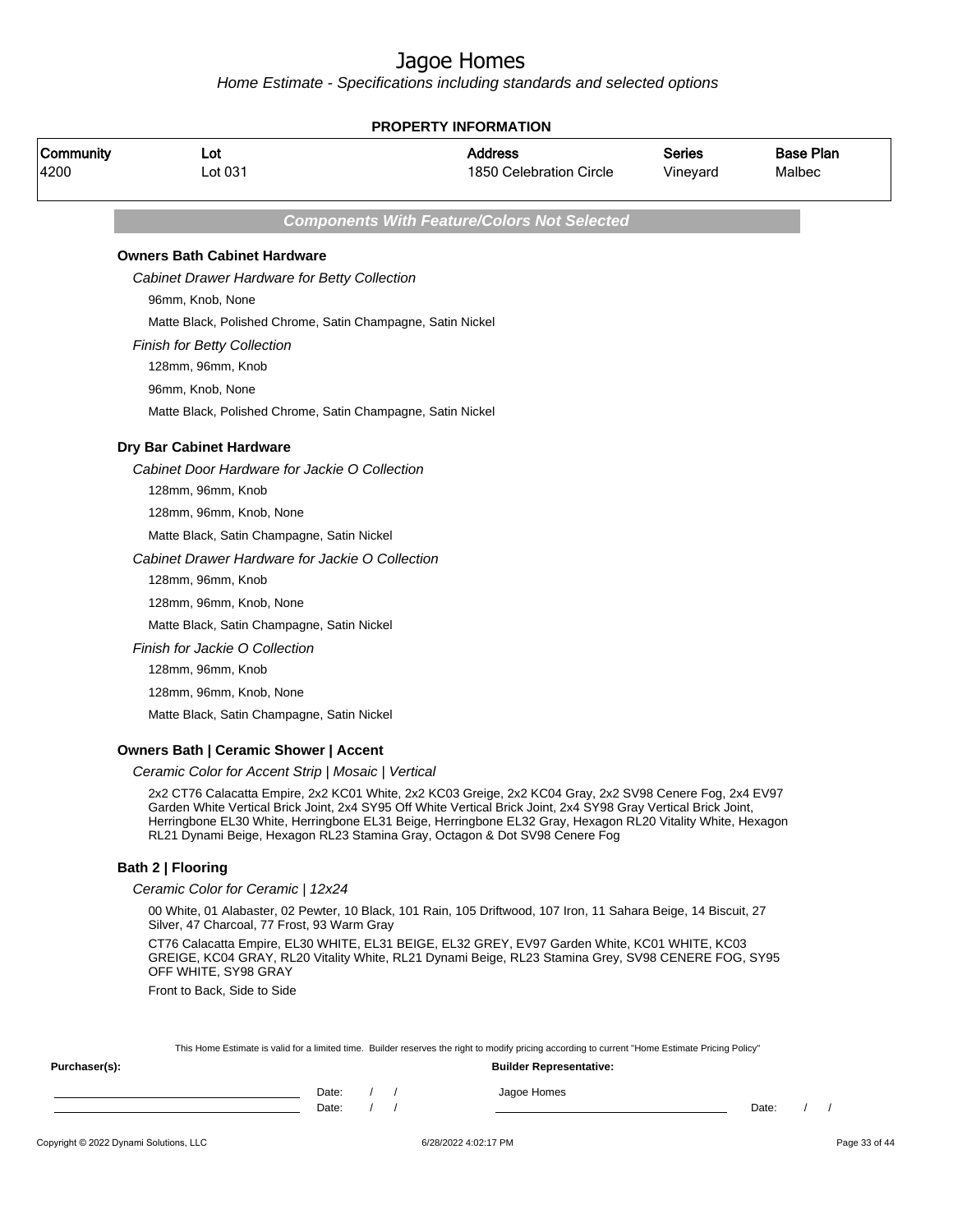Home Estimate - Specifications including standards and selected options

### **PROPERTY INFORMATION**

| Community | ∟ot     | <b>Address</b>          | Series   | <b>Base Plan</b> |
|-----------|---------|-------------------------|----------|------------------|
| 4200      | ∟ot 031 | 1850 Celebration Circle | Vineyard | Malbec           |

**Components With Feature/Colors Not Selected**

## **Bath 2 | Flooring**

Ceramic Color for Ceramic | 12x24

Third Offset

#### Ceramic Install Pattern for Ceramic | 12x24

00 White, 01 Alabaster, 02 Pewter, 10 Black, 101 Rain, 105 Driftwood, 107 Iron, 11 Sahara Beige, 14 Biscuit, 27 Silver, 47 Charcoal, 77 Frost, 93 Warm Gray

CT76 Calacatta Empire, EL30 WHITE, EL31 BEIGE, EL32 GREY, EV97 Garden White, KC01 WHITE, KC03 GREIGE, KC04 GRAY, RL20 Vitality White, RL21 Dynami Beige, RL23 Stamina Grey, SV98 CENERE FOG, SY95 OFF WHITE, SY98 GRAY

Front to Back, Side to Side

Third Offset

Grout Color for Ceramic | 12x24

00 White, 01 Alabaster, 02 Pewter, 10 Black, 101 Rain, 105 Driftwood, 107 Iron, 11 Sahara Beige, 14 Biscuit, 27 Silver, 47 Charcoal, 77 Frost, 93 Warm Gray

CT76 Calacatta Empire, EL30 WHITE, EL31 BEIGE, EL32 GREY, EV97 Garden White, KC01 WHITE, KC03 GREIGE, KC04 GRAY, RL20 Vitality White, RL21 Dynami Beige, RL23 Stamina Grey, SV98 CENERE FOG, SY95 OFF WHITE, SY98 GRAY

Front to Back, Side to Side

Third Offset

Installation Direction for Ceramic | 12x24

00 White, 01 Alabaster, 02 Pewter, 10 Black, 101 Rain, 105 Driftwood, 107 Iron, 11 Sahara Beige, 14 Biscuit, 27 Silver, 47 Charcoal, 77 Frost, 93 Warm Gray

CT76 Calacatta Empire, EL30 WHITE, EL31 BEIGE, EL32 GREY, EV97 Garden White, KC01 WHITE, KC03 GREIGE, KC04 GRAY, RL20 Vitality White, RL21 Dynami Beige, RL23 Stamina Grey, SV98 CENERE FOG, SY95 OFF WHITE, SY98 GRAY

Front to Back, Side to Side

Third Offset

### **Laundry | Flooring**

#### Ceramic Color for Ceramic | 12x24

00 White, 01 Alabaster, 02 Pewter, 10 Black, 101 Rain, 105 Driftwood, 107 Iron, 11 Sahara Beige, 14 Biscuit, 27 Silver, 47 Charcoal, 77 Frost, 93 Warm Gray

CT76 Calacatta Empire, EL30 WHITE, EL31 BEIGE, EL32 GREY, EV97 Garden White, KC01 WHITE, KC03 GREIGE, KC04 GRAY, RL20 Vitality White, RL21 Dynami Beige, RL23 Stamina Grey, SV98 CENERE FOG, SY95 OFF WHITE, SY98 GRAY

Front to Back, Side to Side

Third Offset

#### Ceramic Install Pattern for Ceramic | 12x24

00 White, 01 Alabaster, 02 Pewter, 10 Black, 101 Rain, 105 Driftwood, 107 Iron, 11 Sahara Beige, 14 Biscuit, 27 Silver, 47 Charcoal, 77 Frost, 93 Warm Gray

|               |       |  | This Home Estimate is valid for a limited time. Builder reserves the right to modify pricing according to current "Home Estimate Pricing Policy" |       |  |
|---------------|-------|--|--------------------------------------------------------------------------------------------------------------------------------------------------|-------|--|
| Purchaser(s): |       |  | <b>Builder Representative:</b>                                                                                                                   |       |  |
|               | Date: |  | Jagoe Homes                                                                                                                                      |       |  |
|               | Date: |  |                                                                                                                                                  | Date: |  |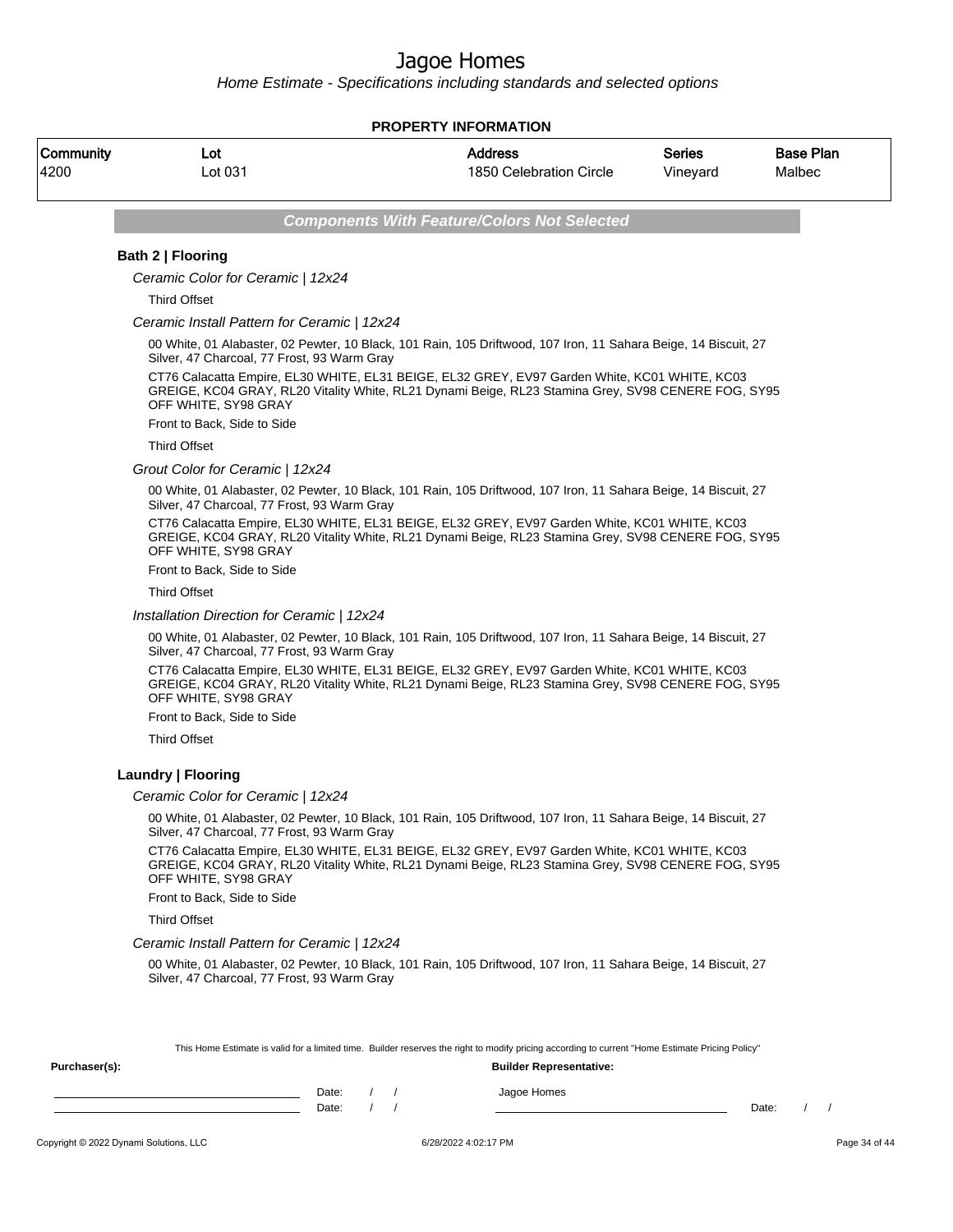Home Estimate - Specifications including standards and selected options

### **PROPERTY INFORMATION**

| Community | ∟ot     | <b>Address</b>          | Series   | <b>Base Plan</b> |
|-----------|---------|-------------------------|----------|------------------|
| 4200      | ∟ot 031 | 1850 Celebration Circle | Vineyard | Malbec           |

**Components With Feature/Colors Not Selected**

## **Laundry | Flooring**

Ceramic Install Pattern for Ceramic | 12x24

CT76 Calacatta Empire, EL30 WHITE, EL31 BEIGE, EL32 GREY, EV97 Garden White, KC01 WHITE, KC03 GREIGE, KC04 GRAY, RL20 Vitality White, RL21 Dynami Beige, RL23 Stamina Grey, SV98 CENERE FOG, SY95 OFF WHITE, SY98 GRAY

Front to Back, Side to Side

Third Offset

Grout Color for Ceramic | 12x24

00 White, 01 Alabaster, 02 Pewter, 10 Black, 101 Rain, 105 Driftwood, 107 Iron, 11 Sahara Beige, 14 Biscuit, 27 Silver, 47 Charcoal, 77 Frost, 93 Warm Gray

CT76 Calacatta Empire, EL30 WHITE, EL31 BEIGE, EL32 GREY, EV97 Garden White, KC01 WHITE, KC03 GREIGE, KC04 GRAY, RL20 Vitality White, RL21 Dynami Beige, RL23 Stamina Grey, SV98 CENERE FOG, SY95 OFF WHITE, SY98 GRAY

Front to Back, Side to Side

Third Offset

Installation Direction for Ceramic | 12x24

00 White, 01 Alabaster, 02 Pewter, 10 Black, 101 Rain, 105 Driftwood, 107 Iron, 11 Sahara Beige, 14 Biscuit, 27 Silver, 47 Charcoal, 77 Frost, 93 Warm Gray

CT76 Calacatta Empire, EL30 WHITE, EL31 BEIGE, EL32 GREY, EV97 Garden White, KC01 WHITE, KC03 GREIGE, KC04 GRAY, RL20 Vitality White, RL21 Dynami Beige, RL23 Stamina Grey, SV98 CENERE FOG, SY95 OFF WHITE, SY98 GRAY

Front to Back, Side to Side

Third Offset

### **Owners Bath | Flooring**

#### Ceramic Color for Ceramic | 12x24

00 White, 01 Alabaster, 02 Pewter, 10 Black, 101 Rain, 105 Driftwood, 107 Iron, 11 Sahara Beige, 14 Biscuit, 27 Silver, 47 Charcoal, 77 Frost, 93 Warm Gray

CT76 Calacatta Empire, EL30 WHITE, EL31 BEIGE, EL32 GREY, EV97 Garden White, KC01 WHITE, KC03 GREIGE, KC04 GRAY, RL20 Vitality White, RL21 Dynami Beige, RL23 Stamina Grey, SV98 CENERE FOG, SY95 OFF WHITE, SY98 GRAY

Front to Back, Side to Side

### Third Offset

Ceramic Install Pattern for Ceramic | 12x24

**Purchaser(s): Builder Representative:**

00 White, 01 Alabaster, 02 Pewter, 10 Black, 101 Rain, 105 Driftwood, 107 Iron, 11 Sahara Beige, 14 Biscuit, 27 Silver, 47 Charcoal, 77 Frost, 93 Warm Gray

CT76 Calacatta Empire, EL30 WHITE, EL31 BEIGE, EL32 GREY, EV97 Garden White, KC01 WHITE, KC03 GREIGE, KC04 GRAY, RL20 Vitality White, RL21 Dynami Beige, RL23 Stamina Grey, SV98 CENERE FOG, SY95 OFF WHITE, SY98 GRAY

Front to Back, Side to Side

Third Offset

This Home Estimate is valid for a limited time. Builder reserves the right to modify pricing according to current "Home Estimate Pricing Policy"

| $\cdots$ and $\cdots$ |       |  | <b>DUING ROPIGOGHUM</b> |       |  |
|-----------------------|-------|--|-------------------------|-------|--|
|                       | Date: |  | Jagoe Homes             |       |  |
|                       | Date: |  |                         | Date: |  |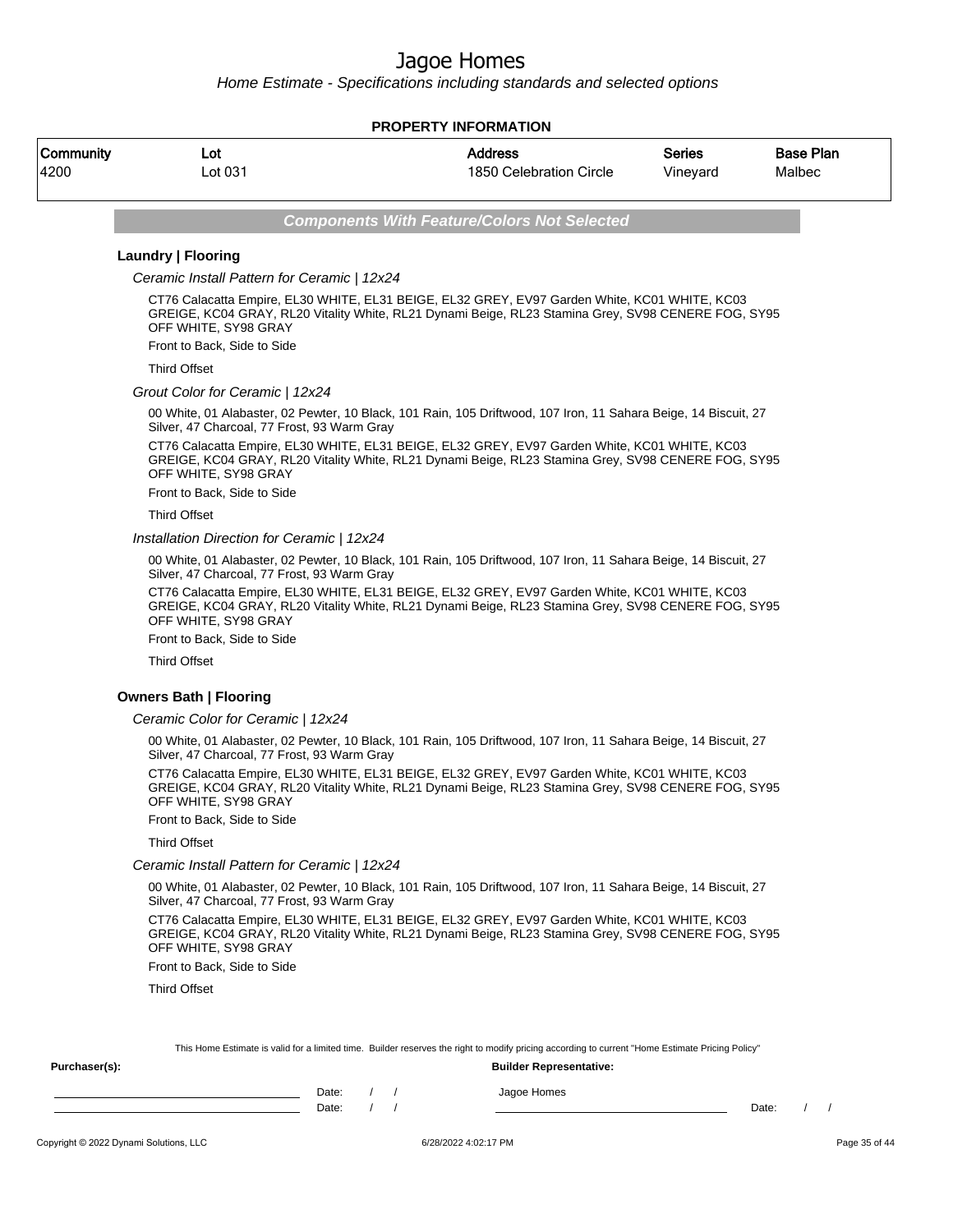Home Estimate - Specifications including standards and selected options

### **PROPERTY INFORMATION**

| Community | Lot     | Address                 | <b>Series</b> | <b>Base Plan</b> |
|-----------|---------|-------------------------|---------------|------------------|
| 4200      | _ot 031 | 1850 Celebration Circle | Vinevard      | Malbec           |

**Components With Feature/Colors Not Selected**

### **Owners Bath | Flooring**

Grout Color for Ceramic | 12x24

00 White, 01 Alabaster, 02 Pewter, 10 Black, 101 Rain, 105 Driftwood, 107 Iron, 11 Sahara Beige, 14 Biscuit, 27 Silver, 47 Charcoal, 77 Frost, 93 Warm Gray

CT76 Calacatta Empire, EL30 WHITE, EL31 BEIGE, EL32 GREY, EV97 Garden White, KC01 WHITE, KC03 GREIGE, KC04 GRAY, RL20 Vitality White, RL21 Dynami Beige, RL23 Stamina Grey, SV98 CENERE FOG, SY95 OFF WHITE, SY98 GRAY

Front to Back, Side to Side

Third Offset

Installation Direction for Ceramic | 12x24

00 White, 01 Alabaster, 02 Pewter, 10 Black, 101 Rain, 105 Driftwood, 107 Iron, 11 Sahara Beige, 14 Biscuit, 27 Silver, 47 Charcoal, 77 Frost, 93 Warm Gray

CT76 Calacatta Empire, EL30 WHITE, EL31 BEIGE, EL32 GREY, EV97 Garden White, KC01 WHITE, KC03 GREIGE, KC04 GRAY, RL20 Vitality White, RL21 Dynami Beige, RL23 Stamina Grey, SV98 CENERE FOG, SY95 OFF WHITE, SY98 GRAY

Front to Back, Side to Side

Third Offset

### **Owners Bath | Tub Surround | Freestanding**

Ceramic Color for Ceramic | 12x24 | Per Plan

00 White, 01 Alabaster, 02 Pewter, 10 Black, 101 Rain, 105 Driftwood, 107 Iron, 11 Sahara Beige, 14 Biscuit, 27 Silver, 47 Charcoal, 77 Frost, 93 Warm Gray

Bullnose to Match, Jolly | Brushed Graphite, Jolly | Polished Chrome

CT76 Calacatta Empire, EL30 WHITE, EL31 BEIGE, EL32 GREY, EV97 Garden White, KC01 WHITE, KC03 GREIGE, KC04 GRAY, RL20 Vitality White, RL21 Dynami Beige, RL23 Stamina Grey, SV98 CENERE FOG, SY95 OFF WHITE, SY98 GRAY

Horizontal, Vertical

Straight Stack, Third Offset

#### Ceramic Direction for Ceramic | 12x24 | Per Plan

00 White, 01 Alabaster, 02 Pewter, 10 Black, 101 Rain, 105 Driftwood, 107 Iron, 11 Sahara Beige, 14 Biscuit, 27 Silver, 47 Charcoal, 77 Frost, 93 Warm Gray

Bullnose to Match, Jolly | Brushed Graphite, Jolly | Polished Chrome

CT76 Calacatta Empire, EL30 WHITE, EL31 BEIGE, EL32 GREY, EV97 Garden White, KC01 WHITE, KC03 GREIGE, KC04 GRAY, RL20 Vitality White, RL21 Dynami Beige, RL23 Stamina Grey, SV98 CENERE FOG, SY95 OFF WHITE, SY98 GRAY

Horizontal, Vertical

Straight Stack, Third Offset

#### Ceramic Install Pattern for Ceramic | 12x24 | Per Plan

00 White, 01 Alabaster, 02 Pewter, 10 Black, 101 Rain, 105 Driftwood, 107 Iron, 11 Sahara Beige, 14 Biscuit, 27 Silver, 47 Charcoal, 77 Frost, 93 Warm Gray

Bullnose to Match, Jolly | Brushed Graphite, Jolly | Polished Chrome

**Purchaser(s): Builder Representative:**

| This Home Estimate is valid for a limited time. Builder reserves the right to modify pricing according to current "Home Estimate Pricing Policy" |
|--------------------------------------------------------------------------------------------------------------------------------------------------|
|                                                                                                                                                  |

| Date: |  | Jagoe Homes |       |  |
|-------|--|-------------|-------|--|
| Date: |  |             | Date: |  |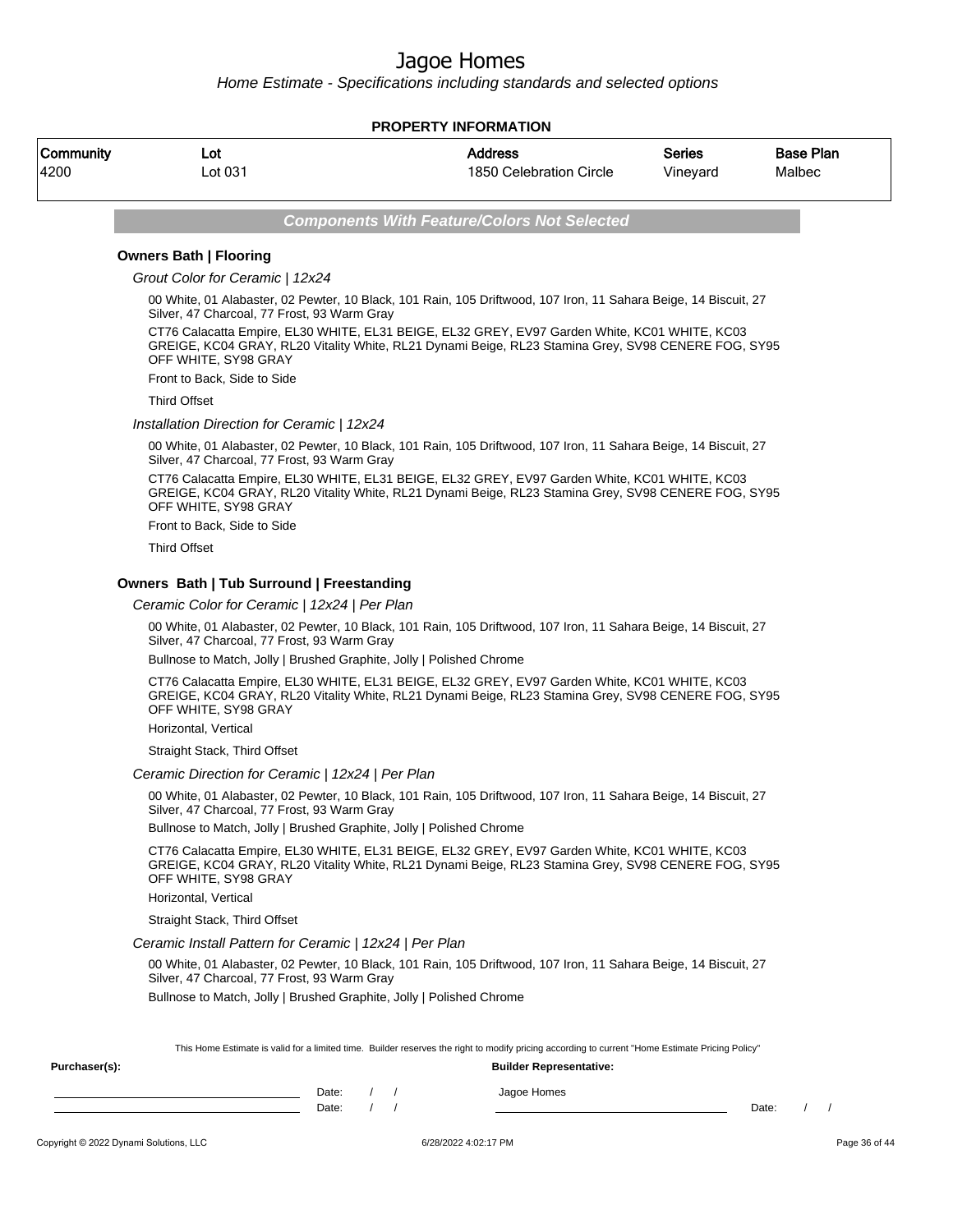Home Estimate - Specifications including standards and selected options

|                                                                                                                                                                                                                              |                                                                                                                                                                                                                                                                                                                                                                                                                           |            | <b>PROPERTY INFORMATION</b>                        |                           |                            |  |  |  |  |
|------------------------------------------------------------------------------------------------------------------------------------------------------------------------------------------------------------------------------|---------------------------------------------------------------------------------------------------------------------------------------------------------------------------------------------------------------------------------------------------------------------------------------------------------------------------------------------------------------------------------------------------------------------------|------------|----------------------------------------------------|---------------------------|----------------------------|--|--|--|--|
| Community<br>4200                                                                                                                                                                                                            | Lot<br>Lot 031                                                                                                                                                                                                                                                                                                                                                                                                            |            | <b>Address</b><br>1850 Celebration Circle          | <b>Series</b><br>Vineyard | <b>Base Plan</b><br>Malbec |  |  |  |  |
|                                                                                                                                                                                                                              |                                                                                                                                                                                                                                                                                                                                                                                                                           |            | <b>Components With Feature/Colors Not Selected</b> |                           |                            |  |  |  |  |
|                                                                                                                                                                                                                              | Owners Bath   Tub Surround   Freestanding                                                                                                                                                                                                                                                                                                                                                                                 |            |                                                    |                           |                            |  |  |  |  |
|                                                                                                                                                                                                                              | Ceramic Install Pattern for Ceramic   12x24   Per Plan                                                                                                                                                                                                                                                                                                                                                                    |            |                                                    |                           |                            |  |  |  |  |
| CT76 Calacatta Empire, EL30 WHITE, EL31 BEIGE, EL32 GREY, EV97 Garden White, KC01 WHITE, KC03<br>GREIGE, KC04 GRAY, RL20 Vitality White, RL21 Dynami Beige, RL23 Stamina Grey, SV98 CENERE FOG, SY95<br>OFF WHITE, SY98 GRAY |                                                                                                                                                                                                                                                                                                                                                                                                                           |            |                                                    |                           |                            |  |  |  |  |
|                                                                                                                                                                                                                              | Horizontal, Vertical                                                                                                                                                                                                                                                                                                                                                                                                      |            |                                                    |                           |                            |  |  |  |  |
|                                                                                                                                                                                                                              | Straight Stack, Third Offset                                                                                                                                                                                                                                                                                                                                                                                              |            |                                                    |                           |                            |  |  |  |  |
|                                                                                                                                                                                                                              | Grout Color for Ceramic   12x24   Per Plan                                                                                                                                                                                                                                                                                                                                                                                |            |                                                    |                           |                            |  |  |  |  |
|                                                                                                                                                                                                                              | 00 White, 01 Alabaster, 02 Pewter, 10 Black, 101 Rain, 105 Driftwood, 107 Iron, 11 Sahara Beige, 14 Biscuit, 27<br>Silver, 47 Charcoal, 77 Frost, 93 Warm Gray                                                                                                                                                                                                                                                            |            |                                                    |                           |                            |  |  |  |  |
|                                                                                                                                                                                                                              | Bullnose to Match, Jolly   Brushed Graphite, Jolly   Polished Chrome                                                                                                                                                                                                                                                                                                                                                      |            |                                                    |                           |                            |  |  |  |  |
|                                                                                                                                                                                                                              | CT76 Calacatta Empire, EL30 WHITE, EL31 BEIGE, EL32 GREY, EV97 Garden White, KC01 WHITE, KC03<br>GREIGE, KC04 GRAY, RL20 Vitality White, RL21 Dynami Beige, RL23 Stamina Grey, SV98 CENERE FOG, SY95<br>OFF WHITE, SY98 GRAY                                                                                                                                                                                              |            |                                                    |                           |                            |  |  |  |  |
|                                                                                                                                                                                                                              | Horizontal, Vertical                                                                                                                                                                                                                                                                                                                                                                                                      |            |                                                    |                           |                            |  |  |  |  |
|                                                                                                                                                                                                                              | Straight Stack, Third Offset                                                                                                                                                                                                                                                                                                                                                                                              |            |                                                    |                           |                            |  |  |  |  |
|                                                                                                                                                                                                                              | Trim for Ceramic   12x24   Per Plan                                                                                                                                                                                                                                                                                                                                                                                       |            |                                                    |                           |                            |  |  |  |  |
|                                                                                                                                                                                                                              | 00 White, 01 Alabaster, 02 Pewter, 10 Black, 101 Rain, 105 Driftwood, 107 Iron, 11 Sahara Beige, 14 Biscuit, 27<br>Silver, 47 Charcoal, 77 Frost, 93 Warm Gray                                                                                                                                                                                                                                                            |            |                                                    |                           |                            |  |  |  |  |
|                                                                                                                                                                                                                              | Bullnose to Match, Jolly   Brushed Graphite, Jolly   Polished Chrome                                                                                                                                                                                                                                                                                                                                                      |            |                                                    |                           |                            |  |  |  |  |
|                                                                                                                                                                                                                              | CT76 Calacatta Empire, EL30 WHITE, EL31 BEIGE, EL32 GREY, EV97 Garden White, KC01 WHITE, KC03<br>GREIGE, KC04 GRAY, RL20 Vitality White, RL21 Dynami Beige, RL23 Stamina Grey, SV98 CENERE FOG, SY95<br>OFF WHITE, SY98 GRAY                                                                                                                                                                                              |            |                                                    |                           |                            |  |  |  |  |
|                                                                                                                                                                                                                              | Horizontal, Vertical                                                                                                                                                                                                                                                                                                                                                                                                      |            |                                                    |                           |                            |  |  |  |  |
|                                                                                                                                                                                                                              | Straight Stack, Third Offset                                                                                                                                                                                                                                                                                                                                                                                              |            |                                                    |                           |                            |  |  |  |  |
|                                                                                                                                                                                                                              | Fireplace   Surround   Great Room                                                                                                                                                                                                                                                                                                                                                                                         |            |                                                    |                           |                            |  |  |  |  |
|                                                                                                                                                                                                                              | Ceramic Color for Ceramic   Mosaic                                                                                                                                                                                                                                                                                                                                                                                        |            |                                                    |                           |                            |  |  |  |  |
|                                                                                                                                                                                                                              | 00 White, 01 Alabaster, 02 Pewter, 10 Black, 101 Rain, 105 Driftwood, 107 Iron, 11 Sahara Beige, 14 Biscuit, 27<br>Silver, 47 Charcoal, 77 Frost, 93 Warm Gray                                                                                                                                                                                                                                                            |            |                                                    |                           |                            |  |  |  |  |
|                                                                                                                                                                                                                              | 2x2 CT76 Calacatta Empire, 2x2 KC01 White, 2x2 KC03 Greige, 2x2 KC04 Gray, 2x2 SV98 Cenere Fog, 2x4 EV97<br>Garden White Vertical Brick Joint, 2x4 SY95 Off White Vertical Brick Joint, 2x4 SY98 Gray Vertical Brick Joint,<br>Herringbone EL30 White, Herringbone EL31 Beige, Herringbone EL32 Gray, Hexagon RL20 Vitality White, Hexagon<br>RL21 Dynami Beige, Hexagon RL23 Stamina Gray, Octagon & Dot SV98 Cenere Fog |            |                                                    |                           |                            |  |  |  |  |
|                                                                                                                                                                                                                              | Grout Color for Ceramic   Mosaic                                                                                                                                                                                                                                                                                                                                                                                          |            |                                                    |                           |                            |  |  |  |  |
|                                                                                                                                                                                                                              | 00 White, 01 Alabaster, 02 Pewter, 10 Black, 101 Rain, 105 Driftwood, 107 Iron, 11 Sahara Beige, 14 Biscuit, 27<br>Silver, 47 Charcoal, 77 Frost, 93 Warm Gray                                                                                                                                                                                                                                                            |            |                                                    |                           |                            |  |  |  |  |
|                                                                                                                                                                                                                              | 2x2 CT76 Calacatta Empire, 2x2 KC01 White, 2x2 KC03 Greige, 2x2 KC04 Gray, 2x2 SV98 Cenere Fog, 2x4 EV97<br>Garden White Vertical Brick Joint, 2x4 SY95 Off White Vertical Brick Joint, 2x4 SY98 Gray Vertical Brick Joint,<br>Herringbone EL30 White, Herringbone EL31 Beige, Herringbone EL32 Gray, Hexagon RL20 Vitality White, Hexagon<br>RL21 Dynami Beige, Hexagon RL23 Stamina Gray, Octagon & Dot SV98 Cenere Fog |            |                                                    |                           |                            |  |  |  |  |
| Purchaser(s):                                                                                                                                                                                                                | This Home Estimate is valid for a limited time. Builder reserves the right to modify pricing according to current "Home Estimate Pricing Policy"                                                                                                                                                                                                                                                                          |            | <b>Builder Representative:</b>                     |                           |                            |  |  |  |  |
|                                                                                                                                                                                                                              | Date:                                                                                                                                                                                                                                                                                                                                                                                                                     | $\sqrt{2}$ | Jagoe Homes                                        |                           |                            |  |  |  |  |

Date: / / Date: / /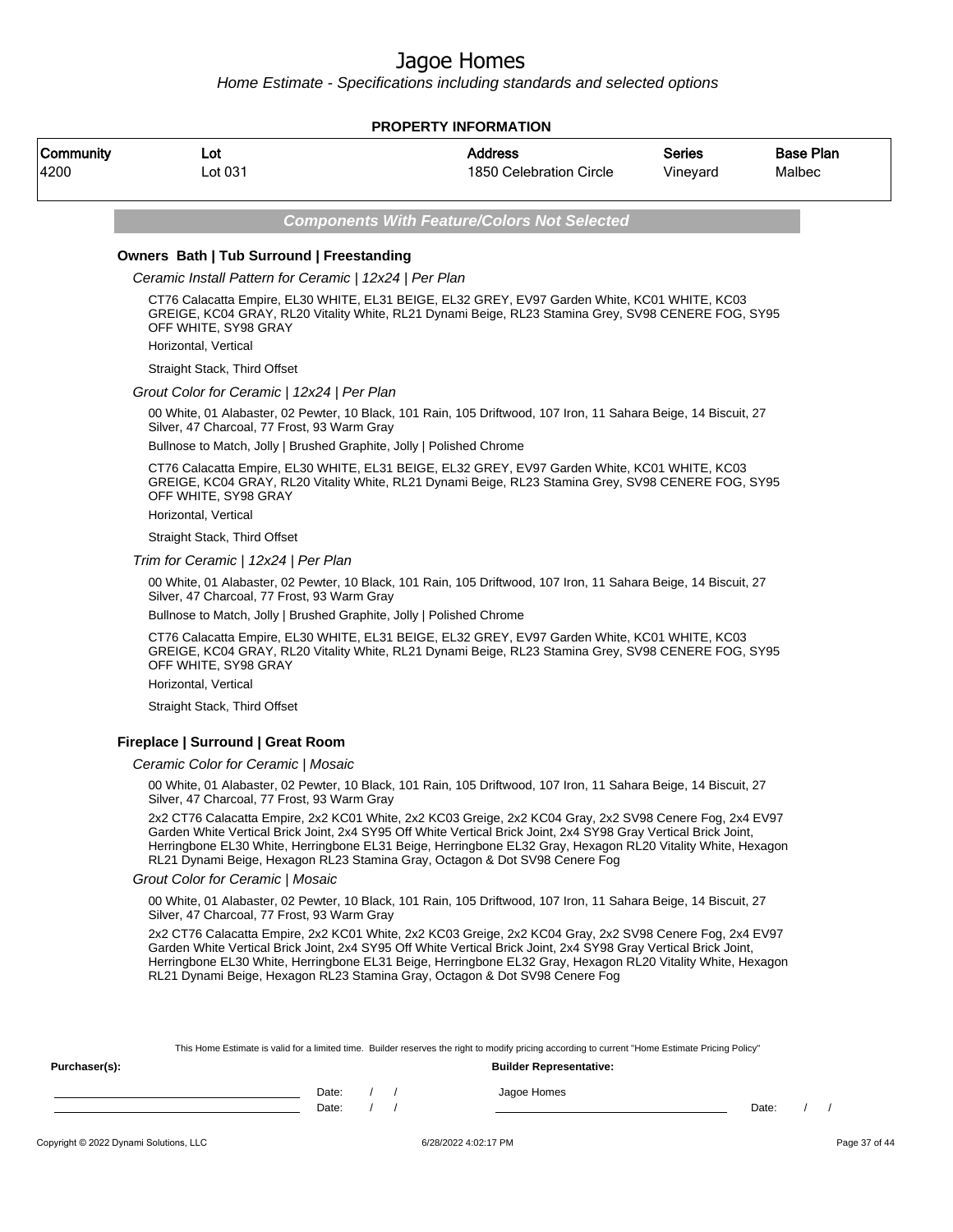Home Estimate - Specifications including standards and selected options

### **PROPERTY INFORMATION**

| Community | ∟ot     | Address                 | <b>Series</b> | <b>Base Plan</b> |
|-----------|---------|-------------------------|---------------|------------------|
| 4200      | ∟ot 031 | 1850 Celebration Circle | Vineyard      | Malbec           |

**Components With Feature/Colors Not Selected**

### **Owners Bath | Ceramic Shower | Floor**

Ceramic Color for Shower Floor | Per Plan | Mosaic

2x2 CT76 Calacatta Empire, 2x2 KC01 White, 2x2 KC03 Greige, 2x2 KC04 Gray, 2x2 SV98 Cenere Fog, 2x4 EV97 Garden White Vertical Brick Joint, 2x4 SY95 Off White Vertical Brick Joint, 2x4 SY98 Gray Vertical Brick Joint, Herringbone EL30 White, Herringbone EL31 Beige, Herringbone EL32 Gray, Hexagon RL20 Vitality White, Hexagon RL21 Dynami Beige, Hexagon RL23 Stamina Gray, Octagon & Dot SV98 Cenere Fog

To Match Wall Tile Selection

### Grout Color for Shower Floor | Per Plan | Mosaic

2x2 CT76 Calacatta Empire, 2x2 KC01 White, 2x2 KC03 Greige, 2x2 KC04 Gray, 2x2 SV98 Cenere Fog, 2x4 EV97 Garden White Vertical Brick Joint, 2x4 SY95 Off White Vertical Brick Joint, 2x4 SY98 Gray Vertical Brick Joint, Herringbone EL30 White, Herringbone EL31 Beige, Herringbone EL32 Gray, Hexagon RL20 Vitality White, Hexagon RL21 Dynami Beige, Hexagon RL23 Stamina Gray, Octagon & Dot SV98 Cenere Fog To Match Wall Tile Selection

### **Owners Bath | Ceramic Shower | Wall Tile**

### Ceramic Color for Wall Tile | 12x12

00 White, 01 Alabaster, 02 Pewter, 10 Black, 101 Rain, 105 Driftwood, 107 Iron, 11 Sahara Beige, 14 Biscuit, 27 Silver, 47 Charcoal, 77 Frost, 93 Warm Gray

Bullnose to Match Selection, Jolly | Brushed Graphite, Jolly | Polished Chrome

CT76 CALACATTA EMPIRE, EL30 WHITE, EL31 BEIGE, EL32 GREY, EV97 GARDEN WHITE, KC01 WHITE, KC03 GREIGE, KC04 GRAY, RL20 VITALITY WHITE, RL21 DYNAMIC BEIGE, RL23 STAMINA GRAY, SV98 CENERE FOG, SY95 OFF WHITE, SY98 GRAY

#### Grout Color for Wall Tile | 12x12

00 White, 01 Alabaster, 02 Pewter, 10 Black, 101 Rain, 105 Driftwood, 107 Iron, 11 Sahara Beige, 14 Biscuit, 27 Silver, 47 Charcoal, 77 Frost, 93 Warm Gray

Bullnose to Match Selection, Jolly | Brushed Graphite, Jolly | Polished Chrome

CT76 CALACATTA EMPIRE, EL30 WHITE, EL31 BEIGE, EL32 GREY, EV97 GARDEN WHITE, KC01 WHITE, KC03 GREIGE, KC04 GRAY, RL20 VITALITY WHITE, RL21 DYNAMIC BEIGE, RL23 STAMINA GRAY, SV98 CENERE FOG, SY95 OFF WHITE, SY98 GRAY

#### Trim for Wall Tile | 12x12

00 White, 01 Alabaster, 02 Pewter, 10 Black, 101 Rain, 105 Driftwood, 107 Iron, 11 Sahara Beige, 14 Biscuit, 27 Silver, 47 Charcoal, 77 Frost, 93 Warm Gray

Bullnose to Match Selection, Jolly | Brushed Graphite, Jolly | Polished Chrome

CT76 CALACATTA EMPIRE, EL30 WHITE, EL31 BEIGE, EL32 GREY, EV97 GARDEN WHITE, KC01 WHITE, KC03 GREIGE, KC04 GRAY, RL20 VITALITY WHITE, RL21 DYNAMIC BEIGE, RL23 STAMINA GRAY, SV98 CENERE FOG, SY95 OFF WHITE, SY98 GRAY

### **Bath 2 | Tub/Shower | Ceramic Surround | Wall Tile**

Ceramic Color for Wall Tile | 12x24

00 White, 01 Alabaster, 02 Pewter, 10 Black, 101 Rain, 105 Driftwood, 107 Iron, 11 Sahara Beige, 14 Biscuit, 27 Silver, 47 Charcoal, 77 Frost, 93 Warm Gray

Bullnose to Match Selection, Jolly | Brushed Graphite, Jolly | Polished Chrome

**Purchaser(s): Builder Representative:**

| This Home Estimate is valid for a limited time. Builder reserves the right to modify pricing according to current "Home Estimate Pricing Policy" |
|--------------------------------------------------------------------------------------------------------------------------------------------------|
|                                                                                                                                                  |

| Date: |  | Jagoe Homes |       |  |
|-------|--|-------------|-------|--|
| Date: |  |             | Date: |  |
|       |  |             |       |  |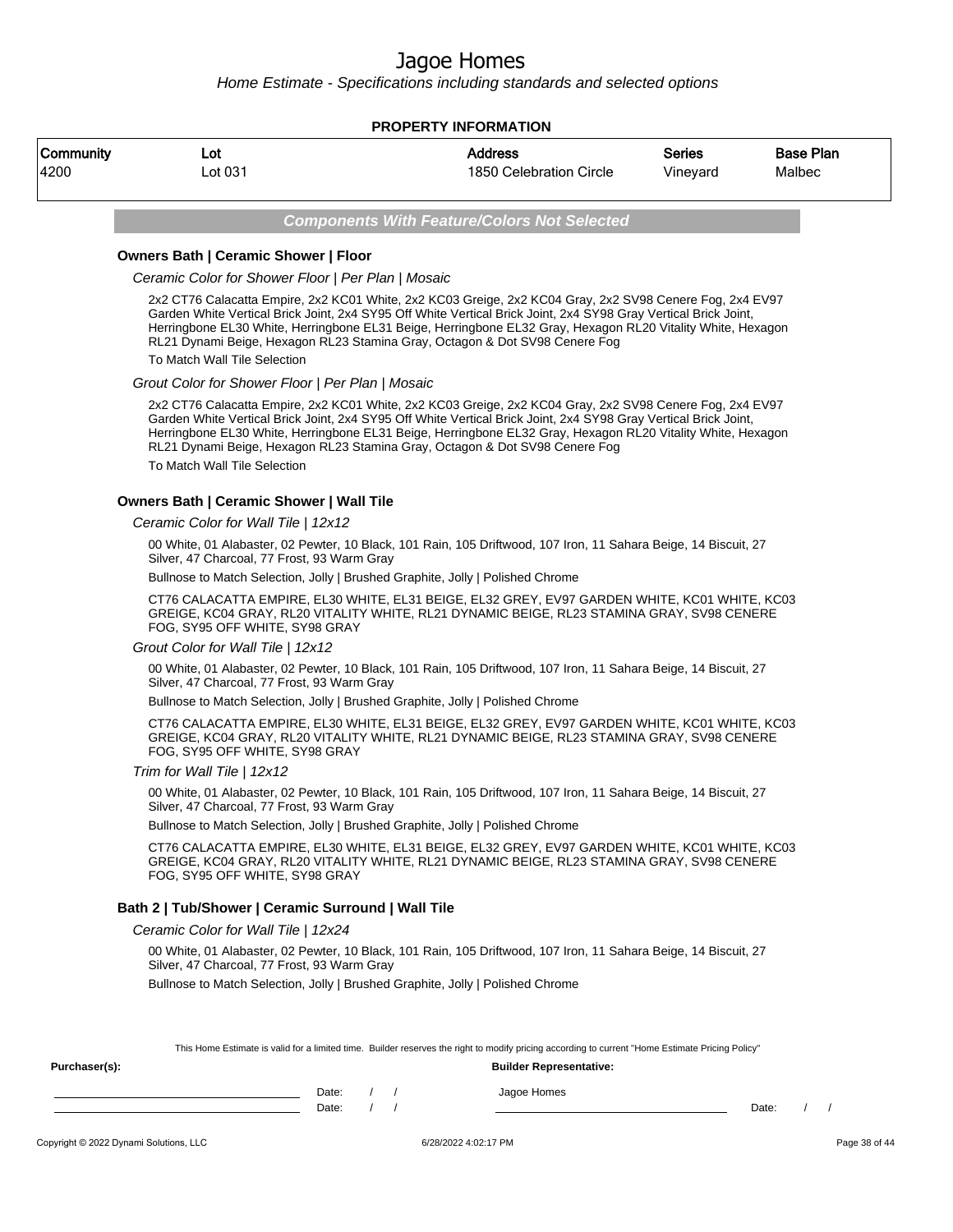Home Estimate - Specifications including standards and selected options

### **PROPERTY INFORMATION**

| Community | Lot     | Address                 | <b>Series</b> | <b>Base Plan</b> |
|-----------|---------|-------------------------|---------------|------------------|
| 4200      | _ot 031 | 1850 Celebration Circle | Vineyard      | Malbec           |

**Components With Feature/Colors Not Selected**

## **Bath 2 | Tub/Shower | Ceramic Surround | Wall Tile**

Ceramic Color for Wall Tile | 12x24

CT76 CALACATTA EMPIRE, EL30 WHITE, EL31 BEIGE, EL32 GREY, EV97 GARDEN WHITE, KC01 WHITE, KC03 GREIGE, KC04 GRAY, RL20 VITALITY WHITE, RL21 DYNAMIC BEIGE, RL23 STAMINA GRAY, SV98 CENERE FOG, SY95 OFF WHITE, SY98 GRAY

Horizontal Straight Stack, Horizontal Third Offset

#### Ceramic Install Pattern for Wall Tile | 12x24

00 White, 01 Alabaster, 02 Pewter, 10 Black, 101 Rain, 105 Driftwood, 107 Iron, 11 Sahara Beige, 14 Biscuit, 27 Silver, 47 Charcoal, 77 Frost, 93 Warm Gray

Bullnose to Match Selection, Jolly | Brushed Graphite, Jolly | Polished Chrome

CT76 CALACATTA EMPIRE, EL30 WHITE, EL31 BEIGE, EL32 GREY, EV97 GARDEN WHITE, KC01 WHITE, KC03 GREIGE, KC04 GRAY, RL20 VITALITY WHITE, RL21 DYNAMIC BEIGE, RL23 STAMINA GRAY, SV98 CENERE FOG, SY95 OFF WHITE, SY98 GRAY

Horizontal Straight Stack, Horizontal Third Offset

#### Grout Color for Wall Tile | 12x24

00 White, 01 Alabaster, 02 Pewter, 10 Black, 101 Rain, 105 Driftwood, 107 Iron, 11 Sahara Beige, 14 Biscuit, 27 Silver, 47 Charcoal, 77 Frost, 93 Warm Gray

Bullnose to Match Selection, Jolly | Brushed Graphite, Jolly | Polished Chrome

CT76 CALACATTA EMPIRE, EL30 WHITE, EL31 BEIGE, EL32 GREY, EV97 GARDEN WHITE, KC01 WHITE, KC03 GREIGE, KC04 GRAY, RL20 VITALITY WHITE, RL21 DYNAMIC BEIGE, RL23 STAMINA GRAY, SV98 CENERE FOG, SY95 OFF WHITE, SY98 GRAY

Horizontal Straight Stack, Horizontal Third Offset

Trim for Wall Tile | 12x24

00 White, 01 Alabaster, 02 Pewter, 10 Black, 101 Rain, 105 Driftwood, 107 Iron, 11 Sahara Beige, 14 Biscuit, 27 Silver, 47 Charcoal, 77 Frost, 93 Warm Gray

Bullnose to Match Selection, Jolly | Brushed Graphite, Jolly | Polished Chrome

CT76 CALACATTA EMPIRE, EL30 WHITE, EL31 BEIGE, EL32 GREY, EV97 GARDEN WHITE, KC01 WHITE, KC03 GREIGE, KC04 GRAY, RL20 VITALITY WHITE, RL21 DYNAMIC BEIGE, RL23 STAMINA GRAY, SV98 CENERE FOG, SY95 OFF WHITE, SY98 GRAY

Horizontal Straight Stack, Horizontal Third Offset

### **Kitchen | Backsplash**

#### Ceramic Direction for Mythology

01 Alabaster, 02 Pewter, 10 Black, 11 Sahara Beige, 38 Avalanche, 77 Frost, 93 Warm Gray

Brushed Graphite, Polished Chrome

Horizontal, N/A with Arabesque, Vertical

Mythology Arabesque Harmonia MY92, Mythology Arabesque Olympus MY91, Mythology Arabesque Santorini MY90, Mythology Picket Harmonia MY92, Mythology Picket Olympus MY91, Mythology Picket Santorini MY90

### Ceramic for Mythology

01 Alabaster, 02 Pewter, 10 Black, 11 Sahara Beige, 38 Avalanche, 77 Frost, 93 Warm Gray

**Purchaser(s): Builder Representative:**

Brushed Graphite, Polished Chrome

This Home Estimate is valid for a limited time. Builder reserves the right to modify pricing according to current "Home Estimate Pricing Policy"

| Date: |  | Jagoe Homes |       |  |  |
|-------|--|-------------|-------|--|--|
| Date: |  |             | Date: |  |  |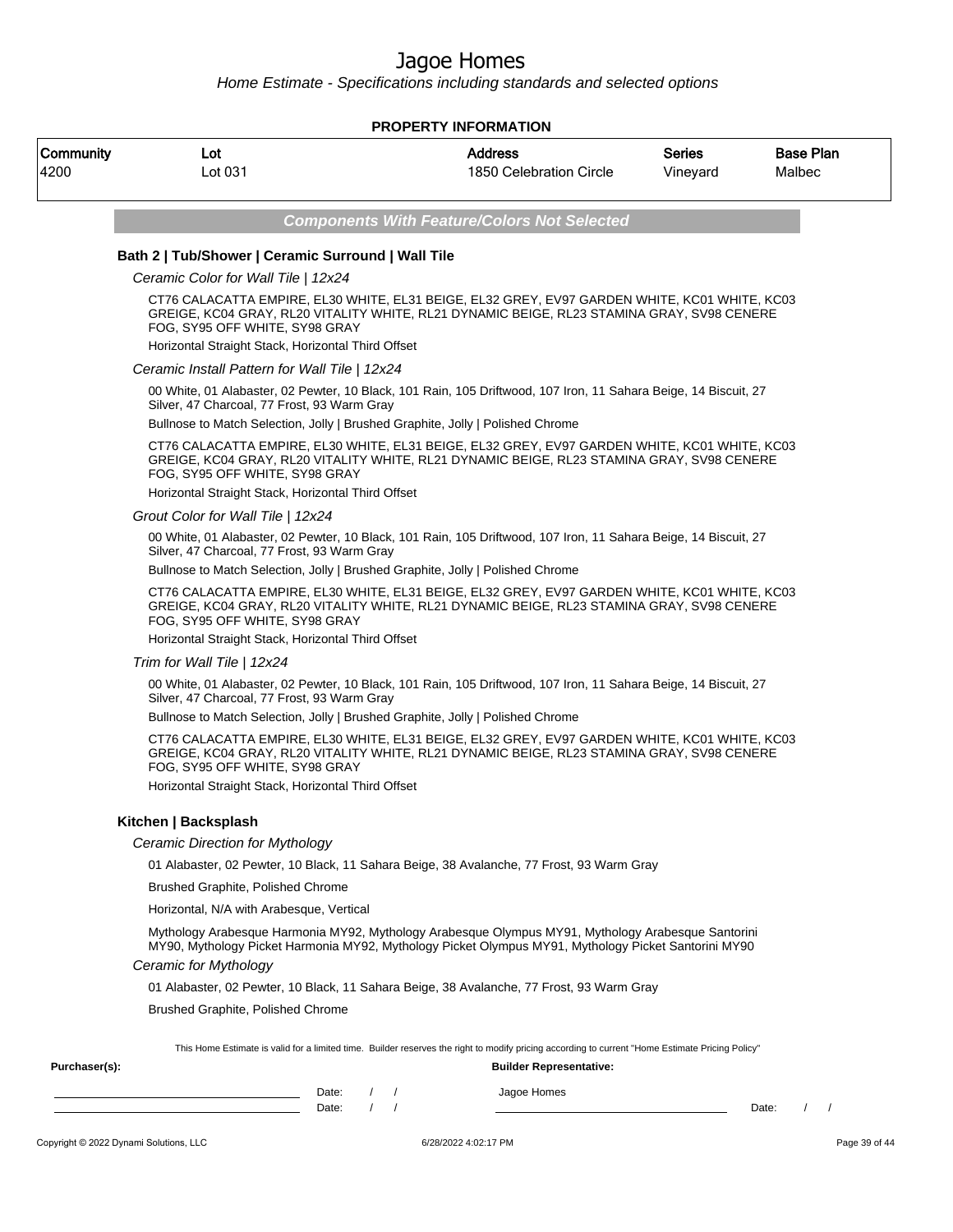Home Estimate - Specifications including standards and selected options

### **PROPERTY INFORMATION**

| Community | ∟ot     | Address                 | <b>Series</b> | <b>Base Plan</b> |
|-----------|---------|-------------------------|---------------|------------------|
| 4200      | _ot 031 | 1850 Celebration Circle | Vineyard      | Malbec           |

**Components With Feature/Colors Not Selected**

### **Kitchen | Backsplash**

Ceramic for Mythology

Horizontal, N/A with Arabesque, Vertical

Mythology Arabesque Harmonia MY92, Mythology Arabesque Olympus MY91, Mythology Arabesque Santorini MY90, Mythology Picket Harmonia MY92, Mythology Picket Olympus MY91, Mythology Picket Santorini MY90

#### Grout Color for Mythology

01 Alabaster, 02 Pewter, 10 Black, 11 Sahara Beige, 38 Avalanche, 77 Frost, 93 Warm Gray

Brushed Graphite, Polished Chrome

Horizontal, N/A with Arabesque, Vertical

Mythology Arabesque Harmonia MY92, Mythology Arabesque Olympus MY91, Mythology Arabesque Santorini MY90, Mythology Picket Harmonia MY92, Mythology Picket Olympus MY91, Mythology Picket Santorini MY90

### Trim for Mythology

01 Alabaster, 02 Pewter, 10 Black, 11 Sahara Beige, 38 Avalanche, 77 Frost, 93 Warm Gray

Brushed Graphite, Polished Chrome

Horizontal, N/A with Arabesque, Vertical

Mythology Arabesque Harmonia MY92, Mythology Arabesque Olympus MY91, Mythology Arabesque Santorini MY90, Mythology Picket Harmonia MY92, Mythology Picket Olympus MY91, Mythology Picket Santorini MY90

#### **Front Porch Ceiling Fans or Hanging Lanterns**

Color for Ceiling Fan | Renew Designer #330163 | LED Light Kit

Brushed Nickel w/ Black Blades, Brushed Nickel w/ Silver Blades, Matte White w/ Distressed Antique Gray Blades, Matte White w/ Matte White Blades, Satin Black w/ Satin Black Blades, Satin Black w/ Silver Blades, Satin Natural Bronze w/ Walnut Blades

### **Entire Home | Home Ceiling Finish**

Color for Drywall | Finished Smooth Throughout

SW7006 Extra White, SW7008 Alabaster, SW7013 Ivory Lace, SW7014 Eider White, SW7015 Repose Gray, SW7029 Agreeable Gray, SW7036 Accessible Beige, SW7042 Shoji White, SW7043 Worldly Gray, SW7064 Passive, SW7071 Gray Screen

### **16' Garage Overhead Door**

Color for Insulated Raised Short Panel Steel Woodtone 16x7 Garage Door

Dark Oak, Mahogany, Walnut

### **Entire Home | Carpet Selection**

Color for Mohawk Carpet | Authentic Look

Classic Silver | 919, Dorian | 984, Dovetail | 720, Hazy Stratus | 928, Legendary | 964, Mindful | 940, Taupe Whisper | 746, Universal | 815

|               |       |  | This Home Estimate is valid for a limited time. Builder reserves the right to modify pricing according to current "Home Estimate Pricing Policy" |       |  |
|---------------|-------|--|--------------------------------------------------------------------------------------------------------------------------------------------------|-------|--|
| Purchaser(s): |       |  | <b>Builder Representative:</b>                                                                                                                   |       |  |
|               | Date: |  | Jagoe Homes                                                                                                                                      |       |  |
|               | Date: |  |                                                                                                                                                  | Date: |  |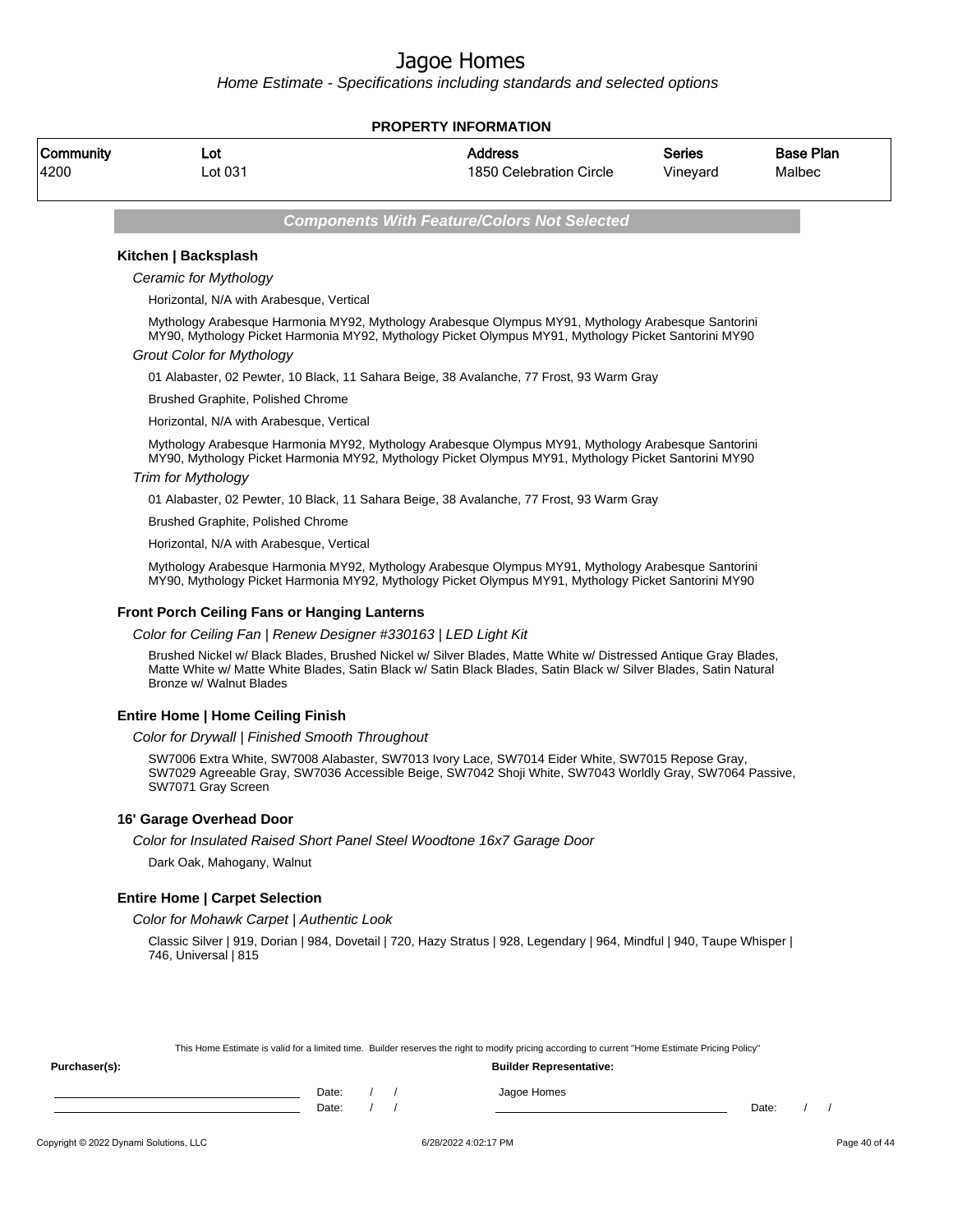Home Estimate - Specifications including standards and selected options

### **PROPERTY INFORMATION**

| Community | ∟ot     | Address                 | Series   | <b>Base Plan</b> |
|-----------|---------|-------------------------|----------|------------------|
| 4200      | _ot 031 | 1850 Celebration Circle | Vineyard | Malbec           |

**Components With Feature/Colors Not Selected**

## **Owners Suite | Flooring**

Color for RevWood Plus

Crest Haven Briarwood Oak, Crest Haven Summit Oak, Elderwood Bungalow Oak, Sawmill Ridge Wheat Field Oak, Western Ridge Flint Rock Pine, Western Ridge Windmill Pine Front to Back, Side to Side

#### Direction for RevWood Plus

Crest Haven Briarwood Oak, Crest Haven Summit Oak, Elderwood Bungalow Oak, Sawmill Ridge Wheat Field Oak, Western Ridge Flint Rock Pine, Western Ridge Windmill Pine Front to Back, Side to Side

### **Entire Home | Interior Wall Paint**

Color for Sherwin Williams Duration Latex

Selected Sheen: Matte

SW7006 Extra White, SW7008 Alabaster, SW7013 Ivory Lace, SW7014 Eider White, SW7015 Repose Gray, SW7016 Mindful Gray, SW7029 Agreeable Gray, SW7036 Accessible Beige, SW7037 Balanced Beige, SW7042 Shoji White, SW7043 Worldly Gray, SW7044 Amazing Gray, SW7064 Passive, SW7065 Argos, SW7071 Gray Screen, SW7072 Online

#### **Powder Room Cabinets**

Color for Wavecrest 24" Vanity w/ Top

Gray w/ White Carrara Top, White w/ White Carrara Top

#### **Bath 2 Cabinets**

Color for Wentworth Maple

35"

Painted Colada, Painted Greyhound, Painted Stone Gray, Painted White, Stained Burlap, Stained Flagstone, Stained Quill, Stained Sarsaparilla

### Vanity Height for Wentworth Maple

35"

Painted Colada, Painted Greyhound, Painted Stone Gray, Painted White, Stained Burlap, Stained Flagstone, Stained Quill, Stained Sarsaparilla

### **Owners Bath Cabinets**

Color for Wentworth Maple

35"

Painted Colada, Painted Greyhound, Painted Stone Gray, Painted White, Stained Burlap, Stained Flagstone, Stained Quill, Stained Sarsaparilla

#### Vanity Height for Wentworth Maple

**Purchaser(s): Builder Representative:**

35"

Painted Colada, Painted Greyhound, Painted Stone Gray, Painted White, Stained Burlap, Stained Flagstone, Stained Quill, Stained Sarsaparilla

This Home Estimate is valid for a limited time. Builder reserves the right to modify pricing according to current "Home Estimate Pricing Policy"

| Date: |  | Jagoe Homes |       |  |
|-------|--|-------------|-------|--|
| Date: |  |             | Date: |  |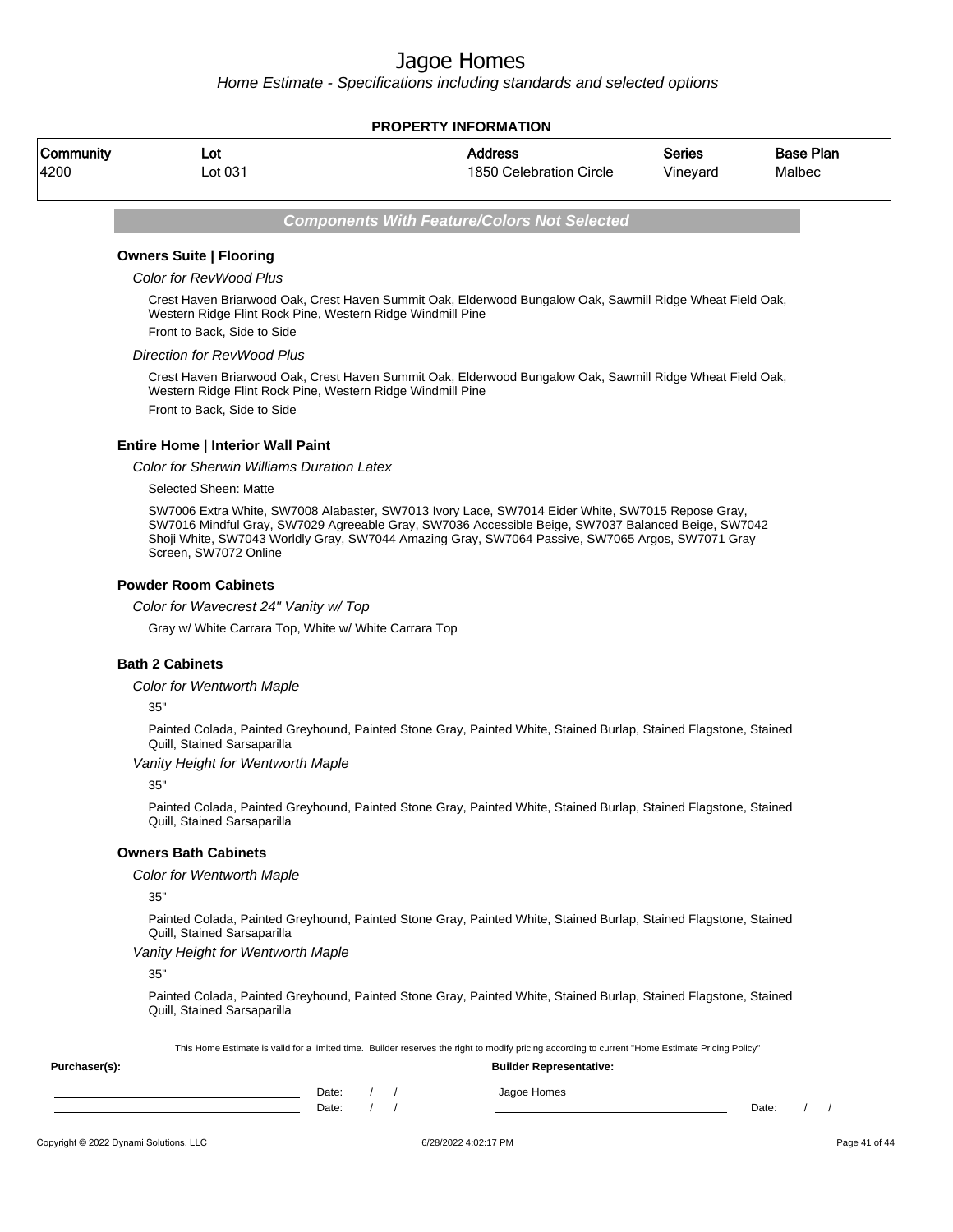|                   | <b>PROPERTY INFORMATION</b>                                                                                                                      |                                                    |                           |                            |  |  |  |
|-------------------|--------------------------------------------------------------------------------------------------------------------------------------------------|----------------------------------------------------|---------------------------|----------------------------|--|--|--|
| Community<br>4200 | Lot<br>Lot 031                                                                                                                                   | <b>Address</b><br>1850 Celebration Circle          | <b>Series</b><br>Vineyard | <b>Base Plan</b><br>Malbec |  |  |  |
|                   |                                                                                                                                                  | <b>Components With Feature/Colors Not Selected</b> |                           |                            |  |  |  |
|                   | <b>Garage Exterior Light</b>                                                                                                                     |                                                    |                           |                            |  |  |  |
|                   | Finish for Coach Light   Mercer #59062   20" 1 Light                                                                                             |                                                    |                           |                            |  |  |  |
|                   | Black with Silver Highlights, Olde Bronze                                                                                                        |                                                    |                           |                            |  |  |  |
|                   | <b>Powder Lavatory Faucet</b>                                                                                                                    |                                                    |                           |                            |  |  |  |
|                   | Finish for Delta Ashlyn Collection                                                                                                               |                                                    |                           |                            |  |  |  |
|                   | 3564   8" Spread                                                                                                                                 |                                                    |                           |                            |  |  |  |
|                   | Brilliance Stainless, Chrome, Matte Black                                                                                                        |                                                    |                           |                            |  |  |  |
|                   | Spread for Delta Ashlyn Collection                                                                                                               |                                                    |                           |                            |  |  |  |
|                   | 3564   8" Spread                                                                                                                                 |                                                    |                           |                            |  |  |  |
|                   | Brilliance Stainless, Chrome, Matte Black                                                                                                        |                                                    |                           |                            |  |  |  |
|                   | <b>Bath 2   Lavatory Faucet</b>                                                                                                                  |                                                    |                           |                            |  |  |  |
|                   | Finish for Delta Ashlyn Collection                                                                                                               |                                                    |                           |                            |  |  |  |
|                   | 3564   8" Spread, 564   Single Handle                                                                                                            |                                                    |                           |                            |  |  |  |
|                   | Brilliance Stainless, Chrome, Matte Black                                                                                                        |                                                    |                           |                            |  |  |  |
|                   | Spread for Delta Ashlyn Collection                                                                                                               |                                                    |                           |                            |  |  |  |
|                   | 3564   8" Spread, 564   Single Handle                                                                                                            |                                                    |                           |                            |  |  |  |
|                   | Brilliance Stainless, Chrome, Matte Black                                                                                                        |                                                    |                           |                            |  |  |  |
|                   | <b>Owners Bath   Lavatory Faucet</b>                                                                                                             |                                                    |                           |                            |  |  |  |
|                   | Finish for Delta Ashlyn Collection                                                                                                               |                                                    |                           |                            |  |  |  |
|                   | 3564   8" Spread, 564   Single Handle                                                                                                            |                                                    |                           |                            |  |  |  |
|                   | Brilliance Stainless, Chrome, Matte Black                                                                                                        |                                                    |                           |                            |  |  |  |
|                   | Spread for Delta Ashlyn Collection                                                                                                               |                                                    |                           |                            |  |  |  |
|                   | 3564   8" Spread, 564   Single Handle                                                                                                            |                                                    |                           |                            |  |  |  |
|                   | Brilliance Stainless, Chrome, Matte Black                                                                                                        |                                                    |                           |                            |  |  |  |
|                   | <b>Bath 2   Tub/Shower Faucet</b>                                                                                                                |                                                    |                           |                            |  |  |  |
|                   | Finish for Delta Ashlyn Tub/Shower Faucet T14464                                                                                                 |                                                    |                           |                            |  |  |  |
|                   | Brilliance Stainless (Nickel), Chrome, Matte Black                                                                                               |                                                    |                           |                            |  |  |  |
|                   | <b>Owners Bath   Shower Stall Faucet</b>                                                                                                         |                                                    |                           |                            |  |  |  |
|                   | Finish for Delta Ashyln®   Monitor® 17 Series Shower Trim   Wall Mount Hand Held Sprayer   Wall Mount<br>Rain Can                                |                                                    |                           |                            |  |  |  |
|                   | Brilliance Stainless, Chrome, Matte Black                                                                                                        |                                                    |                           |                            |  |  |  |
|                   | This Home Estimate is valid for a limited time. Builder reserves the right to modify pricing according to current "Home Estimate Pricing Policy" |                                                    |                           |                            |  |  |  |
| Purchaser(s):     |                                                                                                                                                  | <b>Builder Representative:</b>                     |                           |                            |  |  |  |
|                   | Date:<br>$\prime$<br>Date:                                                                                                                       | Jagoe Homes                                        |                           | Date:                      |  |  |  |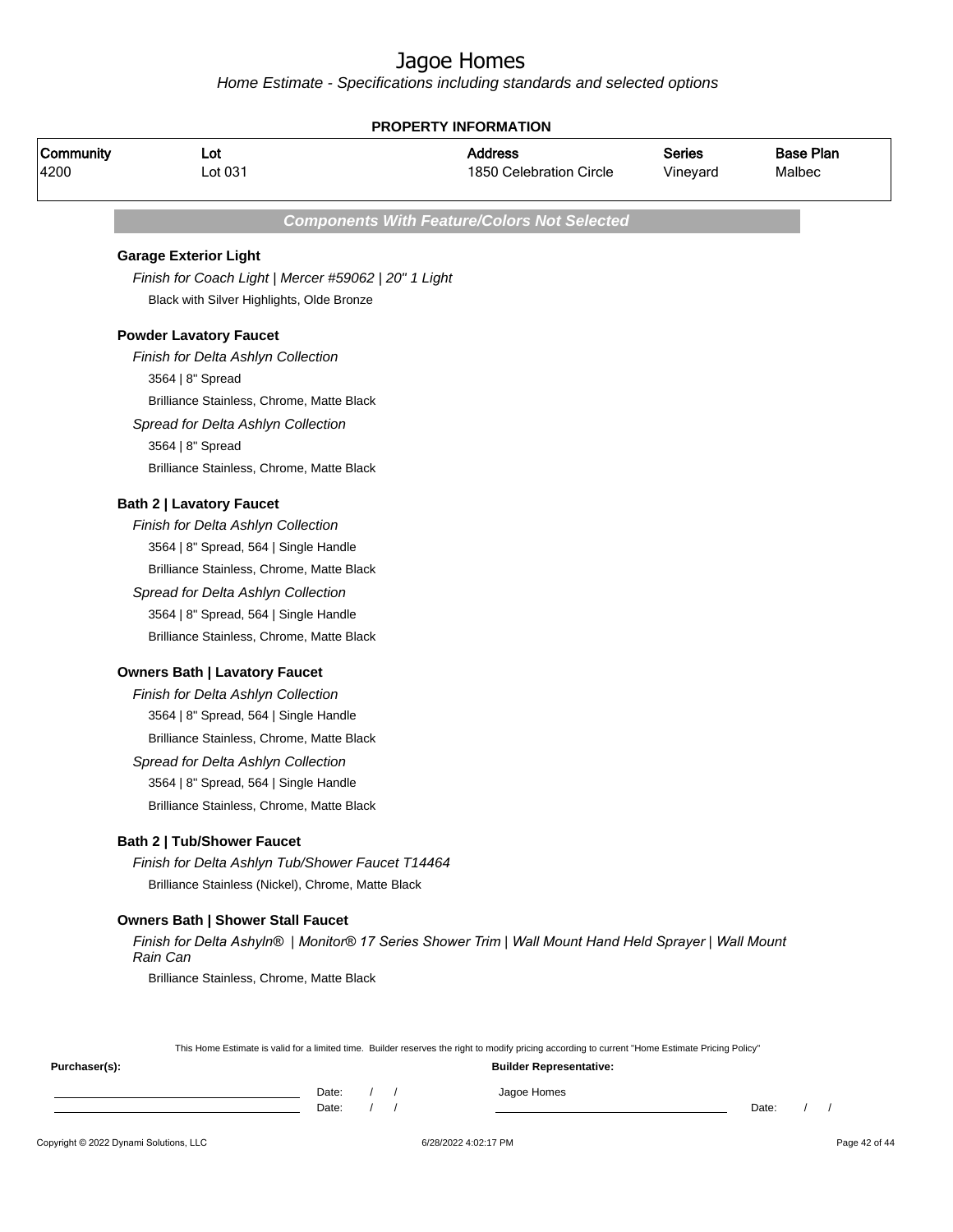Home Estimate - Specifications including standards and selected options

## **PROPERTY INFORMATION**

| Community<br>4200 | Lot<br>Lot 031                                                                                    |                                    | <b>Address</b><br>1850 Celebration Circle                                                                                                        | Series<br>Vineyard | <b>Base Plan</b><br>Malbec |
|-------------------|---------------------------------------------------------------------------------------------------|------------------------------------|--------------------------------------------------------------------------------------------------------------------------------------------------|--------------------|----------------------------|
|                   |                                                                                                   |                                    | <b>Components With Feature/Colors Not Selected</b>                                                                                               |                    |                            |
|                   | Laundry   Sink                                                                                    |                                    |                                                                                                                                                  |                    |                            |
|                   | Finish for Drop-In Laundry Stainless Sink DSE2522 w/Delta 2497 Faucet<br>Arctic Stainless, Chrome |                                    |                                                                                                                                                  |                    |                            |
|                   | <b>Entire Home Interior Door Hardware</b>                                                         |                                    |                                                                                                                                                  |                    |                            |
|                   | Finish for Kwikset Signature Series™   Halifax Lever                                              |                                    |                                                                                                                                                  |                    |                            |
|                   | Matte Black, Polished Chrome, Satin Nickel                                                        |                                    |                                                                                                                                                  |                    |                            |
|                   | <b>Home Exterior Door Hardware</b>                                                                |                                    |                                                                                                                                                  |                    |                            |
|                   | Finish for Kwikset Signature Series™   Halifax Lever                                              |                                    |                                                                                                                                                  |                    |                            |
|                   | Matte Black, Polished Chrome, Satin Nickel                                                        |                                    |                                                                                                                                                  |                    |                            |
|                   | <b>Front Door Handleset</b>                                                                       |                                    |                                                                                                                                                  |                    |                            |
|                   |                                                                                                   |                                    | Finish for Kwikset Signature Series™   San Clemente Handleset   Halifax Exterior Trim Kit Included                                               |                    |                            |
|                   | Satin Nickel, Match Interior Door Hardware                                                        |                                    | Match Exterior Handleset - Matte Black, Match Exterior Handleset - Polished Chrome, Match Exterior Handleset -                                   |                    |                            |
|                   | Matte Black, Polished Chrome, Satin Nickel                                                        |                                    |                                                                                                                                                  |                    |                            |
|                   | <b>Exterior Trim Kit Included</b>                                                                 |                                    | Hinge & Interior Hardware Finish for Kwikset Signature Series™   San Clemente Handleset   Halifax                                                |                    |                            |
|                   | Satin Nickel, Match Interior Door Hardware                                                        |                                    | Match Exterior Handleset - Matte Black, Match Exterior Handleset - Polished Chrome, Match Exterior Handleset -                                   |                    |                            |
|                   | Matte Black, Polished Chrome, Satin Nickel                                                        |                                    |                                                                                                                                                  |                    |                            |
|                   | <b>Powder Room Vanity Light</b>                                                                   |                                    |                                                                                                                                                  |                    |                            |
|                   | Finish for Winslow   3 Light   21.5"   45886                                                      |                                    |                                                                                                                                                  |                    |                            |
|                   | Black BK, Brushed Nickel NI, Toasted Sienna(Bronze)                                               |                                    |                                                                                                                                                  |                    |                            |
|                   | <b>Bath 2 Vanity Light</b>                                                                        |                                    |                                                                                                                                                  |                    |                            |
|                   | Finish for Winslow   4 Lite   30"   45887                                                         |                                    |                                                                                                                                                  |                    |                            |
|                   | Black BK, Brushed Nickel NI                                                                       |                                    |                                                                                                                                                  |                    |                            |
|                   | <b>Owners Bath Vanity Light</b>                                                                   |                                    |                                                                                                                                                  |                    |                            |
|                   | Finish for Winslow   4 Lite   30"   45887   Qty 2                                                 |                                    |                                                                                                                                                  |                    |                            |
|                   | Black BK, Brushed Nickel NI                                                                       |                                    |                                                                                                                                                  |                    |                            |
|                   | <b>Owners Bath   Ceramic Shower   Door</b>                                                        |                                    |                                                                                                                                                  |                    |                            |
|                   | Glass Pattern for Shower Door   Per Plan   Frameless Hinged                                       |                                    |                                                                                                                                                  |                    |                            |
|                   | Brushed Nickel, Chrome, Matte Black                                                               |                                    |                                                                                                                                                  |                    |                            |
|                   | Clear                                                                                             |                                    |                                                                                                                                                  |                    |                            |
|                   |                                                                                                   |                                    | This Home Estimate is valid for a limited time. Builder reserves the right to modify pricing according to current "Home Estimate Pricing Policy" |                    |                            |
| Purchaser(s):     |                                                                                                   |                                    | <b>Builder Representative:</b>                                                                                                                   |                    |                            |
|                   |                                                                                                   | Date:<br>$\left  \right $<br>Date: | Jagoe Homes                                                                                                                                      |                    | $\frac{1}{2}$<br>Date:     |